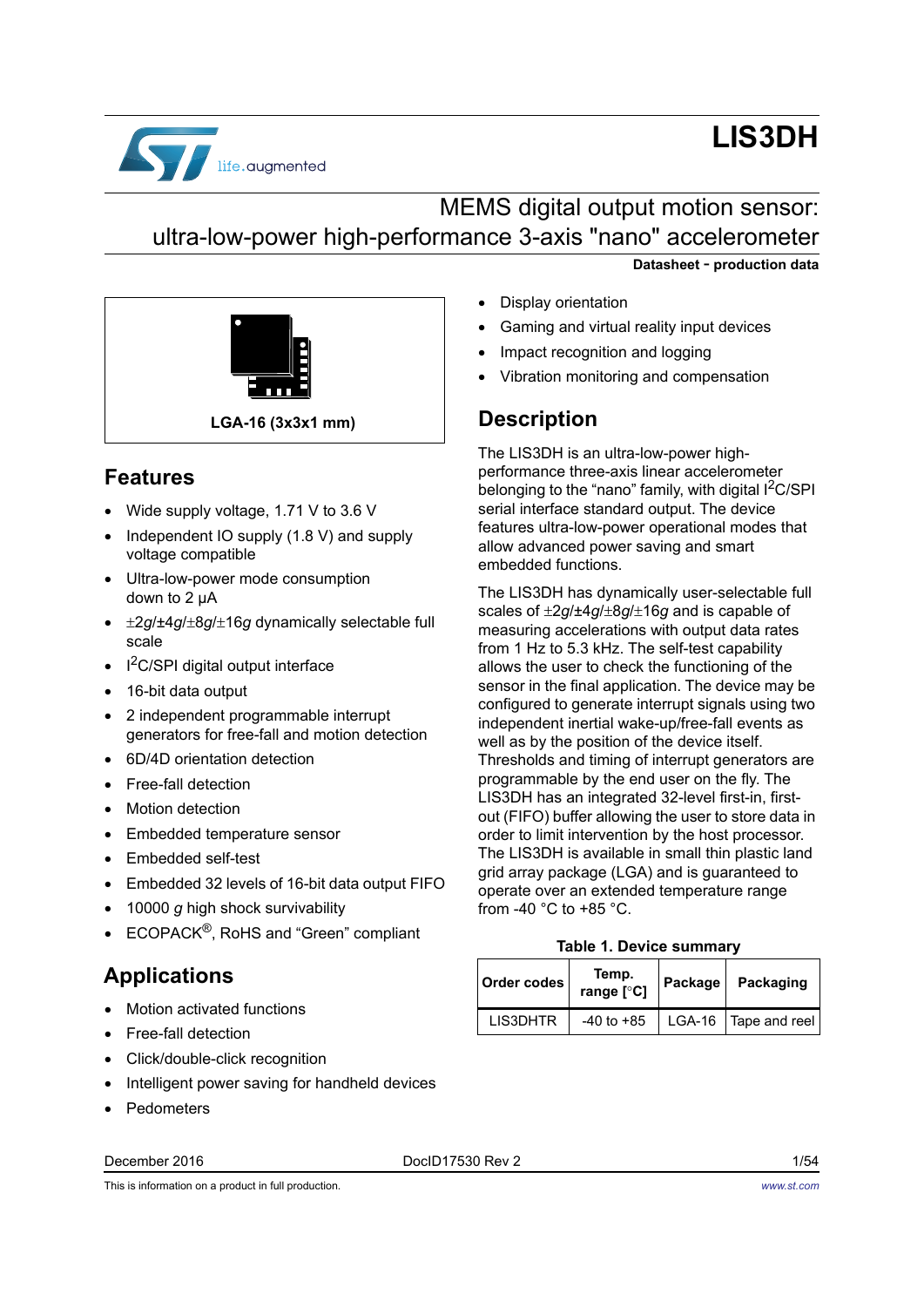| 1            |     | Block diagram and pin description  8                      |  |
|--------------|-----|-----------------------------------------------------------|--|
|              | 1.1 |                                                           |  |
|              | 1.2 |                                                           |  |
| $\mathbf{2}$ |     |                                                           |  |
|              | 2.1 |                                                           |  |
|              | 2.2 |                                                           |  |
|              | 2.3 |                                                           |  |
|              | 2.4 |                                                           |  |
|              |     | 2.4.1                                                     |  |
|              |     | 2.4.2                                                     |  |
|              | 2.5 |                                                           |  |
| 3            |     |                                                           |  |
|              | 3.1 |                                                           |  |
|              |     | 3.1.1                                                     |  |
|              |     | 3.1.2                                                     |  |
|              | 3.2 |                                                           |  |
|              |     | 3.2.1<br>High-resolution, normal mode, low-power mode  16 |  |
|              |     | 3.2.2                                                     |  |
|              |     | 3.2.3                                                     |  |
|              |     | 3.2.4                                                     |  |
|              | 3.3 |                                                           |  |
|              | 3.4 |                                                           |  |
|              | 3.5 |                                                           |  |
|              | 3.6 |                                                           |  |
|              | 3.7 |                                                           |  |
| 4            |     |                                                           |  |
|              | 4.1 |                                                           |  |
| 5            |     |                                                           |  |
|              | 5.1 |                                                           |  |
| 2/54         |     | DoclD17530 Rev 2                                          |  |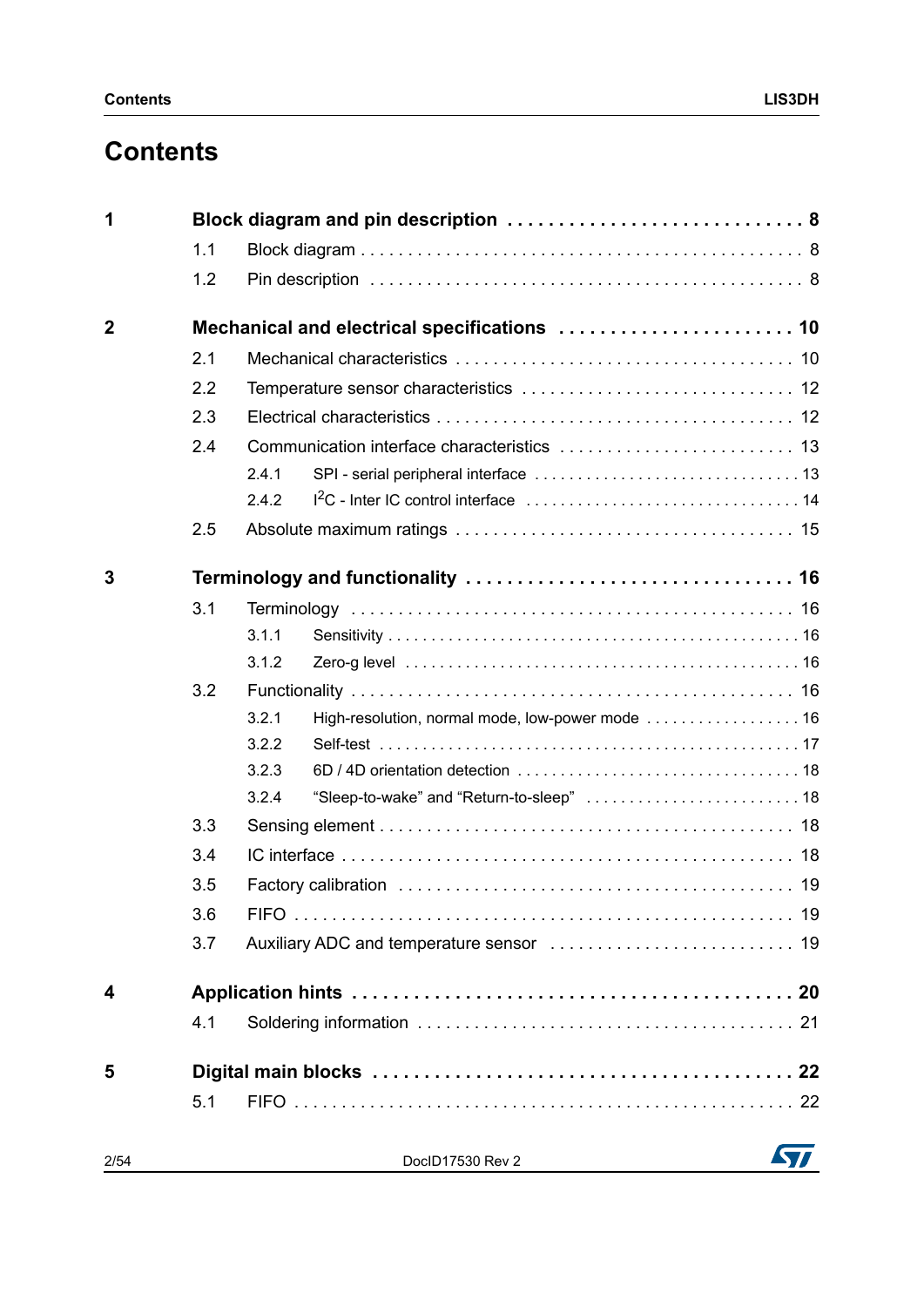|                |      | 5.1.1 |  |
|----------------|------|-------|--|
|                |      | 5.1.2 |  |
|                |      | 5.1.3 |  |
|                |      | 5.1.4 |  |
|                |      | 5.1.5 |  |
| 6              |      |       |  |
|                | 6.1  |       |  |
|                |      | 6.1.1 |  |
|                | 6.2  |       |  |
|                |      | 6.2.1 |  |
|                |      | 6.2.2 |  |
|                |      | 6.2.3 |  |
| $\overline{7}$ |      |       |  |
| 8              |      |       |  |
|                | 8.1  |       |  |
|                | 8.2  |       |  |
|                | 8.3  |       |  |
|                | 8.4  |       |  |
|                | 8.5  |       |  |
|                | 8.6  |       |  |
|                | 8.7  |       |  |
|                | 8.8  |       |  |
|                | 8.9  |       |  |
|                | 8.10 |       |  |
|                | 8.11 |       |  |
|                | 8.12 |       |  |
|                | 8.13 |       |  |
|                | 8.14 |       |  |
|                | 8.15 |       |  |
|                | 8.16 |       |  |
|                | 8.17 |       |  |
|                | 8.18 |       |  |

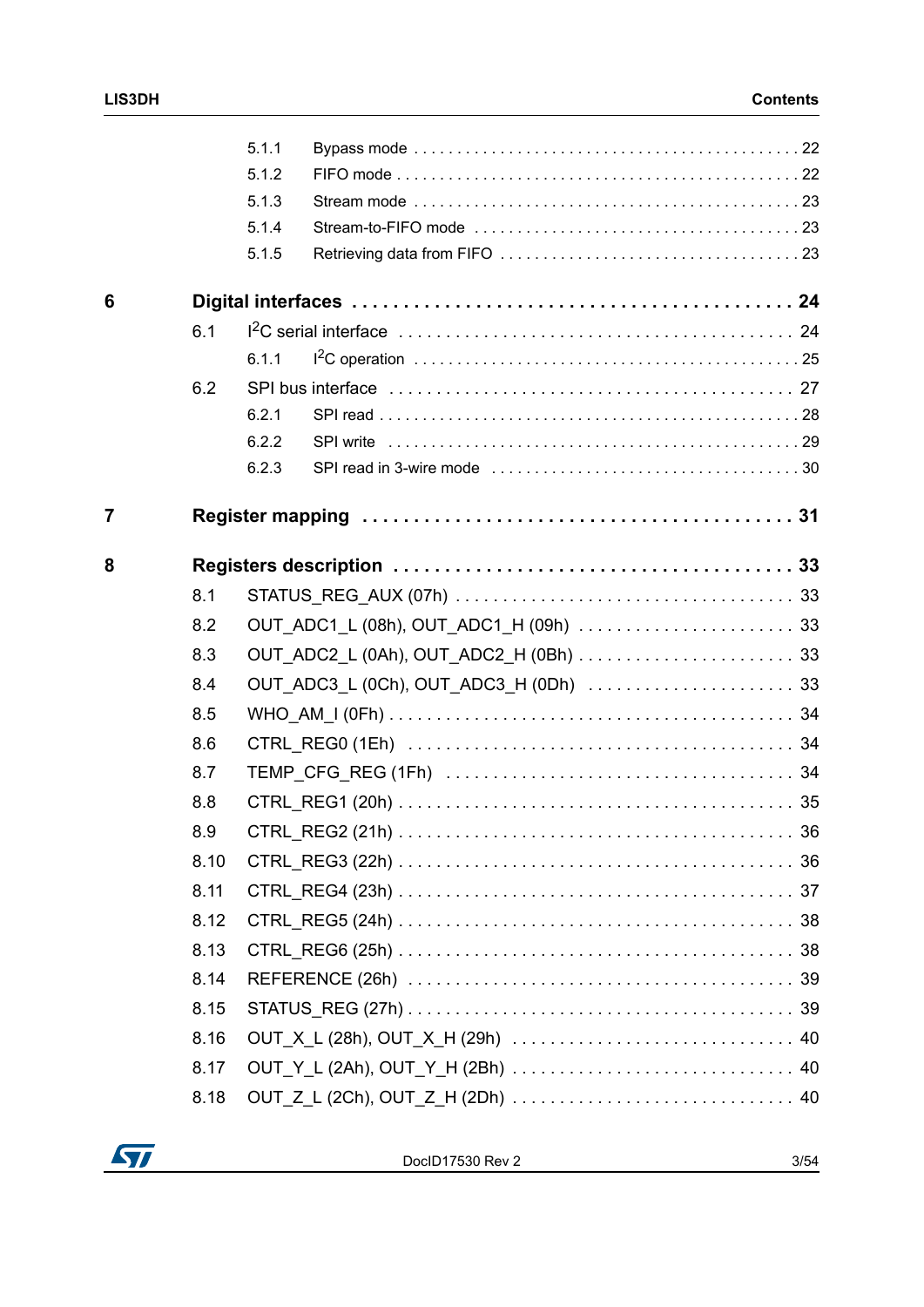| 10 |      |  |
|----|------|--|
|    | 9.2  |  |
|    | 9.1  |  |
| 9  |      |  |
|    | 8.36 |  |
|    | 8.35 |  |
|    | 8.34 |  |
|    | 8.33 |  |
|    | 8.32 |  |
|    | 8.31 |  |
|    | 8.30 |  |
|    | 8.29 |  |
|    | 8.28 |  |
|    | 8.27 |  |
|    | 8.26 |  |
|    | 8.25 |  |
|    | 8.24 |  |
|    | 8.23 |  |
|    | 8.22 |  |
|    | 8.21 |  |
|    | 8.20 |  |
|    | 8.19 |  |

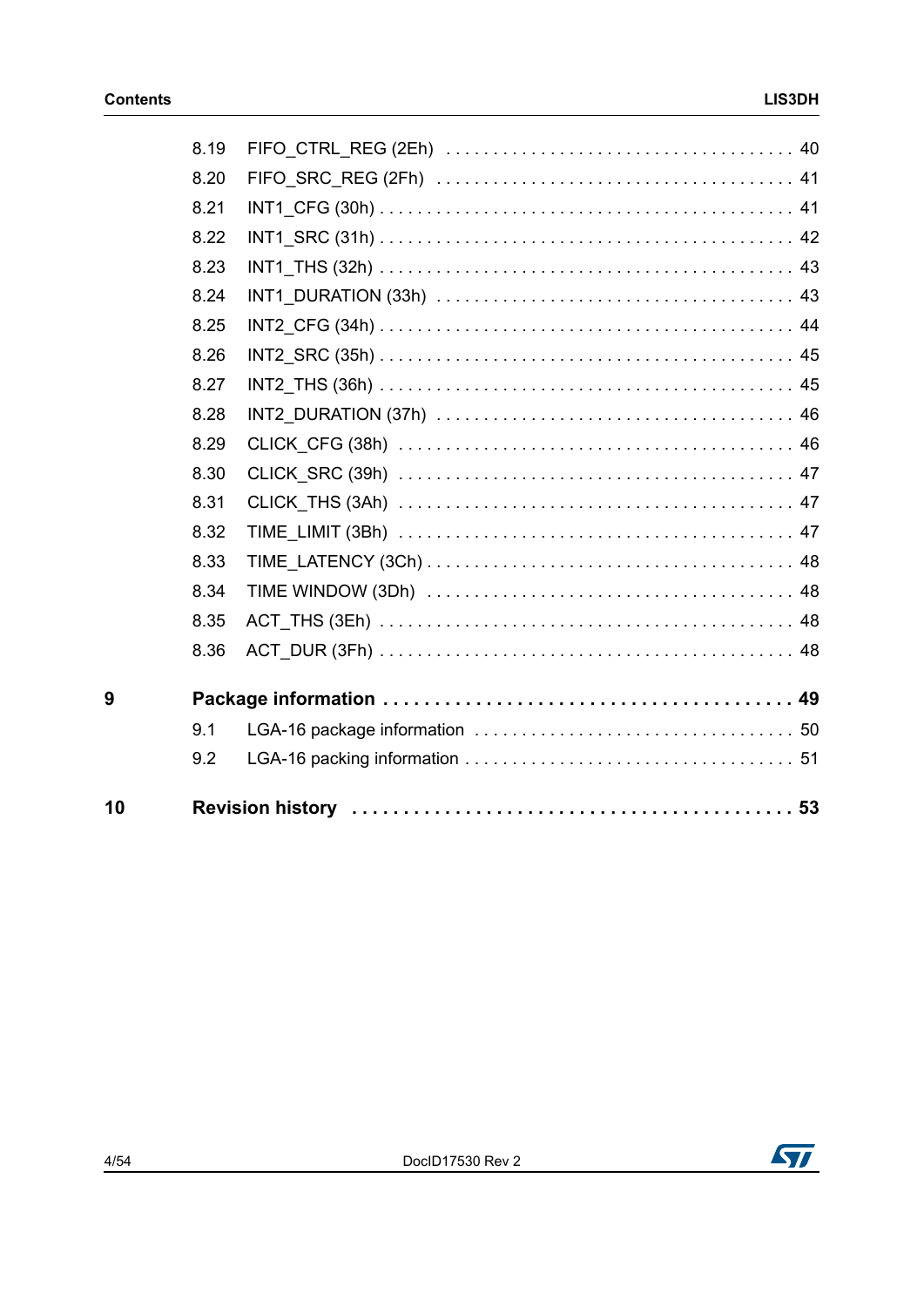# **List of tables**

| Table 1.  |                                                                                  |  |
|-----------|----------------------------------------------------------------------------------|--|
| Table 2.  |                                                                                  |  |
| Table 3.  |                                                                                  |  |
| Table 4.  |                                                                                  |  |
| Table 5.  |                                                                                  |  |
| Table 6.  |                                                                                  |  |
| Table 7.  |                                                                                  |  |
| Table 8.  |                                                                                  |  |
| Table 9.  |                                                                                  |  |
| Table 10. |                                                                                  |  |
| Table 11. |                                                                                  |  |
| Table 12. |                                                                                  |  |
| Table 13. |                                                                                  |  |
| Table 14. |                                                                                  |  |
| Table 15. |                                                                                  |  |
| Table 16. |                                                                                  |  |
| Table 17. |                                                                                  |  |
| Table 18. |                                                                                  |  |
| Table 19. | Transfer when master is receiving (reading) one byte of data from slave 26       |  |
| Table 20. | Transfer when master is receiving (reading) multiple bytes of data from slave 26 |  |
| Table 21. |                                                                                  |  |
|           |                                                                                  |  |
| Table 22. |                                                                                  |  |
| Table 23. |                                                                                  |  |
| Table 24. |                                                                                  |  |
| Table 25. |                                                                                  |  |
| Table 26. |                                                                                  |  |
| Table 27. |                                                                                  |  |
| Table 28. |                                                                                  |  |
| Table 29. |                                                                                  |  |
| Table 30. |                                                                                  |  |
| Table 31. |                                                                                  |  |
| Table 32. |                                                                                  |  |
| Table 33. |                                                                                  |  |
| Table 34. |                                                                                  |  |
| Table 35. |                                                                                  |  |
| Table 36. |                                                                                  |  |
| Table 37. |                                                                                  |  |
| Table 38. |                                                                                  |  |
| Table 39. |                                                                                  |  |
| Table 40. |                                                                                  |  |
| Table 41. |                                                                                  |  |
| Table 42. |                                                                                  |  |
| Table 43. |                                                                                  |  |
| Table 44. |                                                                                  |  |
| Table 45. |                                                                                  |  |
| Table 46. |                                                                                  |  |
| Table 47. |                                                                                  |  |
| Table 48. |                                                                                  |  |
|           |                                                                                  |  |

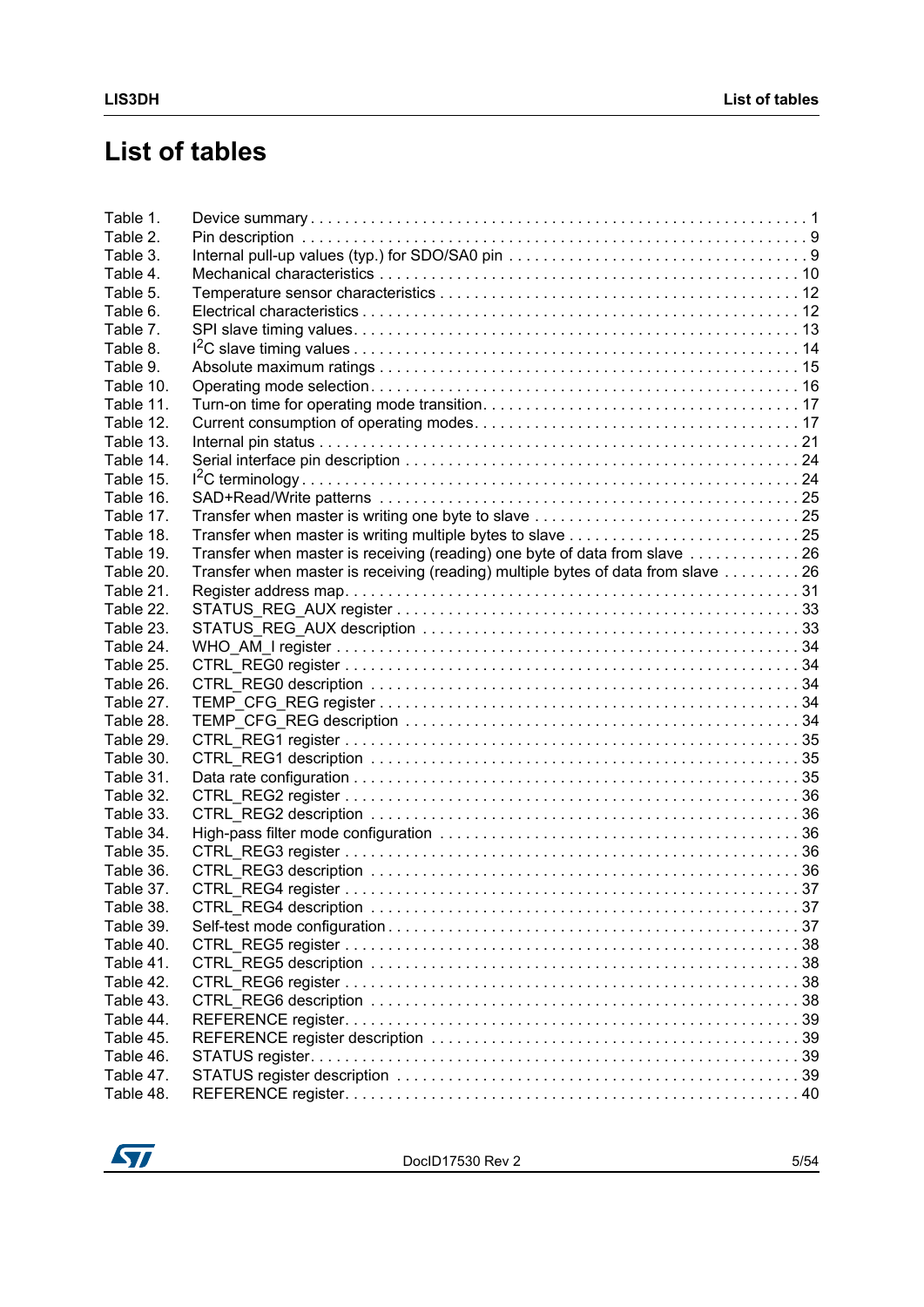| Table 49. |                                                      |  |
|-----------|------------------------------------------------------|--|
| Table 50. |                                                      |  |
| Table 51. |                                                      |  |
| Table 52. |                                                      |  |
| Table 53. |                                                      |  |
| Table 54. |                                                      |  |
| Table 55. |                                                      |  |
| Table 56. |                                                      |  |
| Table 57. |                                                      |  |
| Table 58. |                                                      |  |
| Table 59. |                                                      |  |
| Table 60. |                                                      |  |
| Table 61. |                                                      |  |
| Table 62. |                                                      |  |
| Table 63. |                                                      |  |
| Table 64. |                                                      |  |
| Table 65. |                                                      |  |
| Table 66. |                                                      |  |
| Table 67. |                                                      |  |
| Table 68. |                                                      |  |
| Table 69. |                                                      |  |
| Table 70. |                                                      |  |
| Table 71. |                                                      |  |
| Table 72. |                                                      |  |
| Table 73. |                                                      |  |
| Table 74. |                                                      |  |
| Table 75. |                                                      |  |
| Table 76. |                                                      |  |
| Table 77. |                                                      |  |
| Table 78. |                                                      |  |
| Table 79. |                                                      |  |
| Table 80. |                                                      |  |
| Table 81. |                                                      |  |
| Table 82. |                                                      |  |
| Table 83. |                                                      |  |
| Table 84. |                                                      |  |
| Table 85. |                                                      |  |
| Table 86. |                                                      |  |
| Table 87. | Reel dimensions for carrier tape of LGA-16 package52 |  |
| Table 88. |                                                      |  |
|           |                                                      |  |

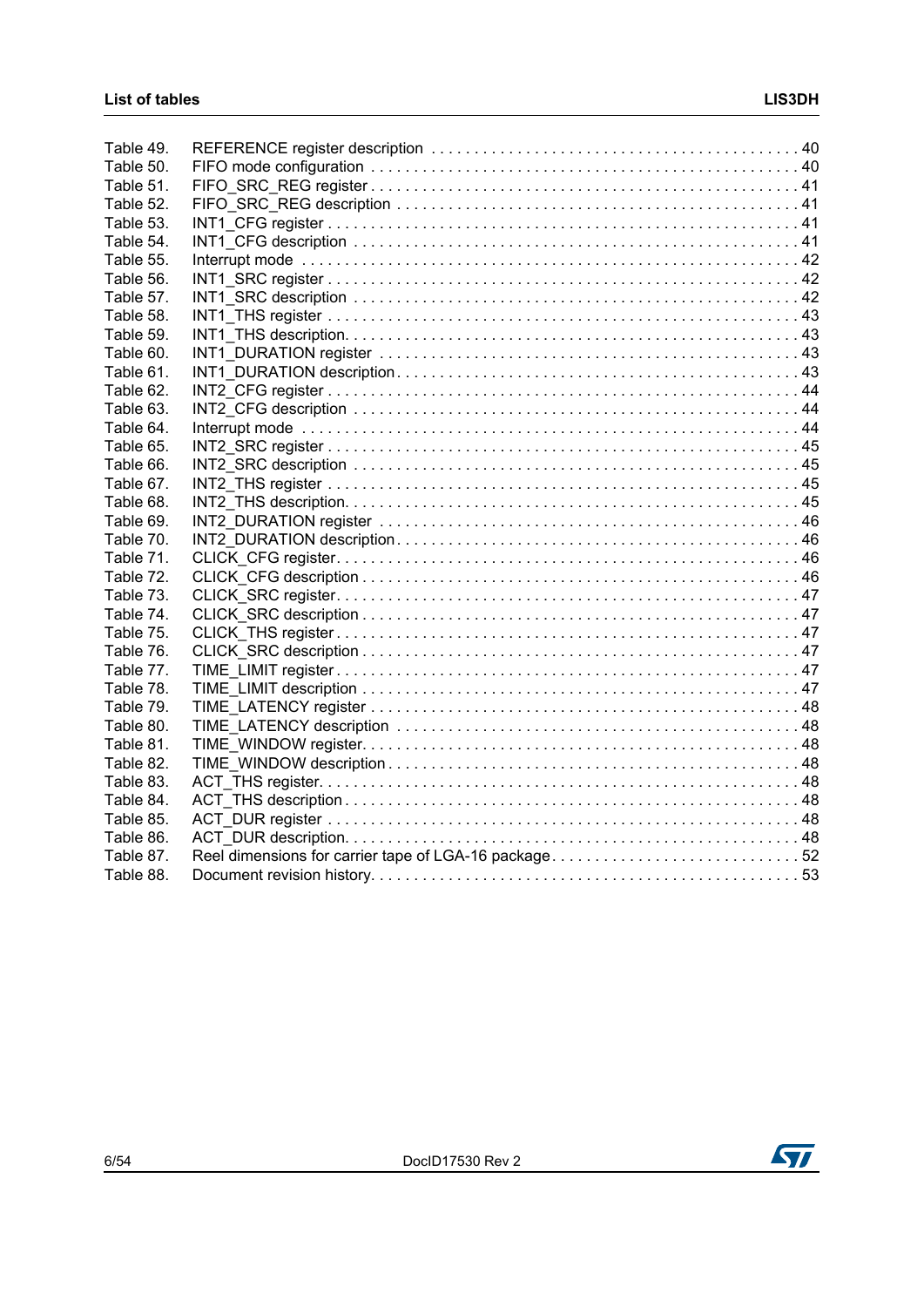# **List of figures**

| Figure 1.  |                                                     |
|------------|-----------------------------------------------------|
| Figure 2.  |                                                     |
| Figure 3.  |                                                     |
| Figure 4.  |                                                     |
| Figure 5.  |                                                     |
| Figure 6.  |                                                     |
| Figure 7.  |                                                     |
| Figure 8.  |                                                     |
| Figure 9.  |                                                     |
| Figure 10. |                                                     |
| Figure 11. |                                                     |
| Figure 12. | LGA-16 package outline and mechanical dimensions 50 |
| Figure 13. |                                                     |
| Figure 14. |                                                     |
| Figure 15. |                                                     |
|            |                                                     |

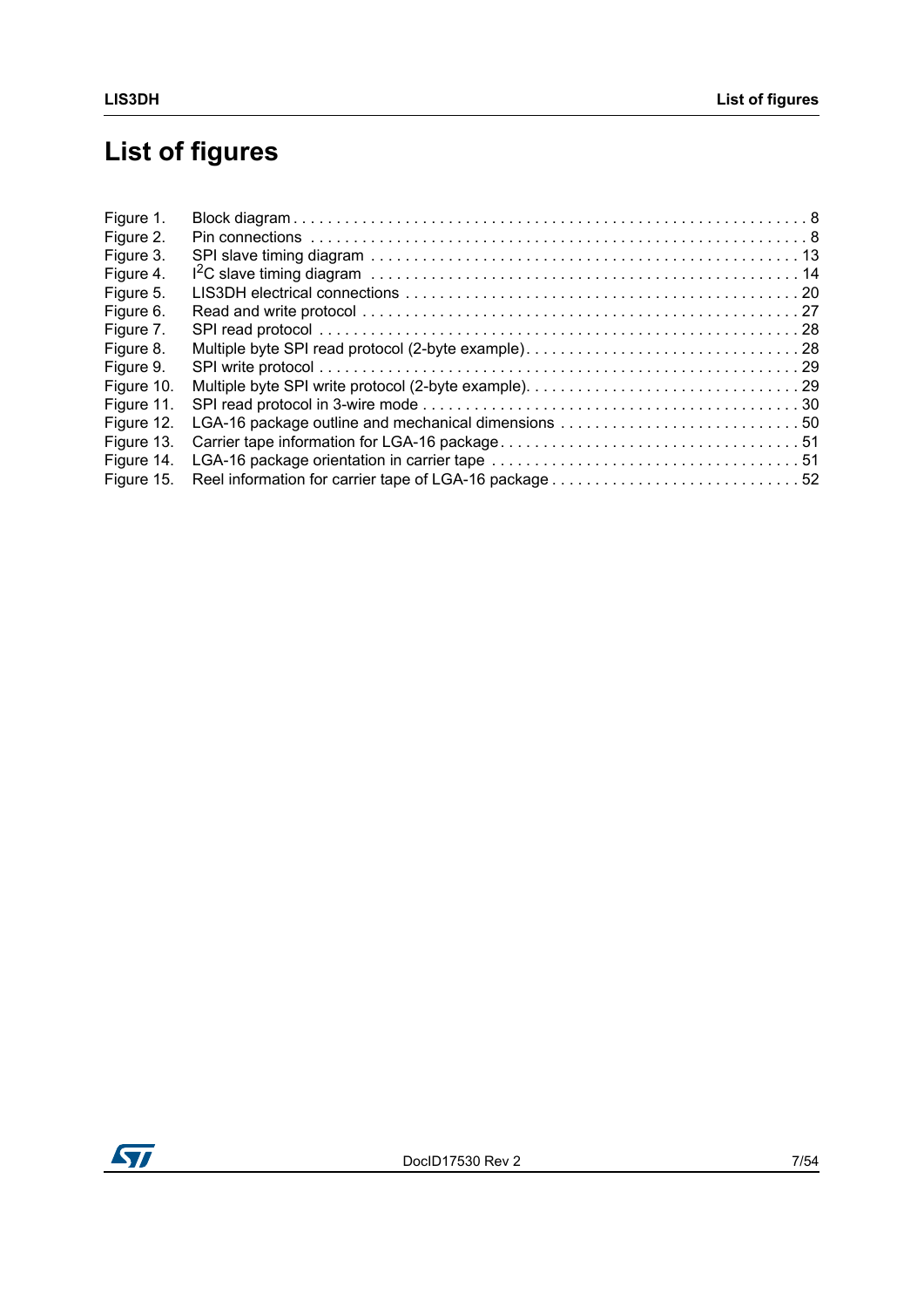# <span id="page-7-0"></span>**1 Block diagram and pin description**

### <span id="page-7-1"></span>**1.1 Block diagram**

<span id="page-7-3"></span>

### <span id="page-7-2"></span>**1.2 Pin description**

<span id="page-7-4"></span>

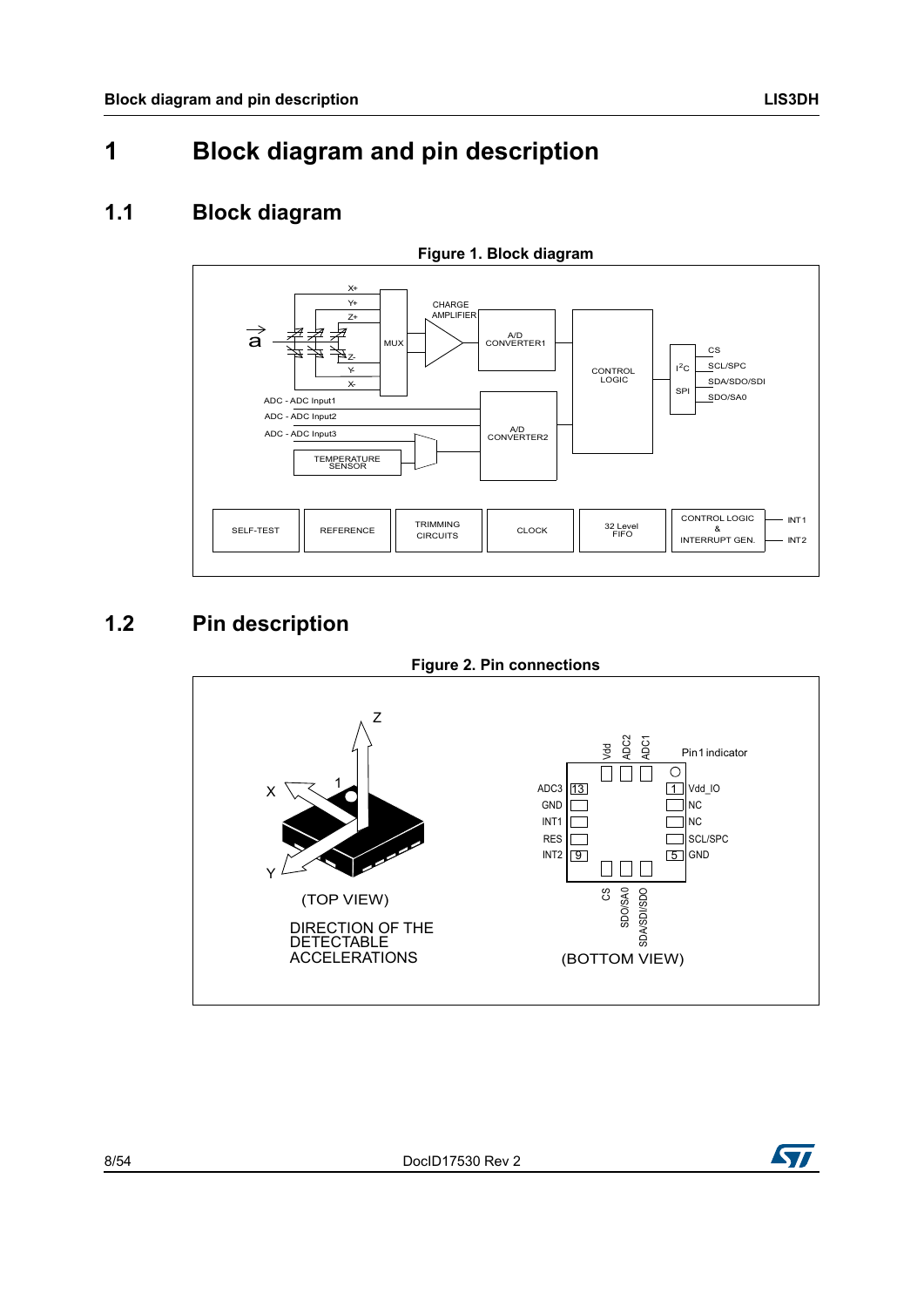<span id="page-8-0"></span>

| Pin#           | <b>Name</b>                            | <b>Function</b>                                                                                                                                     |
|----------------|----------------------------------------|-----------------------------------------------------------------------------------------------------------------------------------------------------|
| 1              | Vdd_IO                                 | Power supply for I/O pins                                                                                                                           |
| $\overline{2}$ | <b>NC</b>                              | Not connected                                                                                                                                       |
| 3              | <b>NC</b>                              | Not connected                                                                                                                                       |
| 4              | <b>SCL</b><br><b>SPC</b>               | $I2C$ serial clock (SCL)<br>SPI serial port clock (SPC)                                                                                             |
| 5              | <b>GND</b>                             | 0 V supply                                                                                                                                          |
| 6              | <b>SDA</b><br><b>SDI</b><br><b>SDO</b> | $I2C$ serial data (SDA)<br>SPI serial data input (SDI)<br>3-wire interface serial data output (SDO)                                                 |
| 7(1)           | <b>SDO</b><br>SA0                      | SPI serial data output (SDO)<br>I <sup>2</sup> C less significant bit of the device address (SA0)                                                   |
| 8              | CS                                     | SPI enable<br>$12C/SPI$ mode selection:<br>1: SPI idle mode / $I^2C$ communication enabled<br>0: SPI communication mode / I <sup>2</sup> C disabled |
| 9              | INT <sub>2</sub>                       | Inertial interrupt 2                                                                                                                                |
| 10             | <b>RES</b>                             | Connect to GND                                                                                                                                      |
| 11             | INT <sub>1</sub>                       | Inertial interrupt 1                                                                                                                                |
| 12             | <b>GND</b>                             | 0 V supply                                                                                                                                          |
| 13             | ADC <sub>3</sub>                       | Analog-to-digital converter input 3                                                                                                                 |
| 14             | Vdd                                    | Power supply                                                                                                                                        |
| 15             | ADC <sub>2</sub>                       | Analog-to-digital converter input 2                                                                                                                 |
| 16             | ADC <sub>1</sub>                       | Analog-to-digital converter input 1                                                                                                                 |

**Table 2. Pin description** 

1. SDO/SA0 pin is internally pulled up. Refer to *[Table 3](#page-8-1)* for the internal pull-up values (typ.).

#### **Table 3. Internal pull-up values (typ.) for SDO/SA0 pin**

<span id="page-8-1"></span>

| Vdd_IO | Resistor value for SDO/SA0 pin |  |  |  |
|--------|--------------------------------|--|--|--|
|        | Typ. $(k\Omega)$               |  |  |  |
| 1.7V   | 54.4                           |  |  |  |
| 1.8V   | 49.2                           |  |  |  |
| 2.5V   | 30.4                           |  |  |  |
| 3.6V   | 20.4                           |  |  |  |

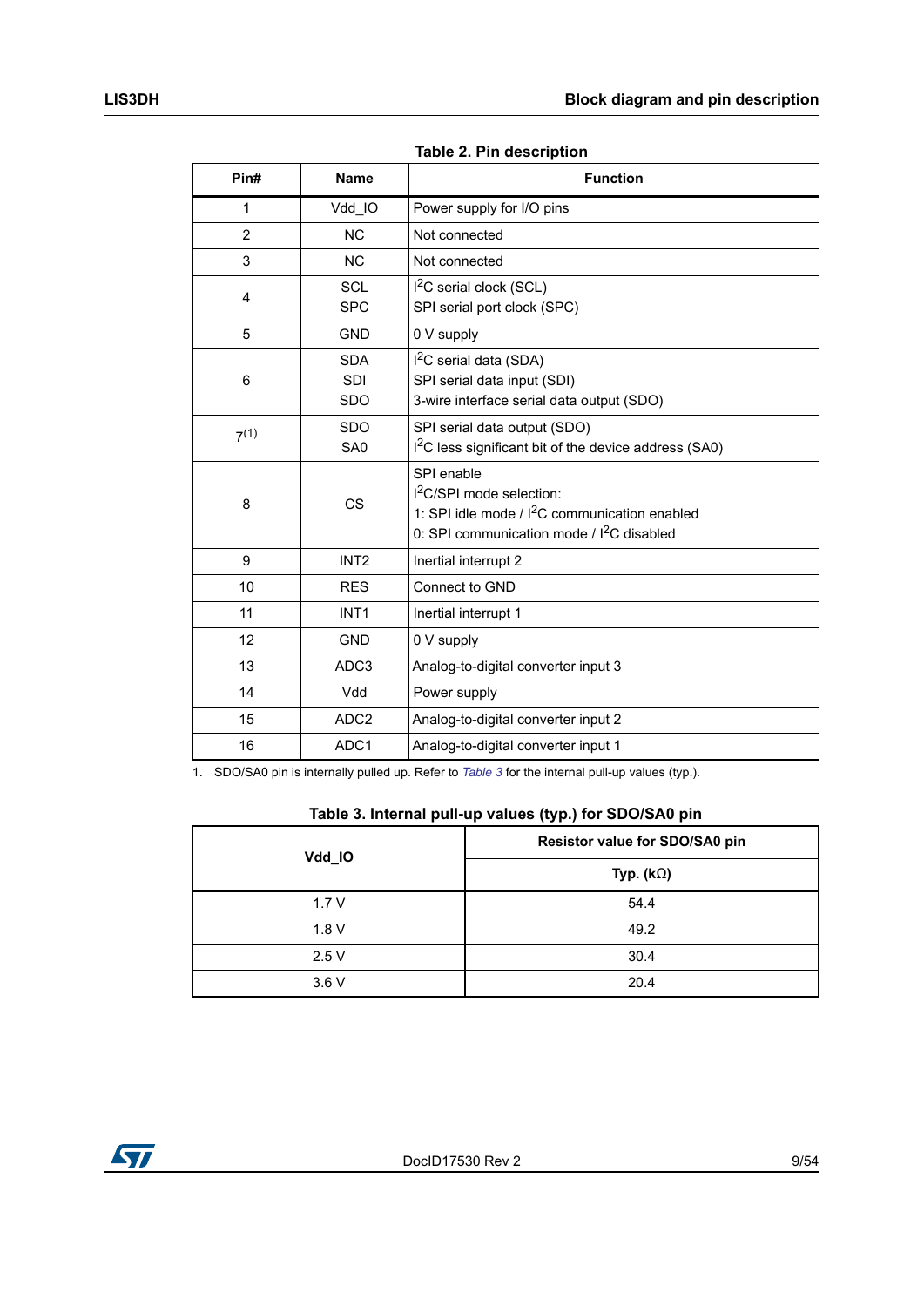# <span id="page-9-0"></span>**2 Mechanical and electrical specifications**

### <span id="page-9-1"></span>**2.1 Mechanical characteristics**

Vdd =  $2.5$  V, T =  $25$  °C unless otherwise noted  $(a)$ 

<span id="page-9-2"></span>

| <b>Symbol</b> | <b>Parameter</b>                                      | <b>Test conditions</b>                    | Min. | Typ. <sup>(1)</sup> | Max. | Unit                 |  |
|---------------|-------------------------------------------------------|-------------------------------------------|------|---------------------|------|----------------------|--|
|               |                                                       | FS bit set to 00                          |      | ±2.0                |      |                      |  |
| <b>FS</b>     |                                                       | FS bit set to 01                          |      | ±4.0                |      |                      |  |
|               | Measurement range <sup>(2)</sup>                      | FS bit set to 10                          |      | ±8.0                |      |                      |  |
|               |                                                       | FS bit set to 11                          |      | ±16.0               |      | g                    |  |
|               |                                                       | FS bit set to 00;<br>High-resolution mode |      | 1                   |      |                      |  |
|               |                                                       | FS bit set to 00;<br>Normal mode          |      | 4                   |      | mg/digit             |  |
|               |                                                       | FS bit set to 00;<br>Low-power mode       |      | 16                  |      |                      |  |
|               |                                                       | FS bit set to 01;<br>High-resolution mode |      | $\overline{2}$      |      |                      |  |
|               | Sensitivity                                           | FS bit set to 01;<br>Normal mode          |      | 8                   |      | mg/digit             |  |
| So            |                                                       | FS bit set to 01;<br>Low-power mode       |      | 32                  |      |                      |  |
|               |                                                       | FS bit set to 10;<br>High-resolution mode |      | 4                   |      |                      |  |
|               |                                                       | FS bit set to 10;<br>Normal mode          |      | 16                  |      | mg/digit<br>mg/digit |  |
|               |                                                       | FS bit set to 10;<br>Low-power mode       |      | 64                  |      |                      |  |
|               |                                                       | FS bit set to 11;<br>High-resolution mode |      | 12                  |      |                      |  |
|               |                                                       | FS bit set to 11;<br>Normal mode          |      | 48                  |      |                      |  |
|               |                                                       | FS bit set to 11;<br>Low-power mode       |      | 192                 |      |                      |  |
| <b>TCSo</b>   | Sensitivity change vs<br>temperature                  | FS bit set to 00                          |      | 0.01                |      | $\%$ /°C             |  |
| <b>TyOff</b>  | Typical zero-g level<br>offset accuracy $(3)$ , $(4)$ | FS bit set to 00                          |      | ±40                 |      | mg                   |  |

#### **Table 4. Mechanical characteristics**

a. The product is factory calibrated at 2.5 V. The operational power supply range is from 1.71 V to 3.6 V.

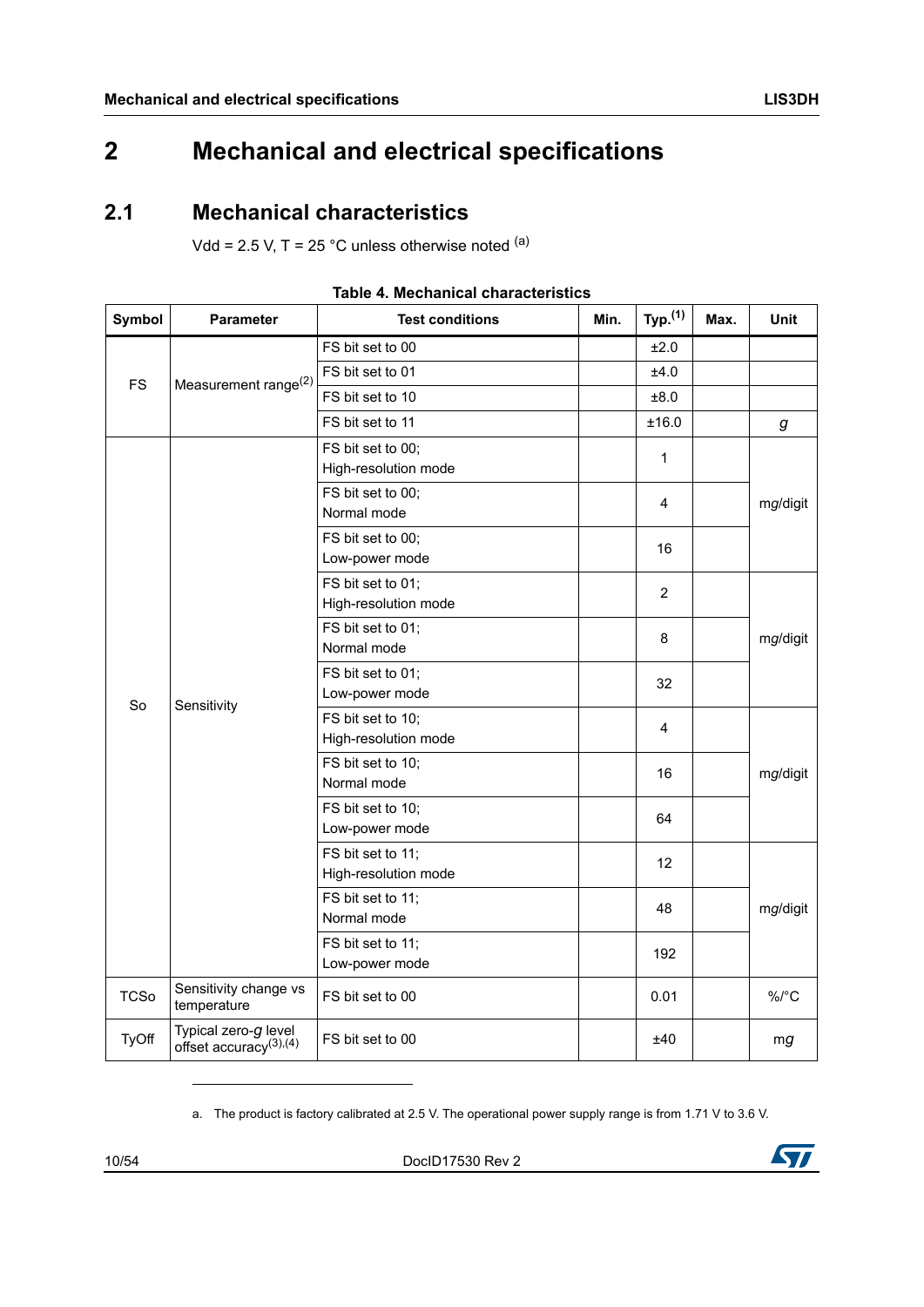| Symbol       | <b>Parameter</b>                                | <b>Test conditions</b>                                              | Min.  | Typ. <sup>(1)</sup> | Max.  | <b>Unit</b>       |
|--------------|-------------------------------------------------|---------------------------------------------------------------------|-------|---------------------|-------|-------------------|
| <b>TCOff</b> | Zero- $g$ level change<br>vs temperature        | Max delta from 25 °C                                                |       | ±0.5                |       | mg/C              |
| An           | Acceleration noise<br>density                   | FS bit set to 00, High-Resolution mode<br>(Table 10), ODR > 1300 Hz |       | 220                 |       | $\mu g/\sqrt{Hz}$ |
| Vst          | Self-test<br>output change <sup>(5)(6)(7)</sup> | FS bit set to 00<br>X-axis; Normal mode                             | 17    |                     | 360   | LS <sub>b</sub>   |
|              |                                                 | FS bit set to 00<br>Y-axis: Normal mode                             | 17    |                     | 360   | <b>LSb</b>        |
|              |                                                 | FS bit set to 00<br>Z-axis; Normal mode                             | 17    |                     | 360   | <b>LSb</b>        |
| Top          | Operating<br>temperature range                  |                                                                     | $-40$ |                     | $+85$ | °C                |

**Table 4. Mechanical characteristics**

1. Typical specifications are not guaranteed.

2. Verified by wafer level test and measurement of initial offset and sensitivity.

- 3. Typical zero-*g* level offset value after MSL3 preconditioning.
- 4. Offset can be eliminated by enabling the built-in high-pass filter.
- 5. The sign of "Self-test output change" is defined by the ST bits in *[CTRL\\_REG4 \(23h\)](#page-36-0)*, for all axes.
- 6. "Self-test output change" is defined as the absolute value of: OUTPUT[LSb](Self test enabled) - OUTPUT[LSb](Self test disabled). 1LSb = 4 m*g* at 10-bit representation, ±2 *g* full scale.
- 7. After enabling the self-test, correct data is obtained after two samples (low-power mode / normal mode) or after eight samples (high-resolution mode).

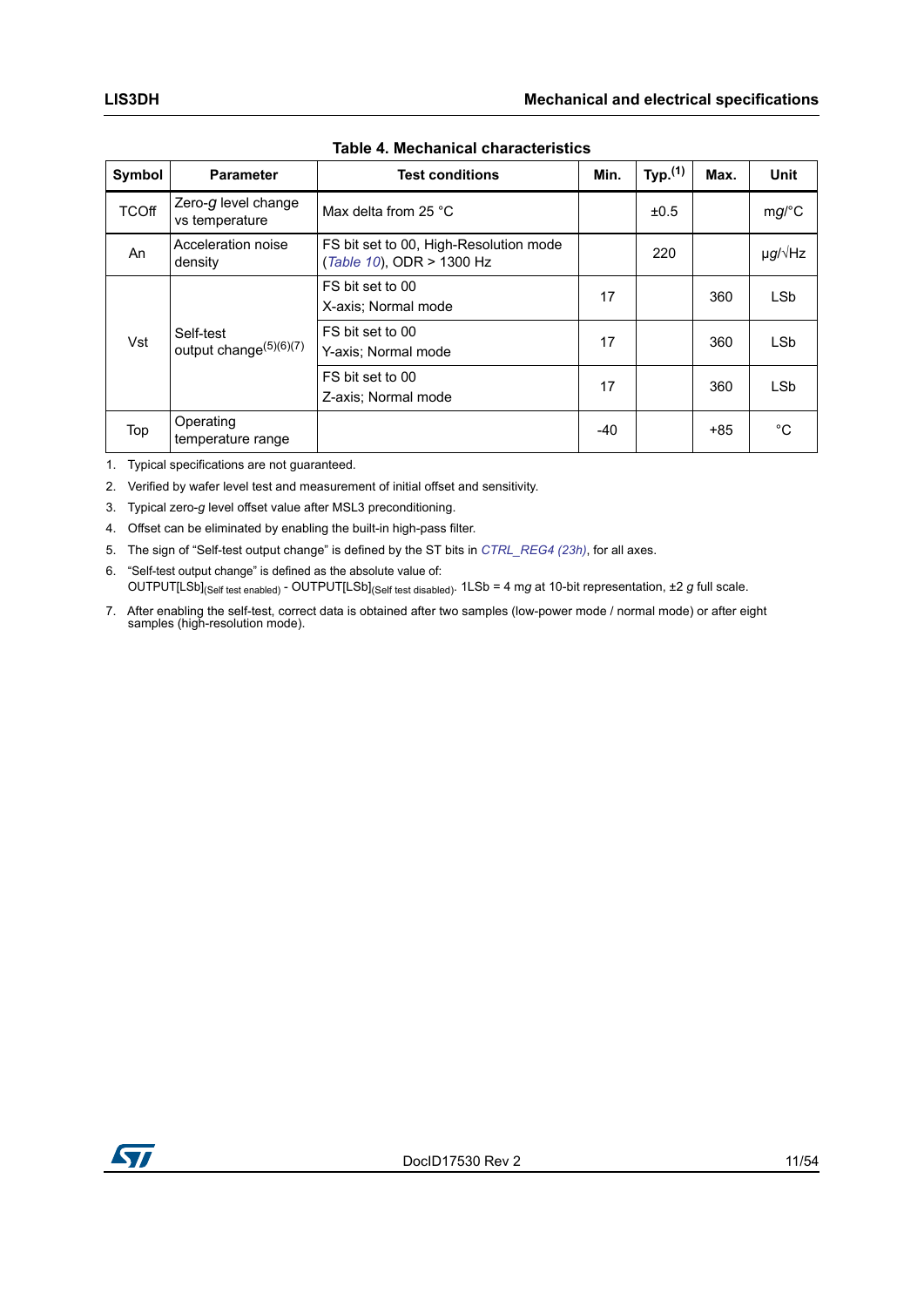### <span id="page-11-0"></span>**2.2 Temperature sensor characteristics**

Vdd =  $2.5$  V, T =  $25$  °C unless otherwise noted  $(b)$ 

<span id="page-11-2"></span>

| Symbol      | <b>Parameter</b>                                   | <b>Test condition</b> | Min. | Typ. <sup>(1)</sup> | Max. | Unit                       |  |  |
|-------------|----------------------------------------------------|-----------------------|------|---------------------|------|----------------------------|--|--|
| <b>TSDr</b> | Temperature sensor output change vs<br>temperature |                       |      |                     |      | digit/ ${}^{\circ}C^{(2)}$ |  |  |
| <b>TODR</b> | Temperature refresh rate                           |                       |      | <b>ODR</b>          |      | Hz                         |  |  |
| Top         | Operating temperature range                        |                       | -40  |                     | +85  | °C                         |  |  |

#### **Table 5. Temperature sensor characteristics**

1. Typical specifications are not guaranteed.

2. 8-bit resolution.

### <span id="page-11-1"></span>**2.3 Electrical characteristics**

Vdd =  $2.5$  V, T =  $25$  °C unless otherwise noted <sup>(c)</sup>

<span id="page-11-3"></span>

| Symbol        | <b>Parameter</b>                          | <b>Test conditions</b> | Min.         | Typ. <sup>(1)</sup> | Max.       | <b>Unit</b>  |
|---------------|-------------------------------------------|------------------------|--------------|---------------------|------------|--------------|
| Vdd           | Supply voltage                            |                        | 1.71         | 2.5                 | 3.6        | $\vee$       |
| Vdd IO        | I/O pins supply voltage $^{(2)}$          |                        | 1.71         |                     | $Vdd+0.1$  | V            |
| Idd           | Current consumption in normal mode        | 50 Hz ODR              |              | 11                  |            | μA           |
| Idd           | Current consumption in normal mode        | 1 Hz ODR               |              | 2                   |            | μA           |
| IddLP         | Current consumption in low-power mode     | 50 Hz ODR              |              | 6                   |            | μA           |
| <b>IddPdn</b> | Current consumption in power-down<br>mode |                        |              | 0.5                 |            | μA           |
| <b>VIH</b>    | Digital high-level input voltage          |                        | $0.8*Vdd$ IO |                     |            | $\vee$       |
| <b>VIL</b>    | Digital low-level input voltage           |                        |              |                     | 0.2*Vdd IO | $\vee$       |
| <b>VOH</b>    | High-level output voltage                 |                        | 0.9*Vdd IO   |                     |            | $\vee$       |
| <b>VOL</b>    | Low-level output voltage                  |                        |              |                     | 0.1*Vdd IO | $\vee$       |
| <b>BW</b>     | System bandwidth <sup>(3)</sup>           |                        |              | ODR/2               |            | Hz           |
| Top           | Operating temperature range               |                        | $-40$        |                     | $+85$      | $^{\circ}$ C |

#### **Table 6. Electrical characteristics**

1. Typical specification are not guaranteed.

2. It is possible to remove Vdd maintaining Vdd\_IO without blocking the communication busses, in this condition the measurement chain is powered off.

3. Refer to *Table 25* for the ODR value and configuration.



b. The product is factory calibrated at 2.5 V. Temperature sensor operation is guaranteed in the range 2 V - 3.6 V.

c. The product is factory calibrated at 2.5 V. The operational power supply range is from 1.71 V to 3.6 V.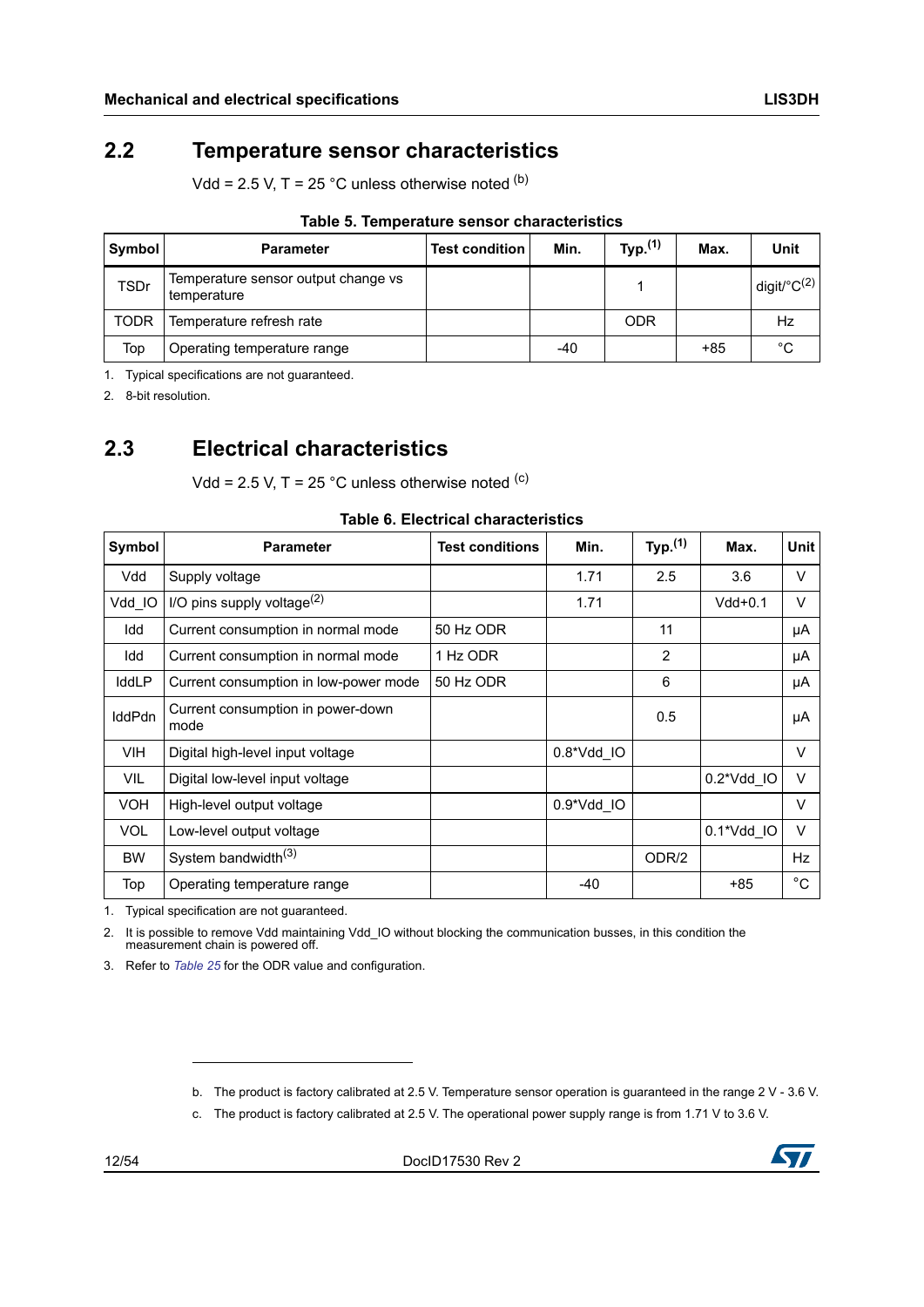### <span id="page-12-0"></span>**2.4 Communication interface characteristics**

### <span id="page-12-1"></span>**2.4.1 SPI - serial peripheral interface**

Subject to general operating conditions for Vdd and Top.

<span id="page-12-2"></span>

|                                           | <b>Parameter</b>        | Value <sup>(1)</sup> | <b>Unit</b> |            |
|-------------------------------------------|-------------------------|----------------------|-------------|------------|
| Symbol                                    |                         | <b>Min</b>           | Max         |            |
| $t_{C(SPC)}$                              | SPI clock cycle         | 100                  |             | ns         |
| $f_{\text{C(SPC)}}$                       | SPI clock frequency     |                      | 10          | <b>MHz</b> |
| $t^{SU(CS)}$                              | CS setup time           | 5                    |             |            |
| $t_{h(CS)}$                               | CS hold time            | 20                   |             |            |
| $\mathfrak{t}_{\mathsf{su}(\mathsf{SI})}$ | SDI input setup time    | 5                    |             |            |
| $t_{h(SI)}$                               | SDI input hold time     | 15                   |             | ns         |
| $t_{v(SO)}$                               | SDO valid output time   |                      | 50          |            |
| $t_{h(SO)}$                               | SDO output hold time    | 5                    |             |            |
| $t_{dis(SO)}$                             | SDO output disable time |                      | 50          |            |

#### **Table 7. SPI slave timing values**

1. Values are guaranteed at 10 MHz clock frequency for SPI with both 4 and 3 wires, based on characterization results, not tested in production.

<span id="page-12-3"></span>

#### **Figure 3. SPI slave timing diagram**

1. When no communication is ongoing, data on SDO is driven by internal pull-up resistors.



*Note: Measurement points are done at 0.2·Vdd\_IO and 0.8·Vdd\_IO, for both input and output ports.*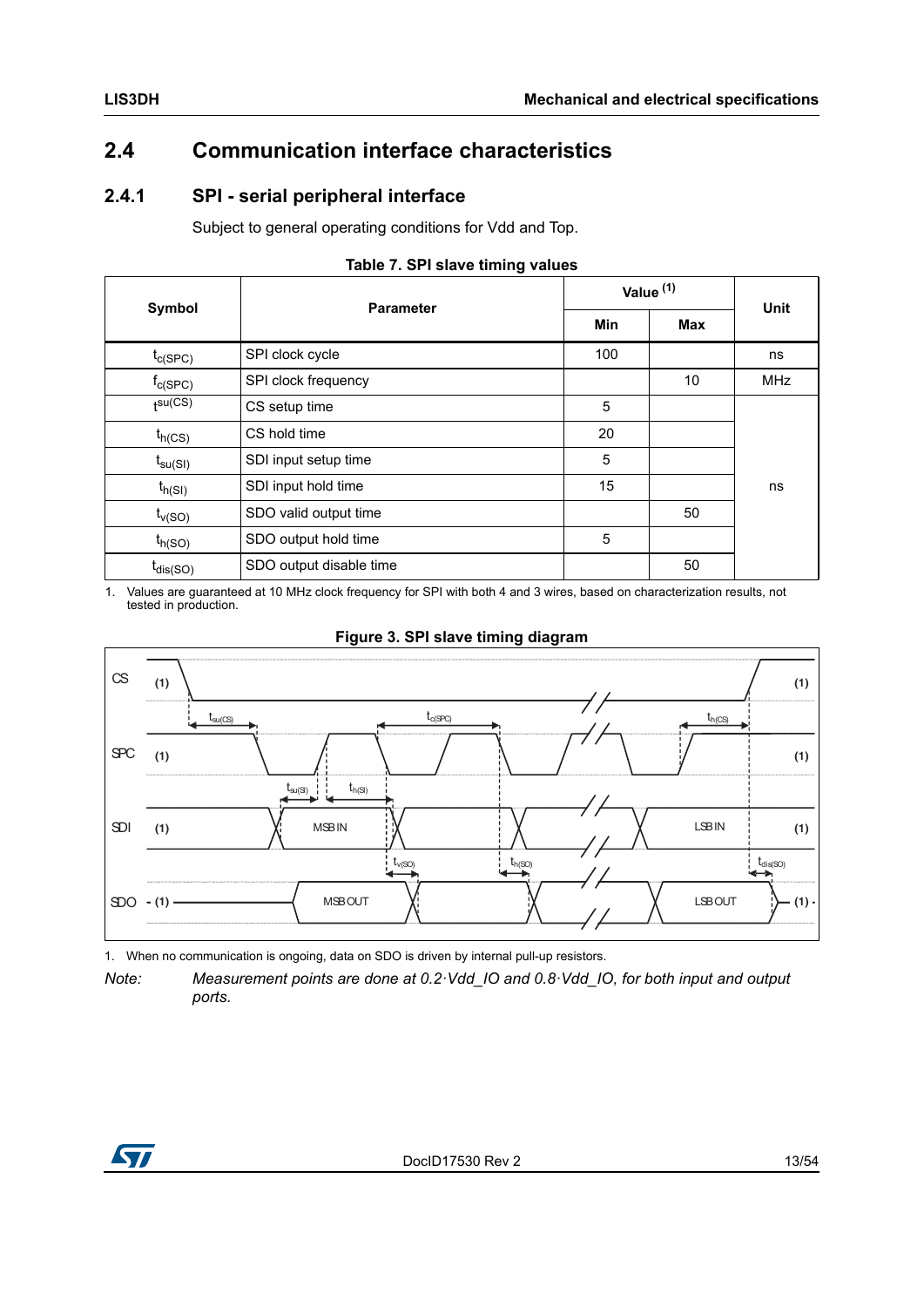### <span id="page-13-0"></span>**2.4.2** I<sup>2</sup>C - Inter IC control interface

Subject to general operating conditions for Vdd and top.

<span id="page-13-1"></span>

|                             | <b>Parameter</b>                                  |     | $I2C$ standard | $I2C$ fast mode $(1)$ |     | Unit |
|-----------------------------|---------------------------------------------------|-----|----------------|-----------------------|-----|------|
| Symbol                      |                                                   | Min | Max            | Min                   | Max |      |
| $f_{(SCL)}$                 | <b>SCL clock frequency</b>                        | 0   | 100            | $\Omega$              | 400 | kHz  |
| $t_{W(SCLL)}$               | SCL clock low time                                | 4.7 |                | 1.3                   |     |      |
| $t_{W(SCLH)}$               | SCL clock high time                               | 4.0 |                | 0.6                   |     | μs   |
| $I_{\text{SU}}(\text{SDA})$ | SDA setup time                                    | 250 |                | 100                   |     | ns   |
| $t_{h(SDA)}$                | SDA data hold time                                | 0   | 3.45           | $\Omega$              | 0.9 | μs   |
| $t_{h(ST)}$                 | START condition hold time                         | 4   |                | 0.6                   |     |      |
| $t_{\text{SU(SR)}}$         | Repeated START condition setup time               | 4.7 |                | 0.6                   |     |      |
| $t_{\text{SU(SP)}}$         | STOP condition setup time                         | 4   |                | 0.6                   |     | μs   |
| $t_{W(SP:SR)}$              | Bus free time between STOP and<br>START condition | 4.7 |                | 1.3                   |     |      |

| Table 8. I <sup>2</sup> C slave timing values |  |  |  |  |
|-----------------------------------------------|--|--|--|--|
|-----------------------------------------------|--|--|--|--|

1. Data based on standard I<sup>2</sup>C protocol requirement, not tested in production.

<span id="page-13-2"></span>

#### **Figure 4. I2C slave timing diagram**

*Note: Measurement points are done at 0.2·Vdd\_IO and 0.8·Vdd\_IO, for both ports.*

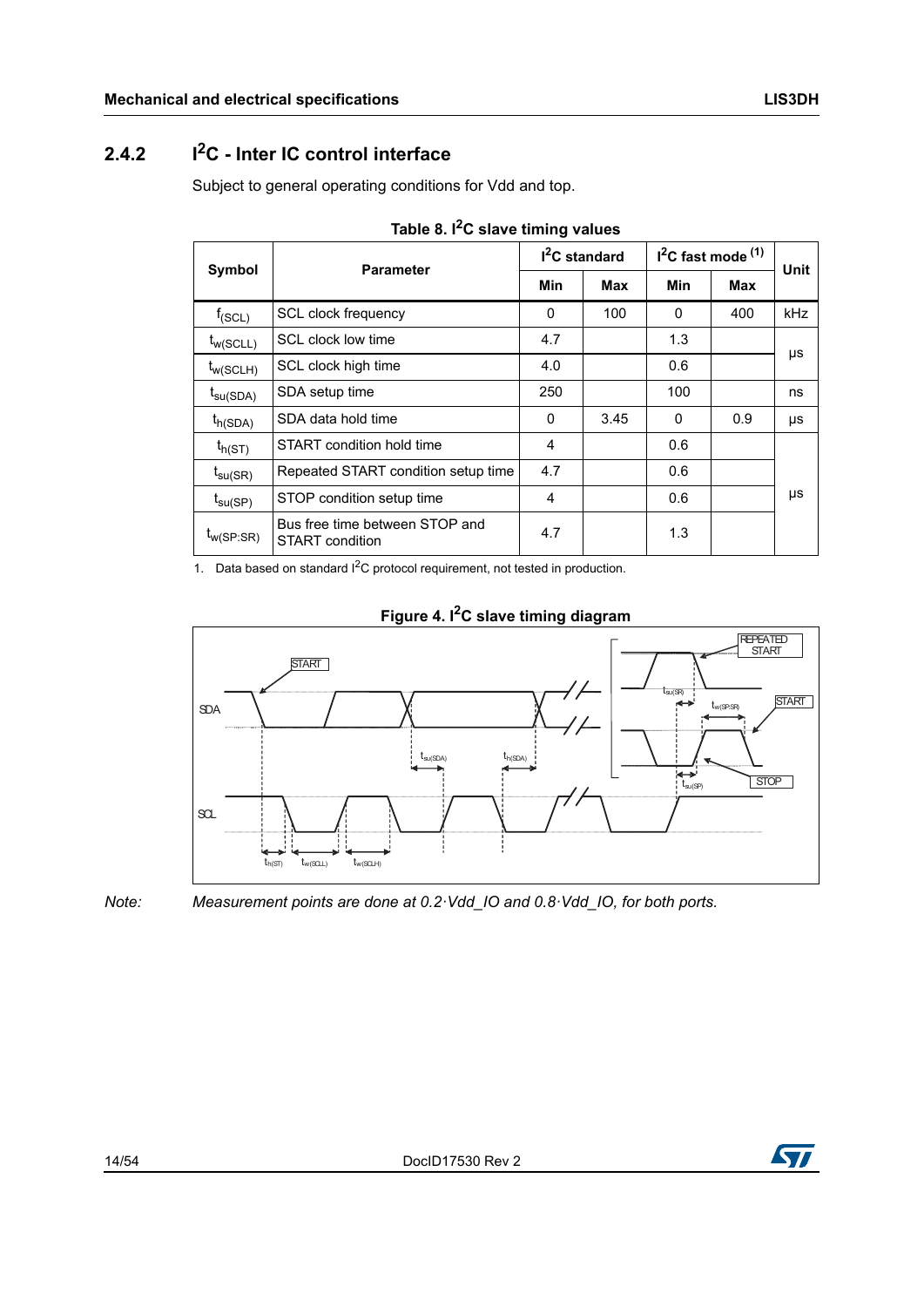### <span id="page-14-0"></span>**2.5 Absolute maximum ratings**

Stresses above those listed as "absolute maximum ratings" may cause permanent damage to the device. This is a stress rating only and functional operation of the device under these conditions is not implied. Exposure to maximum rating conditions for extended periods may affect device reliability.

<span id="page-14-1"></span>

| Symbol                    | <b>Ratings</b>                                                          | <b>Maximum value</b>    | Unit        |  |
|---------------------------|-------------------------------------------------------------------------|-------------------------|-------------|--|
| Vdd                       | Supply voltage                                                          | $-0.3$ to 4.8           | $\vee$      |  |
| Vdd IO                    | I/O pins Supply voltage                                                 | $-0.3$ to 4.8           | V           |  |
| Vin                       | Input voltage on any control pin<br>(CS, SCL/SPC, SDA/SDI/SDO, SDO/SA0) | $-0.3$ to Vdd IO $+0.3$ |             |  |
| $A_{POW}$                 | Acceleration (any axis, powered, $Vdd = 2.5 V$ )                        | 3000 $g$ for 0.5 ms     |             |  |
|                           |                                                                         | 10000 g for 0.2 ms      |             |  |
|                           | Acceleration (any axis, unpowered)                                      | 3000 $q$ for 0.5 ms     |             |  |
| $A_{I JNP}$               |                                                                         | 10000 $g$ for 0.2 ms    |             |  |
| $T_{OP}$                  | Operating temperature range                                             | $-40$ to $+85$          | °C          |  |
| $\mathsf{T}_{\text{STG}}$ | Storage temperature range                                               | $-40$ to $+125$         | $^{\circ}C$ |  |
| <b>ESD</b>                | Electrostatic discharge protection                                      | $2$ (HBM)               | kV          |  |

*Note: Supply voltage on any pin should never exceed 4.8 V*



This device is sensitive to mechanical shock, improper handling can cause permanent damage to the part.



This device is sensitive to electrostatic discharge (ESD), improper handling can cause permanent damage to the part.

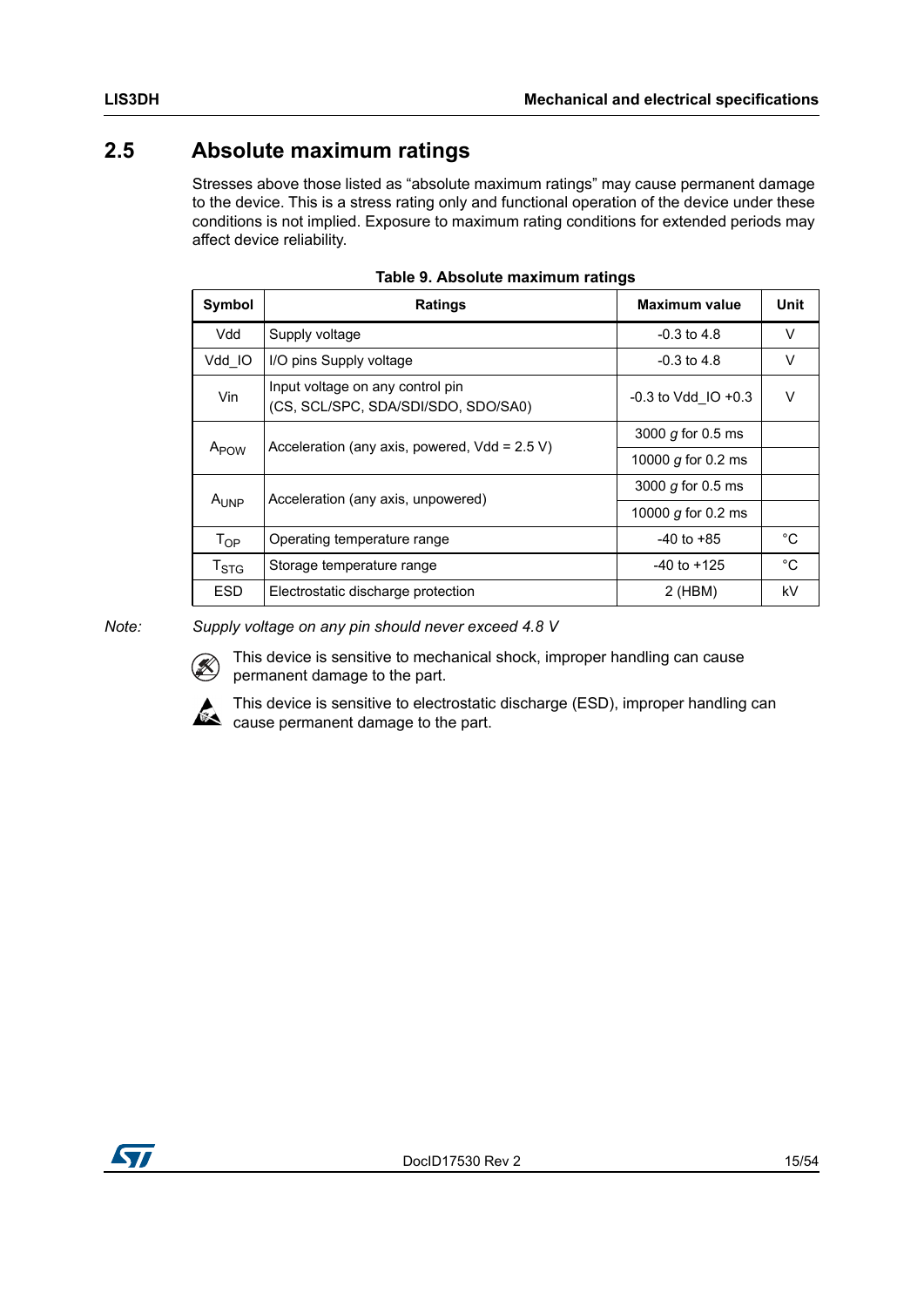## <span id="page-15-0"></span>**3 Terminology and functionality**

### <span id="page-15-1"></span>**3.1 Terminology**

#### <span id="page-15-2"></span>**3.1.1 Sensitivity**

Sensitivity describes the gain of the sensor and can be determined, for example, by applying 1 *g* acceleration to it. As the sensor can measure DC accelerations this can be done easily by pointing the axis of interest towards the center of the Earth, noting the output value, rotating the sensor by 180 degrees (pointing to the sky) and noting the output value again. By doing so, ±1 *g* acceleration is applied to the sensor. Subtracting the larger output value from the smaller one, and dividing the result by 2, leads to the actual sensitivity of the sensor. This value changes very little over temperature and also time. The sensitivity tolerance describes the range of sensitivities of a large population of sensors.

#### <span id="page-15-3"></span>**3.1.2 Zero-***g* **level**

The zero-*g* level offset (TyOff) describes the deviation of an actual output signal from the ideal output signal if no acceleration is present. A sensor in a steady state on a horizontal surface measures 0 *g* for the X-axis and 0 *g* for the Y-axis whereas the Z-axis measures 1 *g*. The output is ideally in the middle of the dynamic range of the sensor (content of OUT registers 00h, data expressed as 2's complement number). A deviation from ideal value in this case is called Zero-*g* offset. Offset is to some extent a result of stress to MEMS sensor and therefore the offset can slightly change after mounting the sensor onto a printed circuit board or exposing it to extensive mechanical stress. Offset changes little over temperature, see *[Table 4](#page-9-2)* "Zero-*g* level change vs. temperature" (TCOff). The zero-*g* level tolerance (TyOff) describes the standard deviation of the range of zero-*g* levels of a population of sensors.

### <span id="page-15-4"></span>**3.2 Functionality**

#### <span id="page-15-5"></span>**3.2.1 High-resolution, normal mode, low-power mode**

LIS3DH provides three different operating modes: *high-resolution mode*, *normal mode* and *low-power mode*.

<span id="page-15-6"></span>

| rapic to: Operating mode selection           |                            |                          |         |                      |                        |  |  |
|----------------------------------------------|----------------------------|--------------------------|---------|----------------------|------------------------|--|--|
| <b>Operating mode</b>                        | CTRL_REG1[3]<br>(LPen bit) | CTRL_REG4[3]<br>(HR bit) | BW [Hz] | Turn-on<br>time [ms] | So @ ±2g<br>[mg/digit] |  |  |
| Low-power mode<br>(8-bit data output)        |                            | 0                        | ODR/2   |                      | 16                     |  |  |
| Normal mode<br>(10-bit data output)          | 0                          | $\mathbf 0$              | ODR/2   | 1.6                  | 4                      |  |  |
| High-resolution mode<br>(12-bit data output) | 0                          |                          | ODR/9   | 7/ODR                |                        |  |  |
| Not allowed                                  |                            |                          |         |                      |                        |  |  |

The table below summarizes how to select the operating mode.

**Table 10. Operating mode selection**

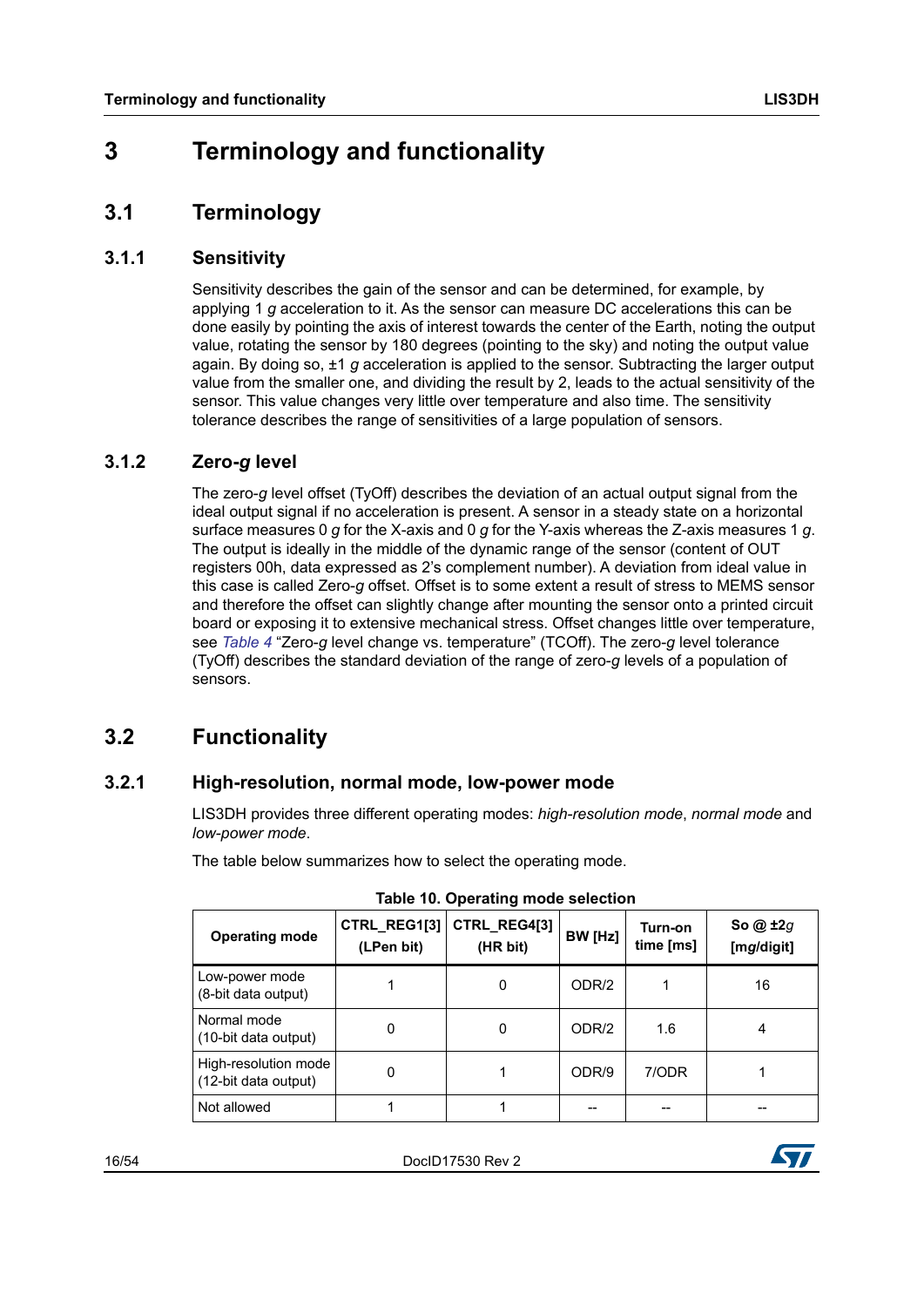The turn-on time to transition to another operating mode is given in *[Table 11](#page-16-1)*.

<span id="page-16-1"></span>

| <b>Operating mode change</b> | Turn-on time<br>[ms] |
|------------------------------|----------------------|
| 12-bit mode to 8-bit mode    | 1/ODR                |
| 12-bit mode to 10-bit mode   | 1/ODR                |
| 10-bit mode to 8-bit mode    | 1/ODR                |
| 10-bit mode to 12-bit mode   | 7/ODR                |
| 8-bit mode to 10-bit mode    | 1/ODR                |
| 8-bit mode to 12-bit mode    | 7/ODR                |

**Table 12. Current consumption of operating modes**

<span id="page-16-2"></span>

| <b>Operating mode [Hz]</b> | Low-power mode<br>(8-bit data output)<br>$[\mu A]$ | Normal mode<br>(10-bit data output)<br>$[\mu A]$ | <b>High resolution</b><br>(12-bit data output)<br>$[\mu A]$ |
|----------------------------|----------------------------------------------------|--------------------------------------------------|-------------------------------------------------------------|
| 1                          | $\overline{2}$                                     | $\overline{2}$                                   | 2                                                           |
| 10                         | 3                                                  | 4                                                | 4                                                           |
| 25                         | 4                                                  | 6                                                | 6                                                           |
| 50                         | 6                                                  | 11                                               | 11                                                          |
| 100                        | 10                                                 | 20                                               | 20                                                          |
| 200                        | 18                                                 | 38                                               | 38                                                          |
| 400                        | 36                                                 | 73                                               | 73                                                          |
| 1344                       |                                                    | 185                                              | 185                                                         |
| 1620                       | 100                                                |                                                  |                                                             |
| 5376                       | 185                                                |                                                  |                                                             |

#### <span id="page-16-0"></span>**3.2.2 Self-test**

The self-test allows the user to check the sensor functionality without moving it. The self-test function is off when the self-test bit (ST) is programmed to '0'. When the self-test bit is programmed to '1', an actuation force is applied to the sensor, simulating a definite input acceleration. In this case the sensor outputs exhibit a change in their DC levels which are related to the selected full scale through the device sensitivity. When the self-test is activated, the device output level is given by the algebraic sum of the signals produced by the acceleration acting on the sensor and by the electrostatic test-force. If the output signals change within the amplitude specified inside *[Table 4](#page-9-2)*, then the sensor is working properly and the parameters of the interface chip are within the defined specifications.

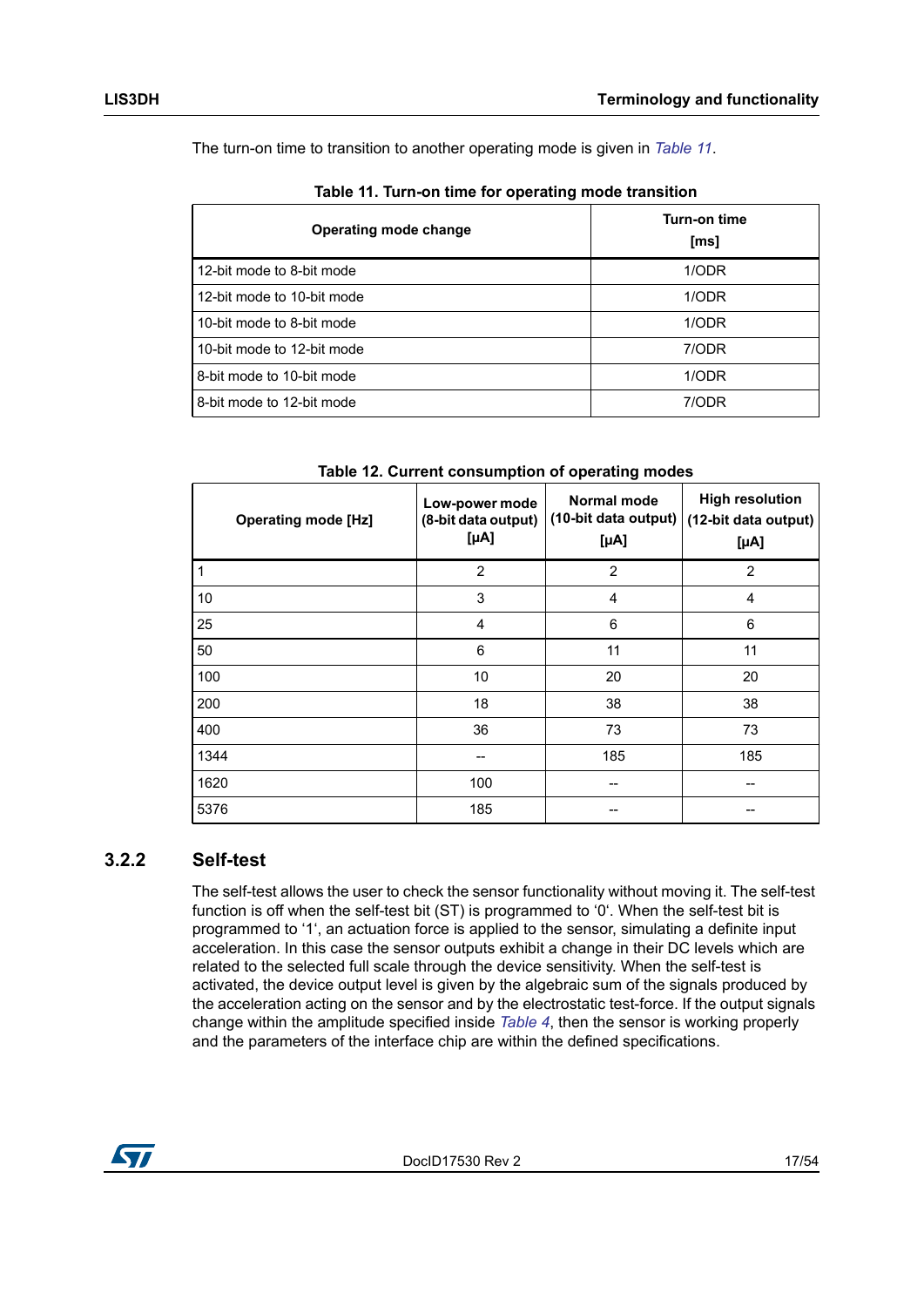#### <span id="page-17-0"></span>**3.2.3 6D / 4D orientation detection**

The LIS3DH provides the capability to detect the orientation of the device in space, enabling easy implementation of energy-saving procedures and automatic image rotation for mobile devices.

The 4D detection is a subset of the 6D function especially defined to be implemented in mobile devices for portrait and landscape computation. In 4D configuration, the Z-axis position detection is disabled.

#### <span id="page-17-1"></span>**3.2.4 "Sleep-to-wake" and "Return-to-sleep"**

The LIS3DH can be programmed to automatically switch to low-power mode upon recognition of a determined event.

Once the event condition is over, the device returns back to the preset normal or highresolution mode.

To enable this function the desired threshold value must be stored inside the *[ACT\\_THS](#page-47-2)  [\(3Eh\)](#page-47-2)* register while the duration value is written inside the *[ACT\\_DUR \(3Fh\)](#page-47-3)* register.

When the acceleration falls below the threshold value, the device automatically switches to low-power mode (10 Hz ODR).

During this condition, the ODR[3:0] bits and the LPen bit inside *[CTRL\\_REG1 \(20h\)](#page-34-0)* and the HR bit in *[CTRL\\_REG4 \(23h\)](#page-36-0)* are not considered.

As soon as the acceleration rises above threshold, the module restores the operating mode and ODRs as determined by the *[CTRL\\_REG1 \(20h\)](#page-34-0)* and *[CTRL\\_REG4 \(23h\)](#page-36-0)* settings.

### <span id="page-17-2"></span>**3.3 Sensing element**

A proprietary process is used to create a surface micro-machined accelerometer. The technology allows carrying out suspended silicon structures which are attached to the substrate in a few points called anchors and are free to move in the direction of the sensed acceleration. To be compatible with the traditional packaging techniques a cap is placed on top of the sensing element to avoid blocking the moving parts during the moulding phase of the plastic encapsulation.

When an acceleration is applied to the sensor the proof mass displaces from its nominal position, causing an imbalance in the capacitive half-bridge. This imbalance is measured using charge integration in response to a voltage pulse applied to the capacitor.

At steady state the nominal value of the capacitors are few pF and when an acceleration is applied the maximum variation of the capacitive load is in the fF range.

### <span id="page-17-3"></span>**3.4 IC interface**

The complete measurement chain is composed by a low-noise capacitive amplifier which converts the capacitive unbalancing of the MEMS sensor into an analog voltage that is finally available to the user by an analog-to-digital converter.

The acceleration data may be accessed through an  $1<sup>2</sup>C/SPI$  interface thus making the device particularly suitable for direct interfacing with a microcontroller.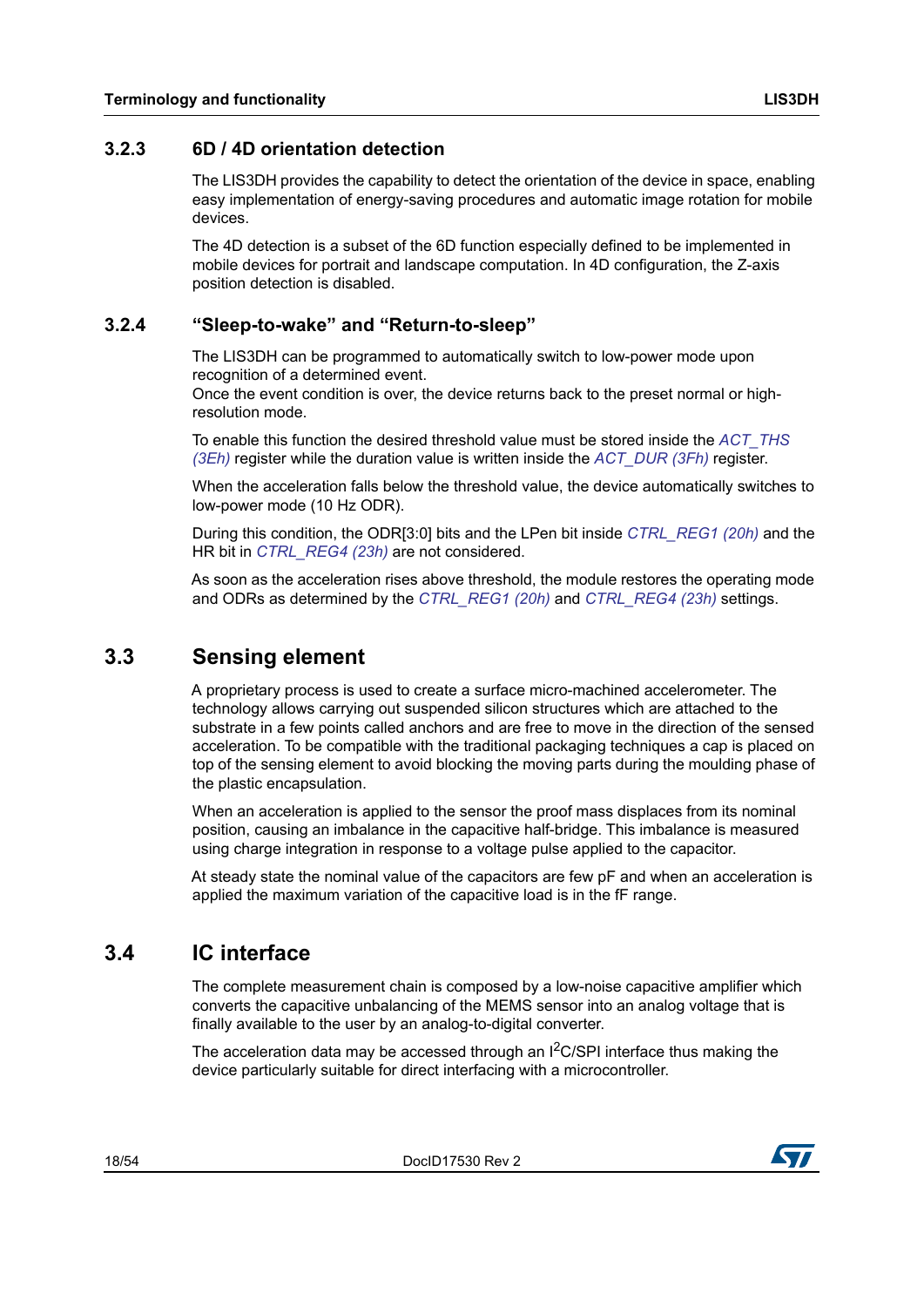The LIS3DH features a Data-Ready signal (DRDY) which indicates when a new set of measured acceleration data is available, thus simplifying data synchronization in the digital system that uses the device.

The LIS3DH may also be configured to generate an inertial wake-up and free-fall interrupt signal accordingly to a programmed acceleration event along the enabled axes. Both freefall and wake-up can be available simultaneously on two different pins.

### <span id="page-18-0"></span>**3.5 Factory calibration**

The IC interface is factory calibrated for sensitivity (So) and Zero-*g* level (TyOff).

The trim values are stored inside the device in non-volatile memory. Any time the device is turned on, these values are downloaded into the registers to be used during active operation. This allows using the device without further calibration.

### <span id="page-18-1"></span>**3.6 FIFO**

The LIS3DH contains a 10-bit, 32-level FIFO. Buffered output allows 4 operation modes: FIFO, Stream, Stream-to-FIFO and FIFO bypass. When FIFO bypass mode is activated, FIFO is not operating and remains empty. In FIFO mode, measurement data from acceleration detection on the x, y, and z axes are stored in the FIFO buffer.

### <span id="page-18-2"></span>**3.7 Auxiliary ADC and temperature sensor**

The LIS3DH contains an auxiliary ADC with 3 separate dedicated inputs: pins ADC1, ADC2, ADC3.

The user can retrieve the converted data from registers *[OUT\\_ADC1\\_L \(08h\),](#page-32-2)  [OUT\\_ADC1\\_H \(09h\)](#page-32-2)*, *[OUT\\_ADC2\\_L \(0Ah\), OUT\\_ADC2\\_H \(0Bh\)](#page-32-3)* and *[OUT\\_ADC3\\_L \(0Ch\),](#page-32-4)  [OUT\\_ADC3\\_H \(0Dh\)](#page-32-4)*.

In order to use the auxiliary ADC, the user must set the BDU bit (bit 7) to 1 in *[CTRL\\_REG4](#page-36-0)  [\(23h\)](#page-36-0)* and the ADC\_EN bit (bit 7) to 1 in *[TEMP\\_CFG\\_REG \(1Fh\)](#page-33-2)*. The ADC sampling frequency is the same as that of the ODR in *[CTRL\\_REG1 \(20h\)](#page-34-0)*.

The input range is 1200 mv ±400 mV and the data output is expressed in 2's complement left-aligned.

The ADC resolution is 10 bits if the LPen (bit 3) in *[CTRL\\_REG1 \(20h\)](#page-34-0)* is cleared (highresolution / normal mode), otherwise, in low-power mode, the ADC resolution is 8-bit.

Channel 3 of the ADC can be connected to the temperature sensor by setting the TEMP\_EN bit (bit 6) to 1 in *[TEMP\\_CFG\\_REG \(1Fh\)](#page-33-2)*. Refer to *[Table 5: Temperature sensor](#page-11-2)  [characteristics](#page-11-2)* for the conversion factor.

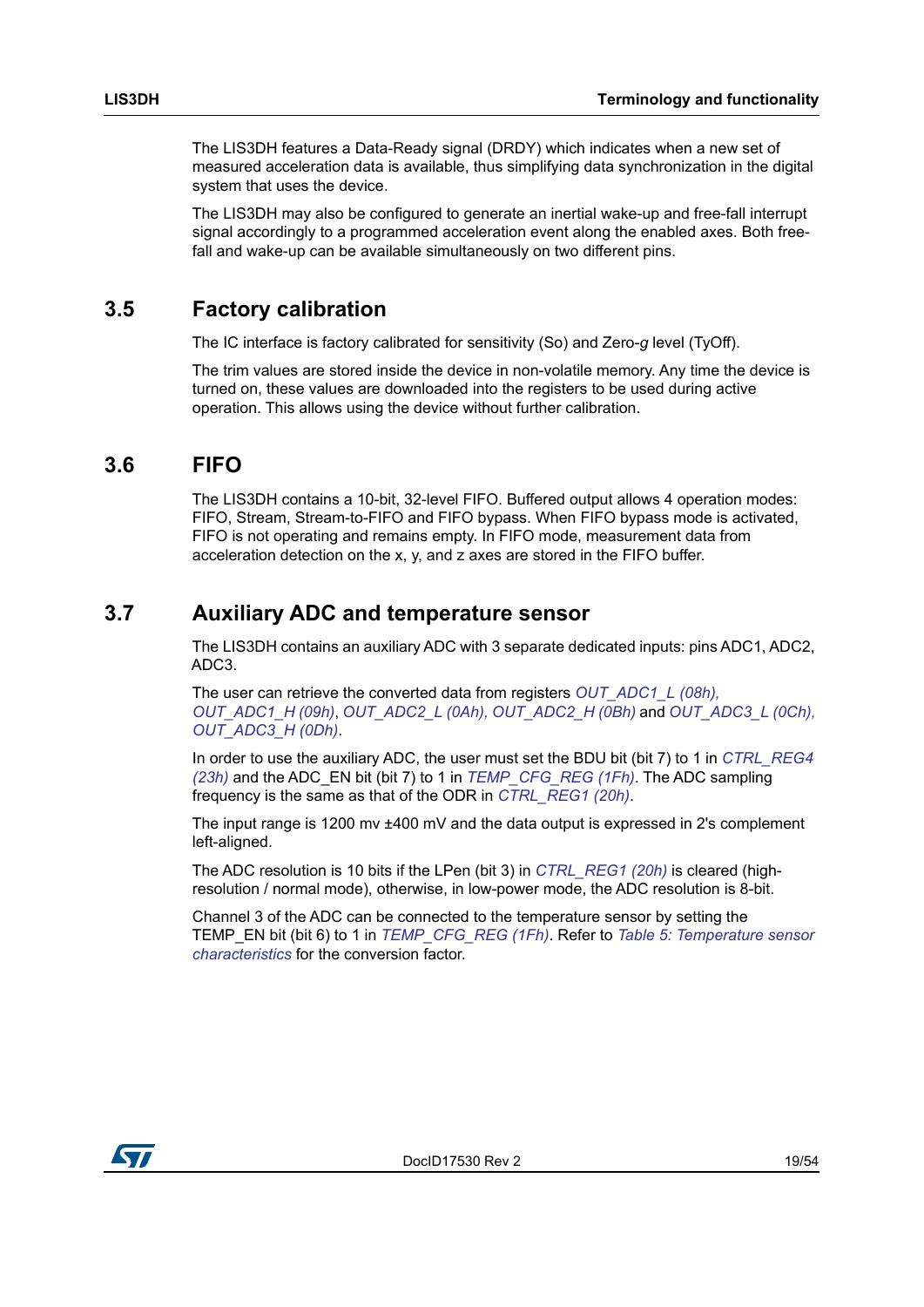# <span id="page-19-0"></span>**4 Application hints**

<span id="page-19-1"></span>



The device core is supplied through the Vdd line while the I/O pads are supplied through the Vdd\_IO line. Power supply decoupling capacitors (100 nF ceramic, 10 μF aluminum) should be placed as near as possible to pin 14 of the device (common design practice).

All the voltage and ground supplies must be present at the same time to have proper behavior of the IC (refer to *[Figure 5](#page-19-1)*). It is possible to remove Vdd maintaining Vdd\_IO without blocking the communication bus, in this condition the measurement chain is powered off.

The functionality of the device and the measured acceleration data is selectable and accessible through the  $1^2C$  or SPI interfaces. When using the  $1^2C$ , CS must be tied high.

ADC1, ADC2 & ADC3 if not used can be left floating or connected to Vdd or GND.

The functions, the threshold and the timing of the two interrupt pins (INT1 and INT2) can be

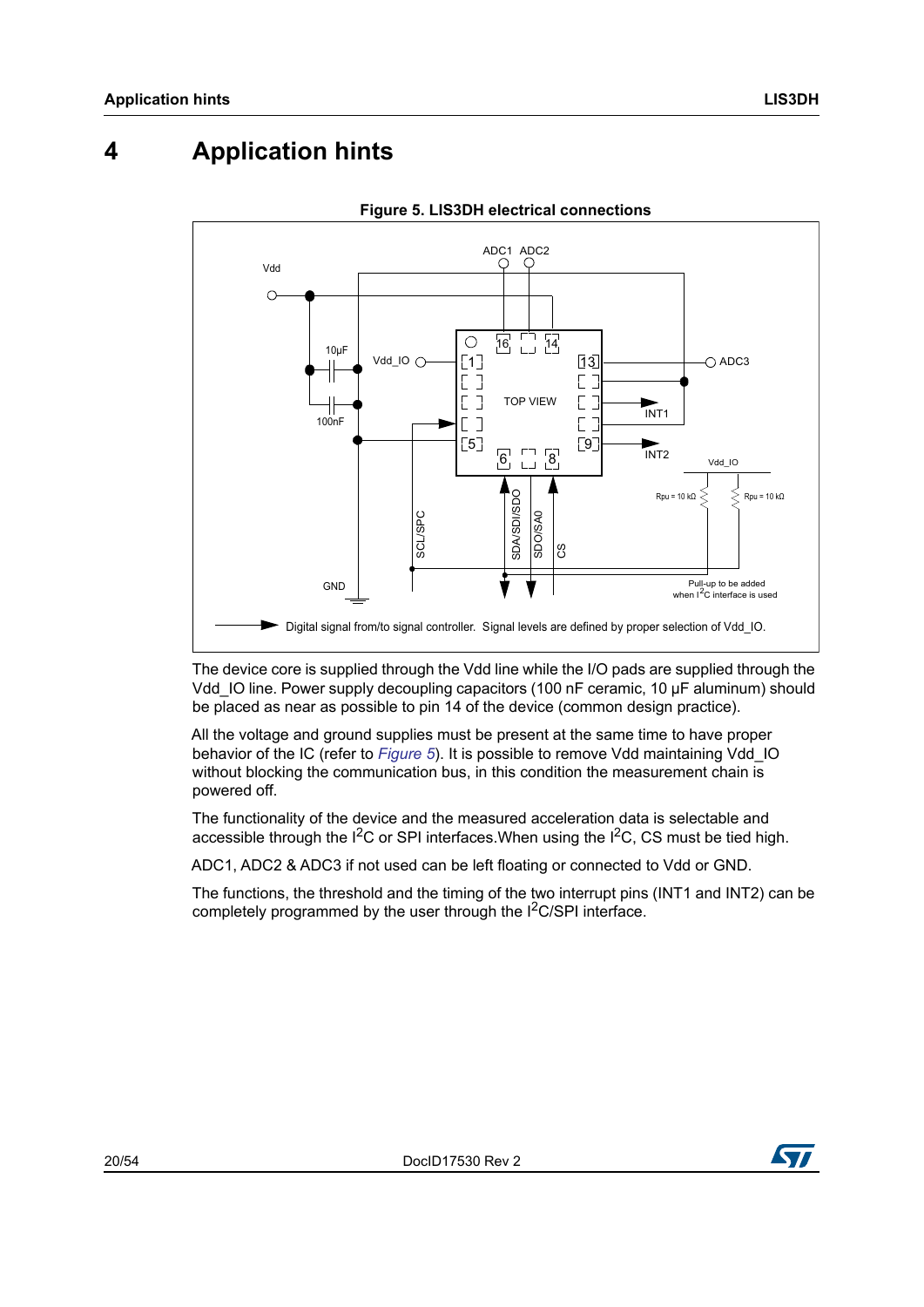<span id="page-20-1"></span>

| Pin#           | <b>Name</b>                            | <b>Function</b>                                                                                                                                     | <b>Pin status</b>                                   |
|----------------|----------------------------------------|-----------------------------------------------------------------------------------------------------------------------------------------------------|-----------------------------------------------------|
| 1              | Vdd IO                                 | Power supply for I/O pins                                                                                                                           |                                                     |
| $\overline{2}$ | <b>NC</b>                              | Not connected                                                                                                                                       |                                                     |
| 3              | <b>NC</b>                              | Not connected                                                                                                                                       |                                                     |
| 4              | <b>SCL</b><br><b>SPC</b>               | $12C$ serial clock (SCL)<br>SPI serial port clock (SPC)                                                                                             | Default: input high impedance                       |
| 5              | <b>GND</b>                             | 0 V supply                                                                                                                                          |                                                     |
| 6              | <b>SDA</b><br><b>SDI</b><br><b>SDO</b> | $I2C$ serial data (SDA)<br>SPI serial data input (SDI)<br>3-wire interface serial data output (SDO)                                                 | Default: (SDA) input high impedance                 |
| 7              | <b>SDO</b><br>SA <sub>0</sub>          | SPI serial data output (SDO)<br>I <sup>2</sup> C less significant bit of the device address (SA0)                                                   | Default: input with internal pull-up <sup>(1)</sup> |
| 8              | <b>CS</b>                              | SPI enable<br>$12C/SPI$ mode selection:<br>1: SPI idle mode / I <sup>2</sup> C communication enabled<br>0: SPI communication mode / $I^2C$ disabled | Default: input high impedance                       |
| 9              | INT <sub>2</sub>                       | Inertial interrupt 2                                                                                                                                | Default: push-pull output forced to GND             |
| 10             | <b>RES</b>                             | Connect to GND                                                                                                                                      |                                                     |
| 11             | INT <sub>1</sub>                       | Inertial interrupt 1                                                                                                                                | Default: push-pull output forced to GND             |
| 12             | <b>GND</b>                             | 0 V supply                                                                                                                                          |                                                     |
| 13             | ADC3                                   | Analog-to-digital converter input 3                                                                                                                 | Default: input high impedance                       |
| 14             | Vdd                                    | Power supply                                                                                                                                        |                                                     |
| 15             | ADC <sub>2</sub>                       | Analog-to-digital converter input 2                                                                                                                 | Default: input high impedance                       |
| 16             | ADC1                                   | Analog-to-digital converter input 1                                                                                                                 | Default: input high impedance                       |

|  | Table 13. Internal pin status |  |
|--|-------------------------------|--|
|  |                               |  |

1. In order to disable the internal pull-up on the SDO/SA0 pin, write 90h in *[CTRL\\_REG0 \(1Eh\)](#page-33-1)*.

### <span id="page-20-0"></span>**4.1 Soldering information**

The LGA package is compliant with the ECOPACK<sup>®</sup>, RoHS and "Green" standard. It is qualified for soldering heat resistance according to JEDEC J-STD-020.

Leave "Pin 1 Indicator" unconnected during soldering.

Land pattern and soldering recommendations are available at www.st.com.

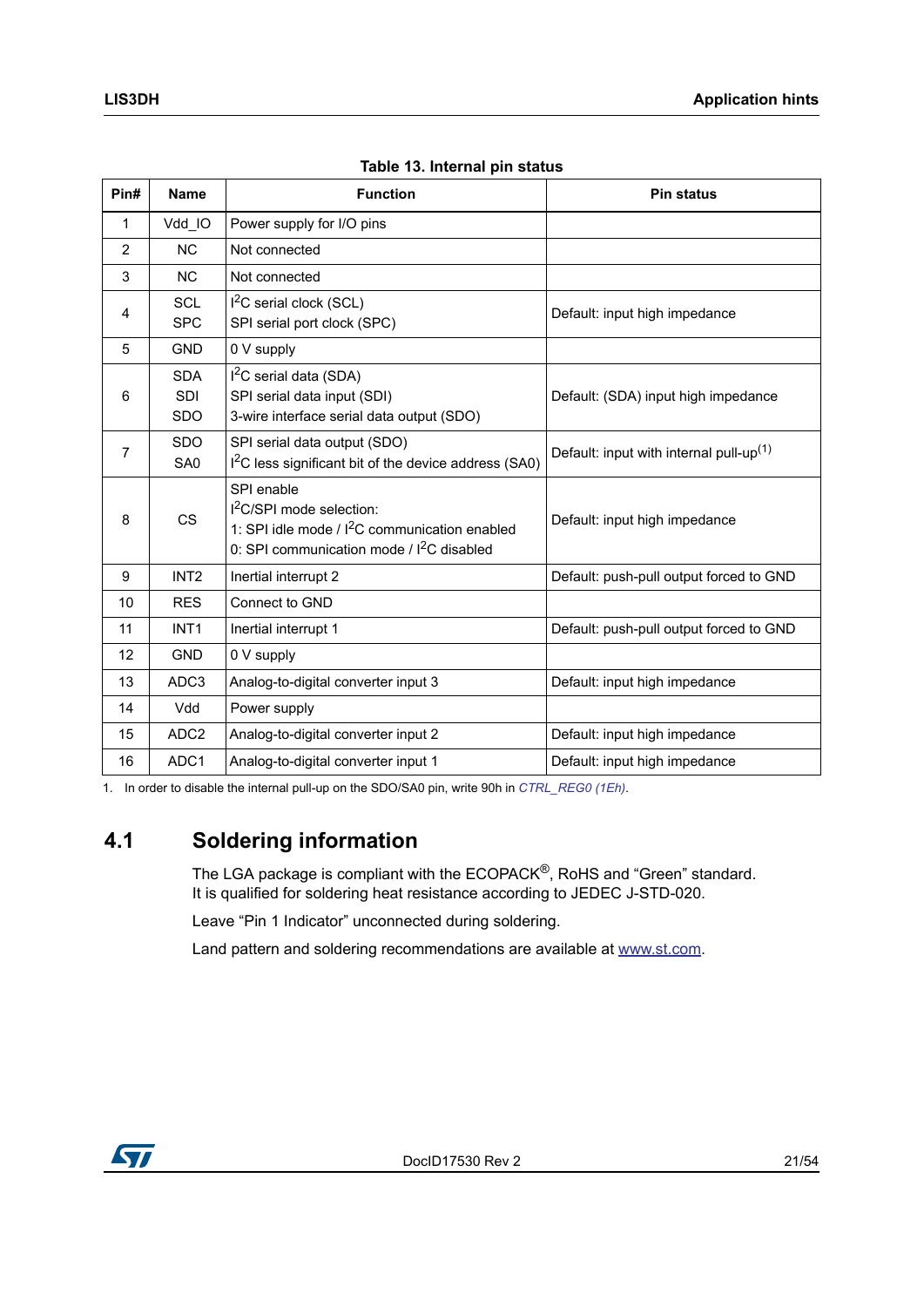### <span id="page-21-0"></span>**5 Digital main blocks**

### <span id="page-21-1"></span>**5.1 FIFO**

The LIS3DH embeds a 32-level FIFO for each of the three output channels, X, Y and Z.

This allows consistent power saving for the system, since the host processor does not need to continuously poll data from the sensor, but it can wake up only when needed and burst the significant data out from the FIFO.

In order to enable the FIFO buffer, the FIFO\_EN bit in *[CTRL\\_REG5 \(24h\)](#page-37-0)* must be set to '1'.

This buffer can work according to the following different modes: Bypass mode, FIFO mode, Stream mode and Stream-to-FIFO mode. Each mode is selected by the FM [1:0] bits in *[FIFO\\_CTRL\\_REG \(2Eh\)](#page-39-3)*. Programmable FIFO watermark level, FIFO empty or FIFO overrun events can be enabled to generate dedicated interrupts on the INT1 pin (configuration through *[CTRL\\_REG3 \(22h\)](#page-35-1)*).

In the *[FIFO\\_SRC\\_REG \(2Fh\)](#page-40-0)* register the EMPTY bit is equal to '1' when all FIFO samples are ready and FIFO is empty.

In the *[FIFO\\_SRC\\_REG \(2Fh\)](#page-40-0)* register the WTM bit goes to '1' if new data is written in the buffer and *[FIFO\\_SRC\\_REG \(2Fh\)](#page-40-0)* (FSS [4:0]) is greater than or equal to *[FIFO\\_CTRL\\_REG](#page-39-3)  [\(2Eh\)](#page-39-3)* (FTH [4:0]). *[FIFO\\_SRC\\_REG \(2Fh\)](#page-40-0)* (WTM) goes to '0' if reading an X, Y, Z data slot from FIFO and *[FIFO\\_SRC\\_REG \(2Fh\)](#page-40-0)* (FSS [4:0]) is less than or equal to *[FIFO\\_CTRL\\_REG \(2Eh\)](#page-39-3)* (FTH [4:0]).

In the *[FIFO\\_SRC\\_REG \(2Fh\)](#page-40-0)* register the OVRN\_FIFO bit is equal to '1' if the FIFO slot is overwritten.

### <span id="page-21-2"></span>**5.1.1 Bypass mode**

In Bypass mode the FIFO is not operational and for this reason it remains empty. For each channel only the first address is used. The remaining FIFO levels are empty.

Bypass mode must be used in order to reset the FIFO buffer when a different mode is operating (i.e. FIFO mode).

#### <span id="page-21-3"></span>**5.1.2 FIFO mode**

In FIFO mode, the buffer continues filling data from the X, Y and Z accelerometer channels until it is full (a set of 32 samples stored). When the FIFO is full, it stops collecting data from the input channels and the FIFO content remains unchanged.

An overrun interrupt can be enabled, I1\_OVERRUN = '1' in the *[CTRL\\_REG3 \(22h\)](#page-35-1)* register, in order to be raised when the FIFO stops collecting data. When the overrun interrupt occurs, the first data has been overwritten and the FIFO stops collecting data from the input channels.

After the last read it is necessary to exit Bypass mode in order to reset the FIFO content. After this reset command, it is possible to restart FIFO mode just by selecting the FIFO mode configuration (FM[1:0] bits) in register *[FIFO\\_CTRL\\_REG \(2Eh\)](#page-39-3)*.

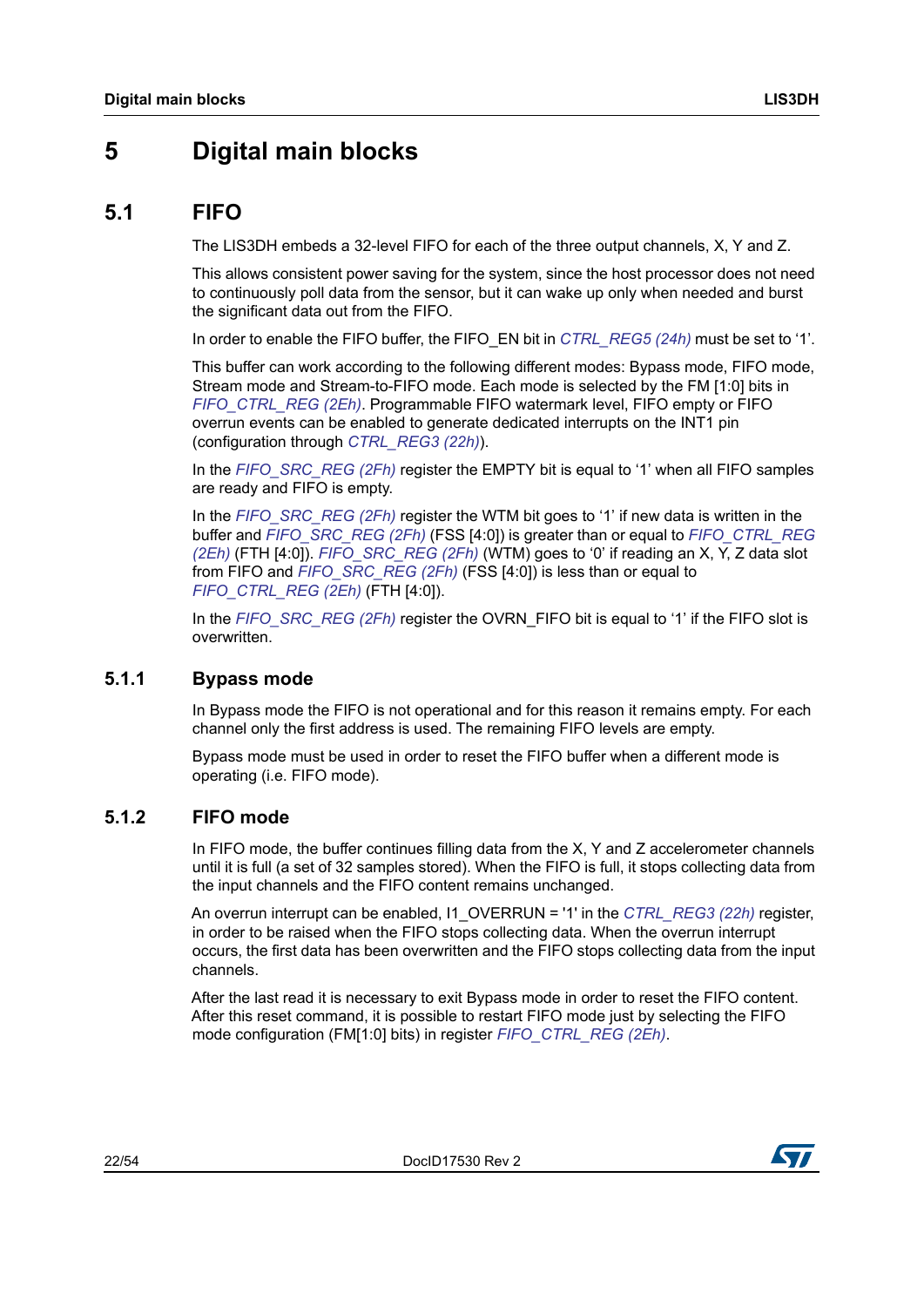### <span id="page-22-0"></span>**5.1.3 Stream mode**

In Stream mode the FIFO continues filling data from the X, Y, and Z accelerometer channels until the buffer is full (a set of 32 samples stored) at which point the FIFO buffer index restarts from the beginning and older data is replaced by the current data. The oldest values continue to be overwritten until a read operation frees the FIFO slots.

An overrun interrupt can be enabled, I1\_OVERRUN = '1' in the *[CTRL\\_REG3 \(22h\)](#page-35-1)* register, in order to read the entire contents of the FIFO at once. If, in the application, it is mandatory not to lose data and it is not possible to read at least one sample for each axis within one ODR period, a watermark interrupt can be enabled in order to read partially the FIFO and leave memory slots free for incoming data.

Setting the FTH [4:0] bit in the *[FIFO\\_CTRL\\_REG \(2Eh\)](#page-39-3)* register to an N value, the number of X, Y and Z data samples that should be read at the rise of the watermark interrupt is up to  $(N+1)$ .

### <span id="page-22-1"></span>**5.1.4 Stream-to-FIFO mode**

In Stream-to-FIFO mode, data from the X, Y and Z accelerometer channels are collected in a combination of Stream mode and FIFO mode. The FIFO buffer starts operating in Stream mode and switches to FIFO mode when the selected interrupt occurs.

The FIFO operating mode changes according to the INT1 pin value if the TR bit is set to '0' in the *[FIFO\\_CTRL\\_REG \(2Eh\)](#page-39-3)* register or the INT2 pin value if the TR bit is set to'1' in the *[FIFO\\_CTRL\\_REG \(2Eh\)](#page-39-3)* register.

When the interrupt pin is selected and the interrupt event is configured on the corresponding pin, the FIFO operates in Stream mode if the pin value is equal to '0' and it operates in FIFO mode if the pin value is equal to '1'. Switching modes is dynamically performed according to the pin value.

Stream-to-FIFO can be used in order to analyze the sampling history that generates an interrupt. The standard operation is to read the contents of FIFO when the FIFO mode is triggered and the FIFO buffer is full and stopped.

### <span id="page-22-2"></span>**5.1.5 Retrieving data from FIFO**

FIFO data is read from *[OUT\\_X\\_L \(28h\), OUT\\_X\\_H \(29h\)](#page-39-0)*, *[OUT\\_Y\\_L \(2Ah\), OUT\\_Y\\_H](#page-39-1)  [\(2Bh\)](#page-39-1)* and *[OUT\\_Z\\_L \(2Ch\), OUT\\_Z\\_H \(2Dh\)](#page-39-2)*. When the FIFO is in Stream, Stream-to-FIFO or FIFO mode, a read operation from the *[OUT\\_X\\_L \(28h\), OUT\\_X\\_H \(29h\)](#page-39-0)*, *[OUT\\_Y\\_L](#page-39-1)  [\(2Ah\), OUT\\_Y\\_H \(2Bh\)](#page-39-1)* or *[OUT\\_Z\\_L \(2Ch\), OUT\\_Z\\_H \(2Dh\)](#page-39-2)* registers provides the data stored in the FIFO. Each time data is read from the FIFO, the oldest X, Y and Z data are placed in the *[OUT\\_X\\_L \(28h\), OUT\\_X\\_H \(29h\)](#page-39-0)*, *[OUT\\_Y\\_L \(2Ah\), OUT\\_Y\\_H \(2Bh\)](#page-39-1)* and *[OUT\\_Z\\_L \(2Ch\), OUT\\_Z\\_H \(2Dh\)](#page-39-2)* registers and both single read and read burst operations can be used.

The address to be read is automatically updated by the device and it rolls back to 0x28 when register 0x2D is reached. In order to read all FIFO levels in a multiple byte read, 192 bytes (6 output registers of 32 levels) have to be read.

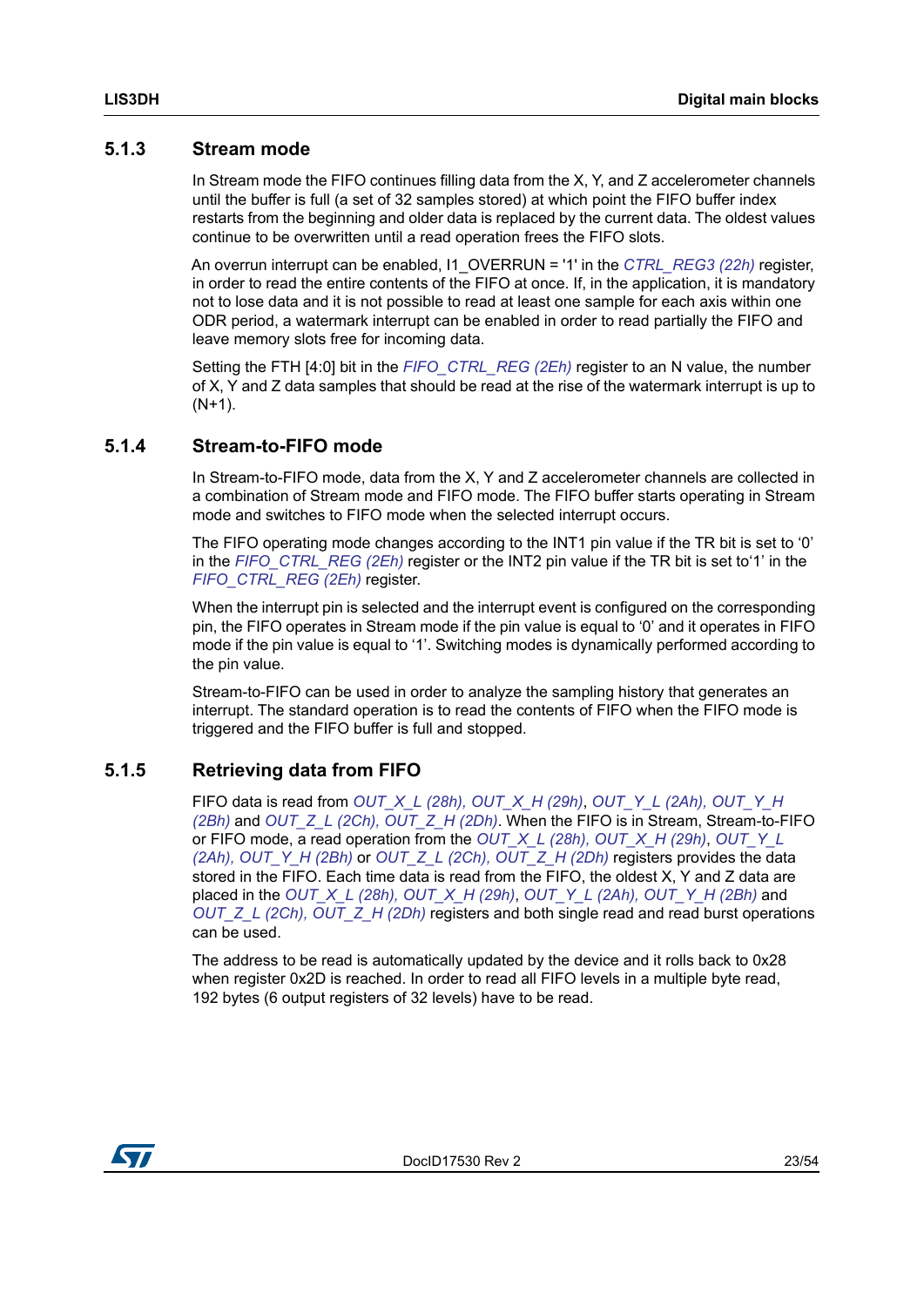# <span id="page-23-0"></span>**6 Digital interfaces**

The registers embedded inside the LIS3DH may be accessed through both the  $1^2C$  and SPI serial interfaces. The latter may be SW configured to operate either in 3-wire or 4-wire interface mode.

The serial interfaces are mapped onto the same pads. To select/exploit the  $1<sup>2</sup>C$  interface, the CS line must be tied high (i.e. connected to Vdd\_IO).

<span id="page-23-2"></span>

| Pin name        | <b>Pin description</b>                                                                                                                    |
|-----------------|-------------------------------------------------------------------------------------------------------------------------------------------|
| <b>CS</b>       | SPI enable<br>$12C/SPI$ mode selection:<br>1: SPI idle mode / $I^2C$ communication enabled<br>0: SPI communication mode / $I^2C$ disabled |
| <b>SCL</b>      | I <sup>2</sup> C serial clock (SCL)                                                                                                       |
| <b>SPC</b>      | SPI serial port clock (SPC)                                                                                                               |
| <b>SDA</b>      | $I2C$ serial data (SDA)                                                                                                                   |
| <b>SDI</b>      | SPI serial data input (SDI)                                                                                                               |
| <b>SDO</b>      | 3-wire interface serial data output (SDO)                                                                                                 |
| SA <sub>0</sub> | I <sup>2</sup> C less significant bit of the device address (SA0)                                                                         |
| <b>SDO</b>      | SPI serial data output (SDO)                                                                                                              |

**Table 14. Serial interface pin description**

# <span id="page-23-1"></span>**6.1 I2C serial interface**

The LIS3DH  $1^2C$  is a bus slave. The  $1^2C$  is employed to write data into registers whose content can also be read back.

The relevant  $1<sup>2</sup>C$  terminology is given in the table below.

<span id="page-23-3"></span>

| Term        | <b>Description</b>                                                                          |
|-------------|---------------------------------------------------------------------------------------------|
| Transmitter | The device which sends data to the bus                                                      |
| Receiver    | The device which receives data from the bus                                                 |
| Master      | The device which initiates a transfer, generates clock signals and terminates a<br>transfer |
| Slave       | The device addressed by the master                                                          |

**Table 15. I2C terminology**

There are two signals associated with the  $I^2C$  bus: the serial clock line (SCL) and the Serial DAta line (SDA). The latter is a bidirectional line used for sending and receiving the data to/from the interface. Both the lines must be connected to Vdd\_IO through external pull-up resistor. When the bus is free both the lines are high.

The  $I^2C$  interface is compliant with fast mode (400 kHz)  $I^2C$  standards as well as with normal mode.

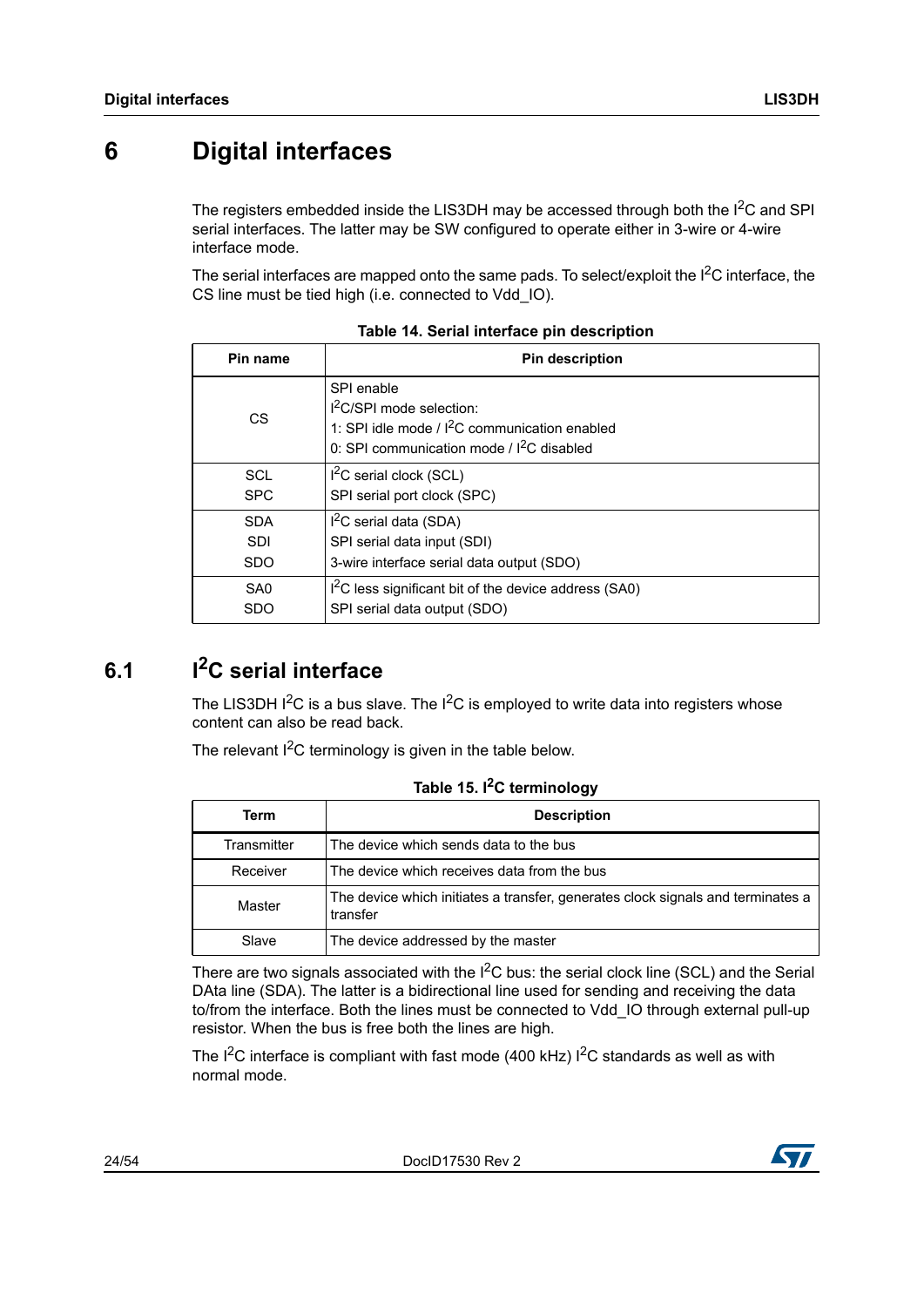### <span id="page-24-0"></span>**6.1.1 I2C operation**

The transaction on the bus is started through a START (ST) signal. A START condition is defined as a HIGH-to-LOW transition on the data line while the SCL line is held HIGH. After this has been transmitted by the Master, the bus is considered busy. The next byte of data transmitted after the start condition contains the address of the slave in the first 7 bits and the eighth bit tells whether the Master is receiving data from the slave or transmitting data to the slave. When an address is sent, each device in the system compares the first seven bits after a start condition with its address. If they match, the device considers itself addressed by the Master.

The Slave ADdress (SAD) associated to the LIS3DH is 001100xb. The **SDO**/**SA0** pad can be used to modify the less significant bit of the device address. If the SA0 pad is connected to the voltage supply, LSb is '1' (address 0011001b) else if SA0 pad is connected to ground, the LSb value is '0' (address 0011000b). This solution permits to connect and address two different accelerometers to the same  $1<sup>2</sup>C$  lines.

Data transfer with acknowledge is mandatory. The transmitter must release the SDA line during the acknowledge pulse. The receiver must then pull the data line LOW so that it remains stable low during the HIGH period of the acknowledge clock pulse. A receiver which has been addressed is obliged to generate an acknowledge after each byte of data received.

The I<sup>2</sup>C embedded inside the LIS3DH behaves like a slave device and the following protocol must be adhered to. After the start condition (ST) a slave address is sent, once a slave acknowledge (SAK) has been returned, an 8-bit sub-address (SUB) is transmitted: the 7 LSb represent the actual register address while the MSB enables address auto increment. If the MSb of the SUB field is '1', the SUB (register address) is automatically increased to allow multiple data read/writes.

The slave address is completed with a Read/Write bit. If the bit was '1' (Read), a repeated START (SR) condition must be issued after the two sub-address bytes; if the bit is '0' (Write) the Master transmit to the slave with direction unchanged. *[Table 16](#page-24-1)* explains how the SAD+Read/Write bit pattern is composed, listing all the possible configurations.

<span id="page-24-1"></span>

| Command | <b>SAD[6:1]</b> | $SAD[0] = SAO$ | R/W | SAD+R/W        |  |  |  |  |  |  |
|---------|-----------------|----------------|-----|----------------|--|--|--|--|--|--|
| Read    | 001100          |                |     | 00110001 (31h) |  |  |  |  |  |  |
| Write   | 001100          |                | 0   | 00110000 (30h) |  |  |  |  |  |  |
| Read    | 001100          |                |     | 00110011 (33h) |  |  |  |  |  |  |
| Write   | 001100          |                | 0   | 00110010 (32h) |  |  |  |  |  |  |

|  | Table 16. SAD+Read/Write patterns |  |
|--|-----------------------------------|--|
|--|-----------------------------------|--|

|  | Table 17. Transfer when master is writing one byte to slave |  |  |  |
|--|-------------------------------------------------------------|--|--|--|
|--|-------------------------------------------------------------|--|--|--|

<span id="page-24-2"></span>

| <b>Master</b> | <b>ST</b> | $SAD + W$ |            | <b>SUB</b> |     | <b>DATA</b> |     | SP |
|---------------|-----------|-----------|------------|------------|-----|-------------|-----|----|
| Slave         |           |           | <b>SAK</b> |            | SAK |             | SAK |    |

**Table 18. Transfer when master is writing multiple bytes to slave**

<span id="page-24-3"></span>

| Master | ST | $SAD + W$ |     | <b>SUB</b> |     | <b>DATA</b> |     | <b>DATA</b> |     | <b>SP</b> |
|--------|----|-----------|-----|------------|-----|-------------|-----|-------------|-----|-----------|
| Slave  |    |           | SAK |            | SAK |             | SAK |             | SAK |           |

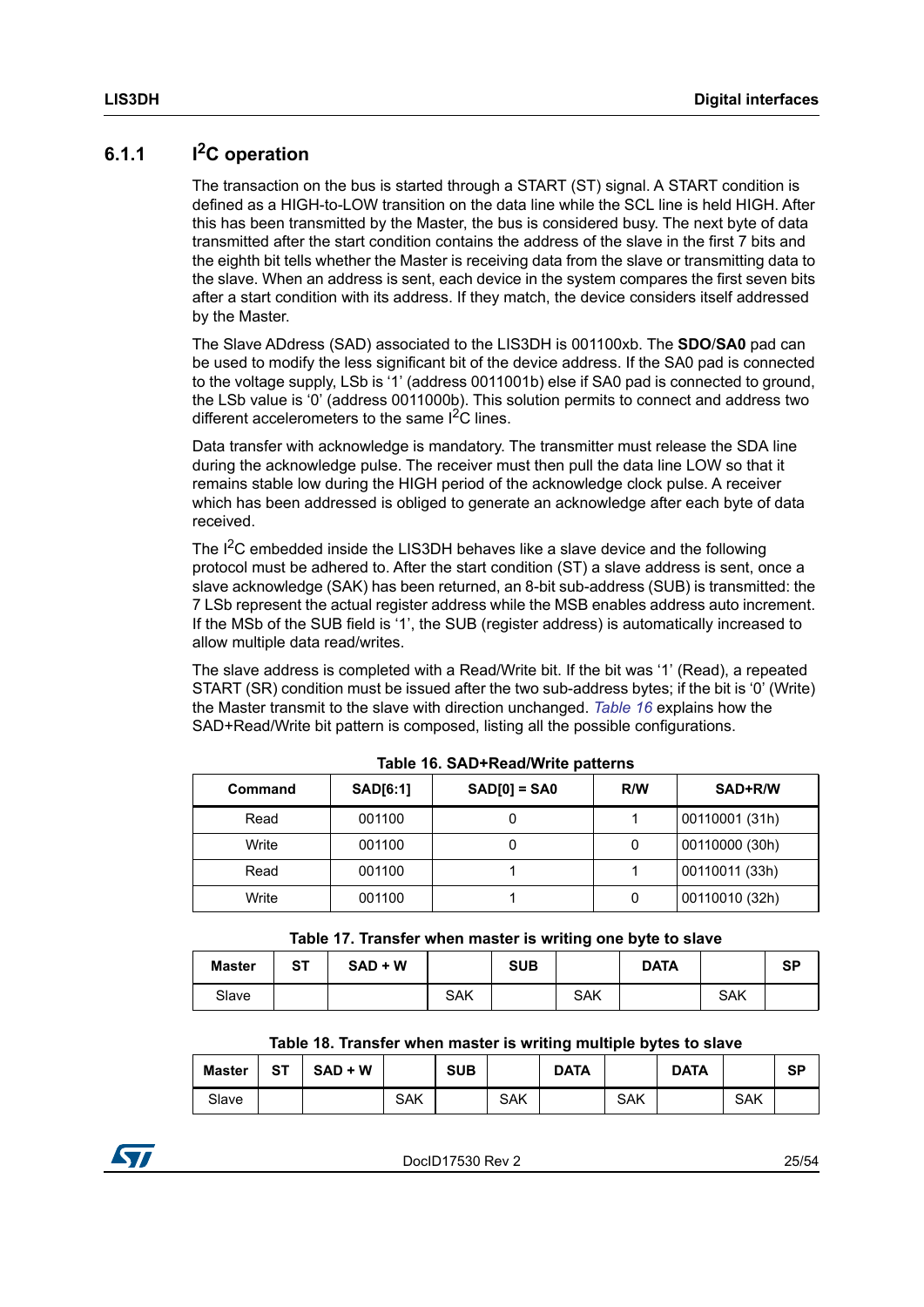<span id="page-25-0"></span>

| <b>Master</b> | ST | $SAD + W$ |            | <b>SUB</b> |     | <b>SR</b> | $SAD + R$ |     |             | <b>NMAK</b> | SP |
|---------------|----|-----------|------------|------------|-----|-----------|-----------|-----|-------------|-------------|----|
| Slave         |    |           | <b>SAK</b> |            | SAK |           |           | SAK | <b>DATA</b> |             |    |

#### **Table 19. Transfer when master is receiving (reading) one byte of data from slave**

#### **Table 20. Transfer when master is receiving (reading) multiple bytes of data from slave**

<span id="page-25-1"></span>

| Master | ST I | SAD+W |            | <b>SUB</b> |            | <b>SR</b> | SAD+R |            |             | <b>MAK</b> |             | <b>MAK</b> |             | <b>NMAK</b> | ⊦SP |
|--------|------|-------|------------|------------|------------|-----------|-------|------------|-------------|------------|-------------|------------|-------------|-------------|-----|
| Slave  |      |       | <b>SAK</b> |            | <b>SAK</b> |           |       | <b>SAK</b> | <b>DATA</b> |            | <b>DATA</b> |            | <b>DATA</b> |             |     |

Data are transmitted in byte format (DATA). Each data transfer contains 8 bits. The number of bytes transferred per transfer is unlimited. Data is transferred with the Most Significant bit (MSb) first. If a receiver can't receive another complete byte of data until it has performed some other function, it can hold the clock line, SCL LOW to force the transmitter into a wait state. Data transfer only continues when the receiver is ready for another byte and releases the data line. If a slave receiver doesn't acknowledge the slave address (i.e. it is not able to receive because it is performing some real-time function) the data line must be left HIGH by the slave. The Master can then abort the transfer. A LOW-to-HIGH transition on the SDA line while the SCL line is HIGH is defined as a STOP condition. Each data transfer must be terminated by the generation of a STOP (SP) condition.

In order to read multiple bytes, it is necessary to assert the most significant bit of the subaddress field. In other words, SUB(7) must be equal to 1 while SUB(6-0) represents the address of first register to be read.

In the presented communication format MAK is Master acknowledge and NMAK is No Master Acknowledge.

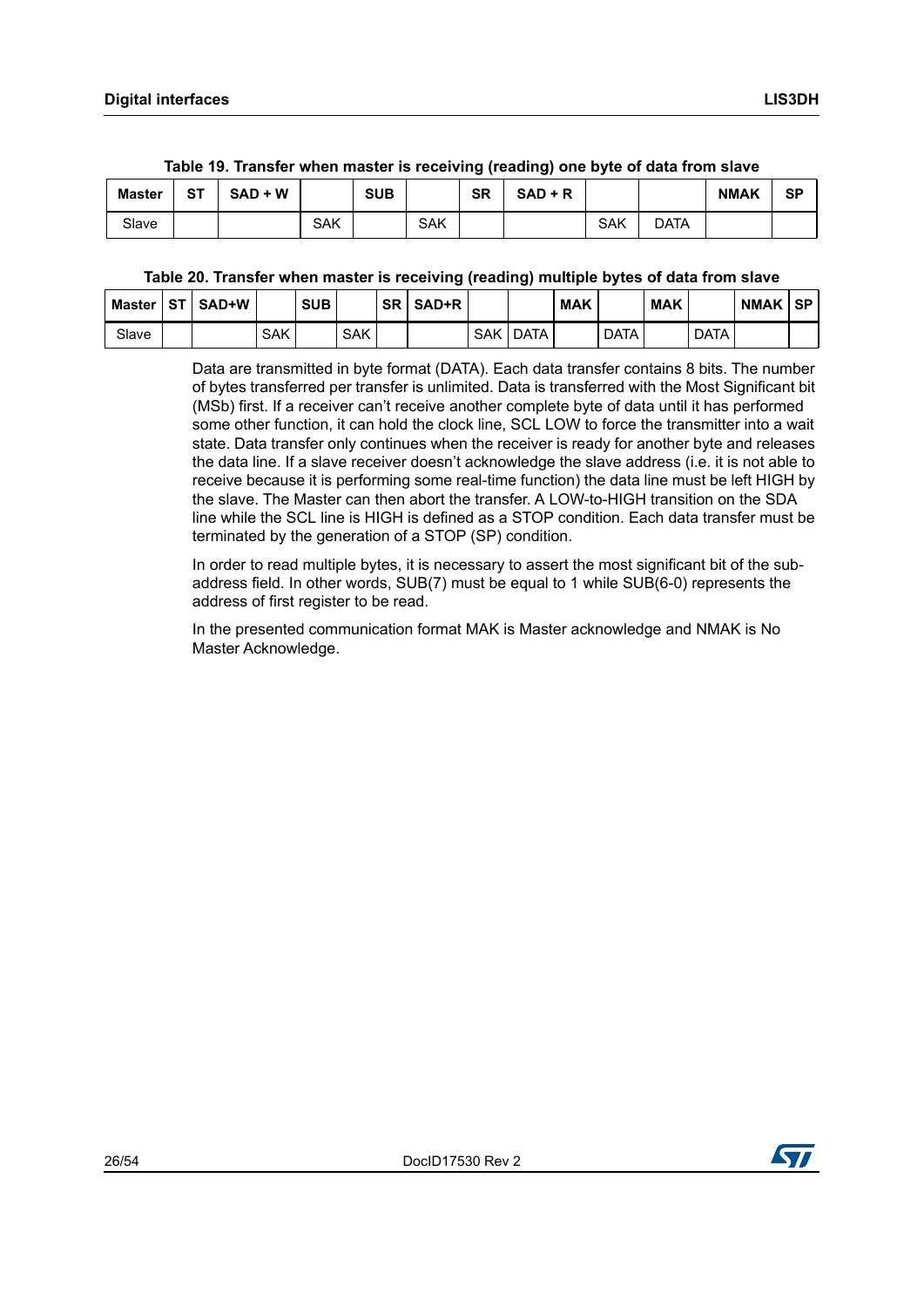### <span id="page-26-0"></span>**6.2 SPI bus interface**

The LIS3DH SPI is a bus slave. The SPI allows writing to and reading from the registers of the device.

The serial interface interacts with the application using 4 wires: **CS**, **SPC**, **SDI** and **SDO**.

<span id="page-26-1"></span>

**Figure 6. Read and write protocol**

**CS** is the serial port enable and it is controlled by the SPI master. It goes low at the start of the transmission and goes back high at the end. **SPC** is the serial port clock and it is controlled by the SPI master. It is stopped high when **CS** is high (no transmission). **SDI** and **SDO** are respectively the serial port data input and output. Those lines are driven at the falling edge of **SPC** and should be captured at the rising edge of **SPC**.

Both the read register and write register commands are completed in 16 clock pulses or in multiples of 8 in case of multiple read/write bytes. Bit duration is the time between two falling edges of **SPC**. The first bit (bit 0) starts at the first falling edge of **SPC** after the falling edge of **CS** while the last bit (bit 15, bit 23, ...) starts at the last falling edge of SPC just before the rising edge of **CS**.

*bit 0*: RW bit. When 0, the data DI(7:0) is written into the device. When 1, the data DO(7:0) from the device is read. In latter case, the chip drives **SDO** at the start of bit 8.

*bit 1*: MS bit. When 0, the address remains unchanged in multiple read/write commands. When 1, the address is auto incremented in multiple read/write commands.

*bit 2-7*: address AD(5:0). This is the address field of the indexed register.

**bit 8-15**: data DI(7:0) (write mode). This is the data that is written into the device (MSb first).

*bit 8-15*: data DO(7:0) (read mode). This is the data that is read from the device (MSb first).

In multiple read/write commands further blocks of 8 clock periods are added. When the MS bit is '0', the address used to read/write data remains the same for every block. When the  $\overline{\text{MS}}$  bit is '1', the address used to read/write data is increased at every block.

The function and the behavior of **SDI** and **SDO** remain unchanged.

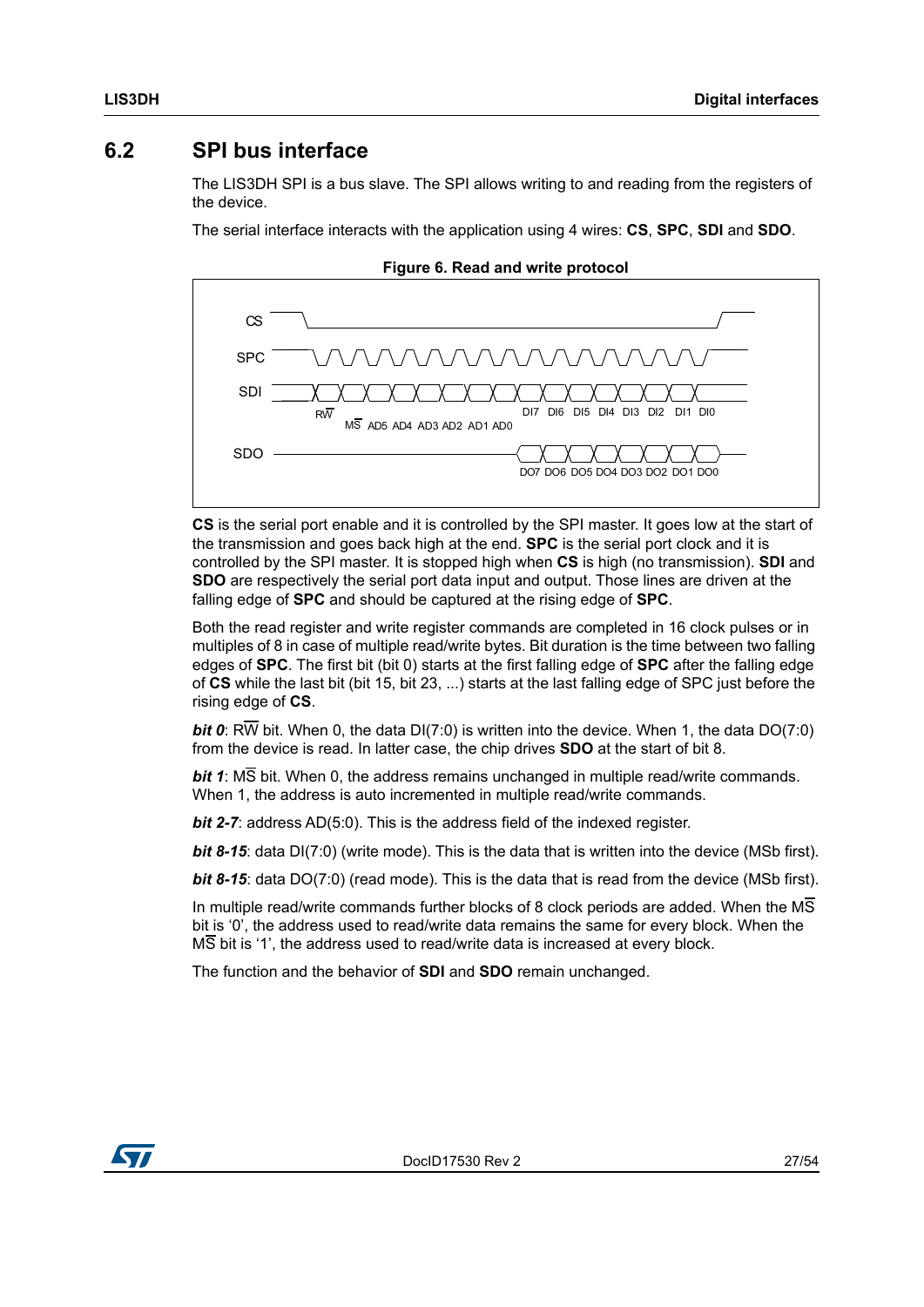### <span id="page-27-0"></span>**6.2.1 SPI read**

<span id="page-27-1"></span>

The SPI read command is performed with 16 clock pulses. A multiple byte read command is performed by adding blocks of 8 clock pulses to the previous one.

#### *bit 0*: READ bit. The value is 1.

*bit 1*: MS bit. When 0, does not increment the address; when 1, increments the address in multiple reads.

*bit 2-7:* address AD(5:0). This is the address field of the indexed register.

**bit 8-15**: data DO(7:0) (read mode). This is the data that is read from the device (MSb first).

*bit 16-...* : data DO(...-8). Further data in multiple byte reads.

<span id="page-27-2"></span>



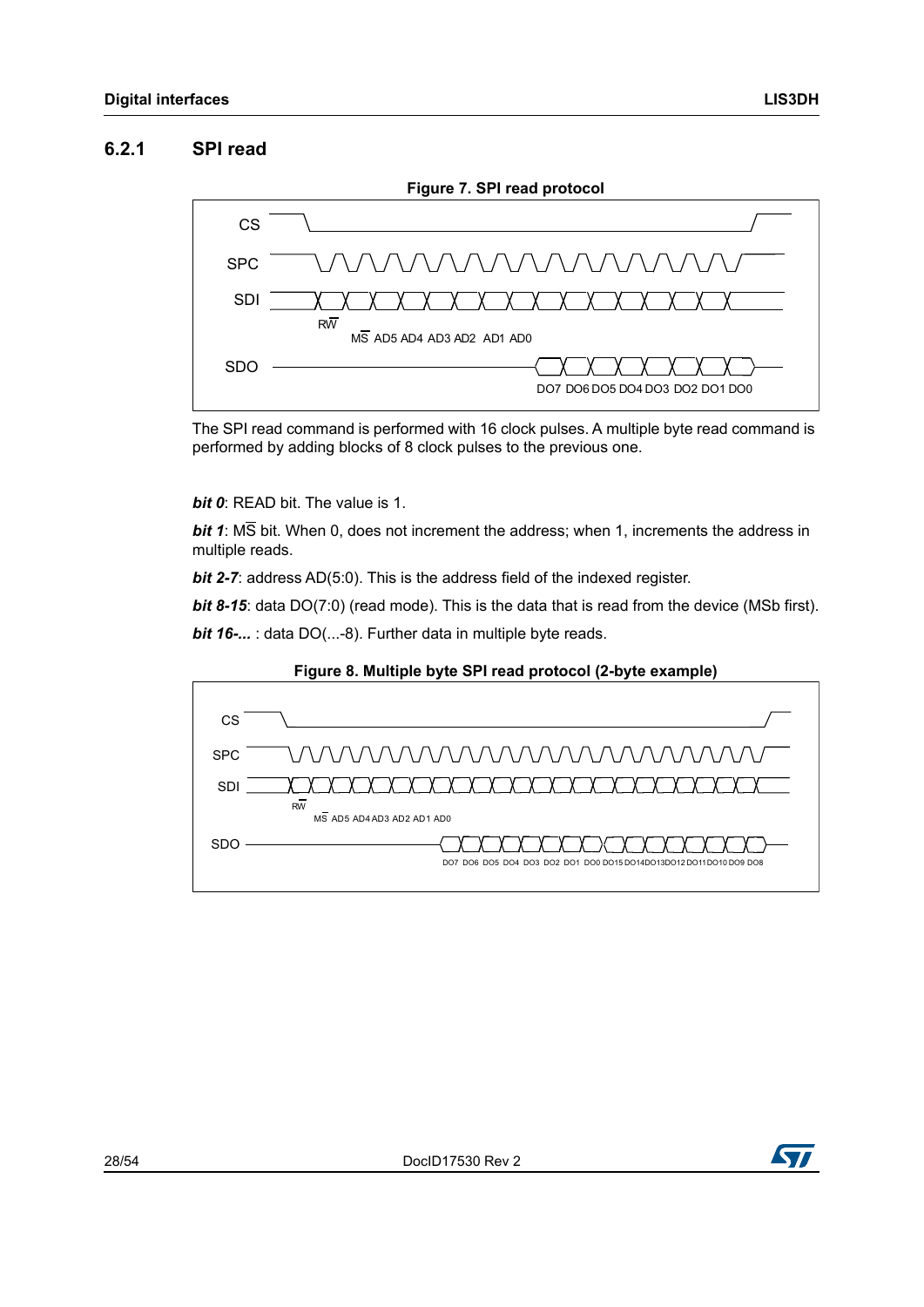#### <span id="page-28-0"></span>**6.2.2 SPI write**

<span id="page-28-1"></span>

The SPI write command is performed with 16 clock pulses. A multiple byte write command is performed by adding blocks of 8 clock pulses to the previous one.

*bit 0*: WRITE bit. The value is 0.

*bit 1*: MS bit. When 0, does not increment the address; when 1, increments the address in multiple writes.

*bit 2 -7:* address AD(5:0). This is the address field of the indexed register.

*bit 8-15*: data DI(7:0) (write mode). This is the data that is written inside the device (MSb first).

*bit 16-...* : data DI(...-8). Further data in multiple byte writes.

<span id="page-28-2"></span>



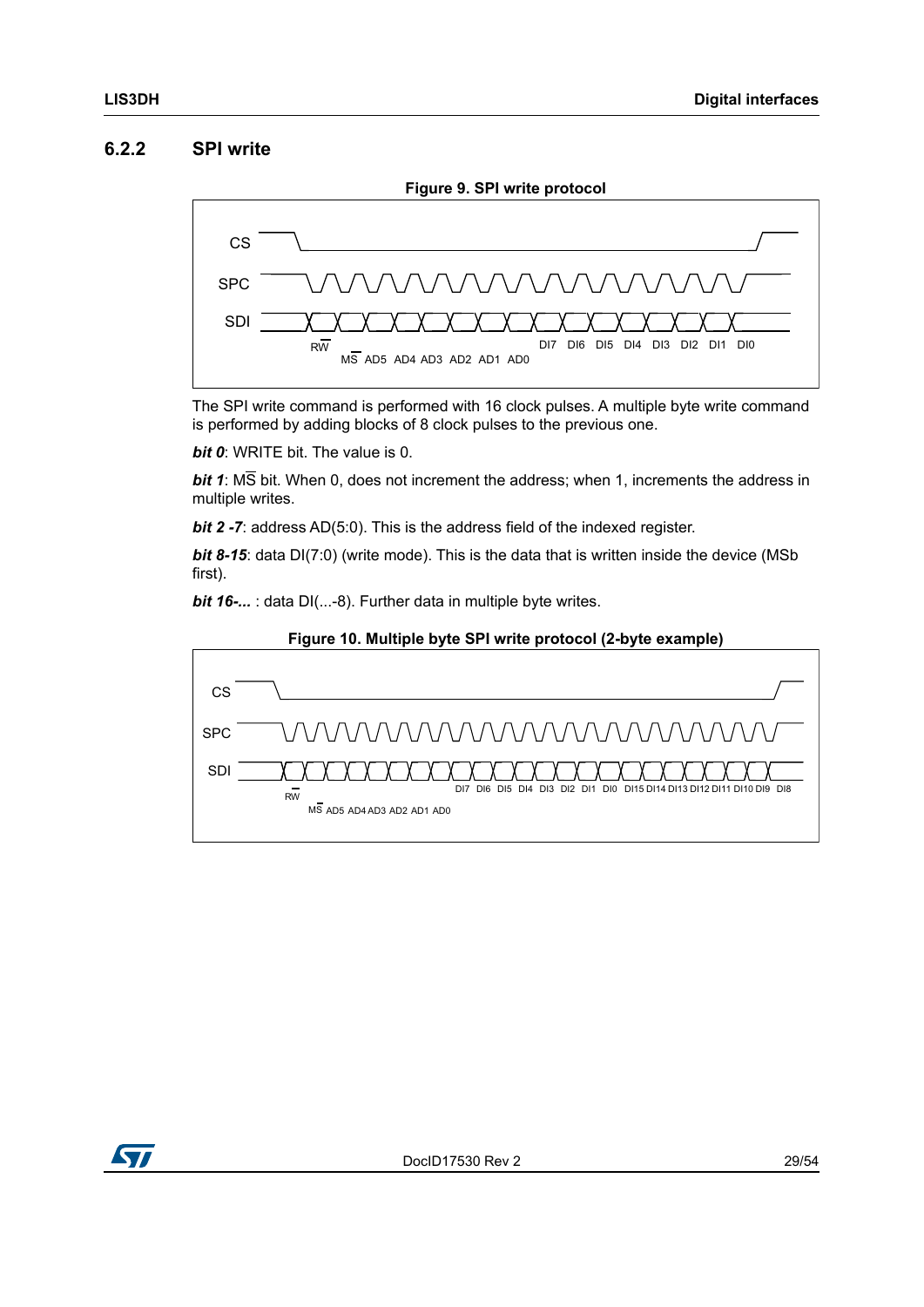#### <span id="page-29-0"></span>**6.2.3 SPI read in 3-wire mode**

3-wire mode is entered by setting the bit SIM (SPI serial interface mode selection) to '1' in *[CTRL\\_REG4 \(23h\)](#page-36-0)*.

<span id="page-29-1"></span>



The SPI read command is performed with 16 clock pulses:

*bit 0*: READ bit. The value is 1.

*bit 1*: MS bit. When 0, does not increment the address; when 1, increments the address in multiple reads.

*bit 2-7:* address AD(5:0). This is the address field of the indexed register.

**bit 8-15**: data DO(7:0) (read mode). This is the data that is read from the device (MSb first).

The multiple read command is also available in 3-wire mode.

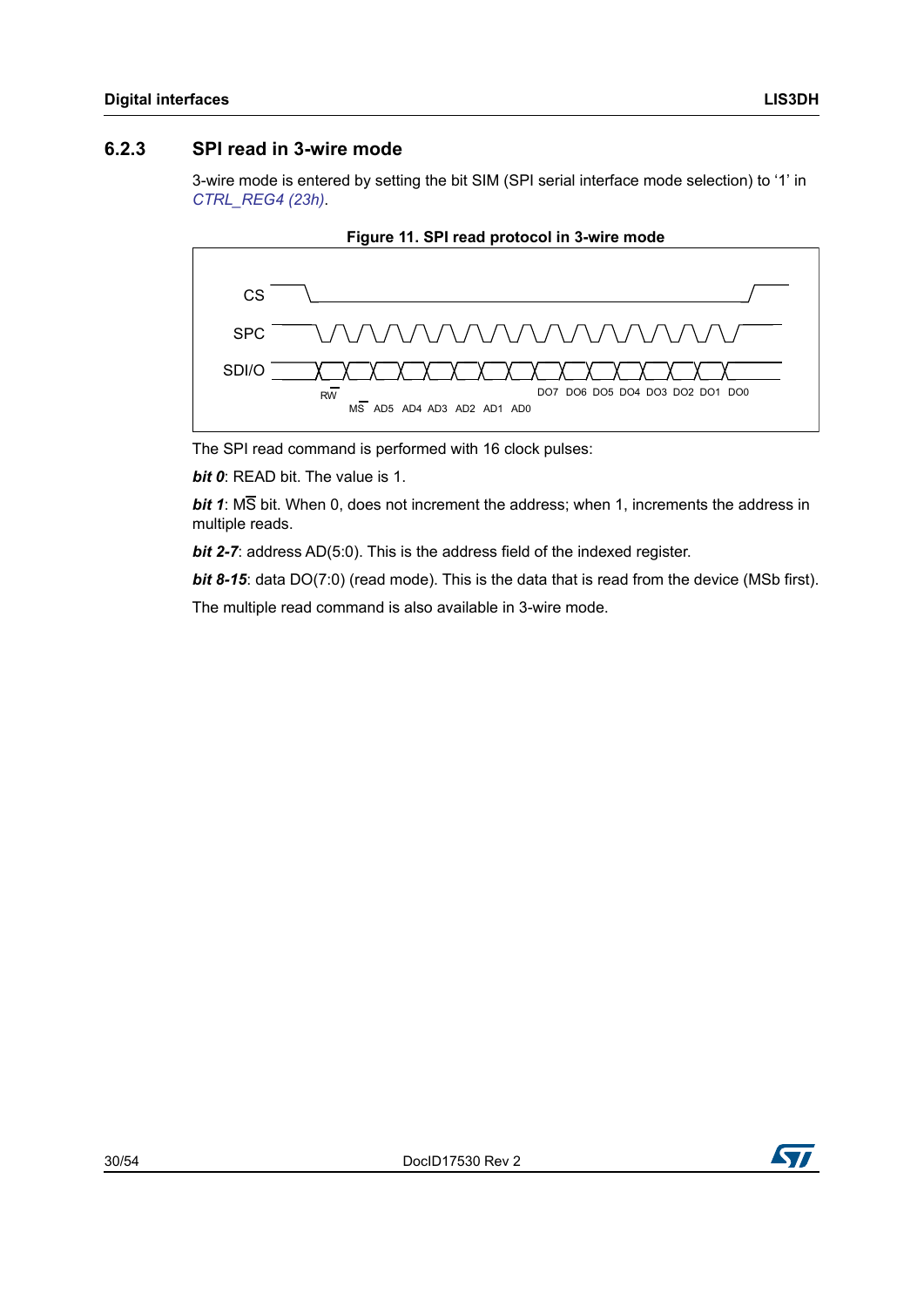# <span id="page-30-0"></span>**7 Register mapping**

The table given below provides a list of the 8-bit registers embedded in the device and the corresponding addresses.

<span id="page-30-1"></span>

|                          |              |           | <b>Register address</b> |                |                |  |
|--------------------------|--------------|-----------|-------------------------|----------------|----------------|--|
| Name                     | <b>Type</b>  | Hex       | <b>Binary</b>           | <b>Default</b> | <b>Comment</b> |  |
| Reserved (do not modify) |              | $00 - 06$ |                         |                | Reserved       |  |
| STATUS_REG_AUX           | r            | 07        | 000 0111                | Output         |                |  |
| OUT ADC1 L               | r            | 08        | 000 1000                | Output         |                |  |
| OUT ADC1 H               | r            | 09        | 000 1001                | Output         |                |  |
| OUT_ADC2_L               | r            | 0A        | 000 1010                | Output         |                |  |
| OUT_ADC2_H               | r            | 0B        | 000 1011                | Output         |                |  |
| OUT ADC3 L               | r            | OC        | 000 1100                | Output         |                |  |
| OUT ADC3 H               | r            | 0D        | 000 1101                | Output         |                |  |
| Reserved (do not modify) |              | 0E        |                         |                | Reserved       |  |
| WHO AM I                 | r            | 0F        | 000 1111                | 00110011       | Dummy register |  |
| Reserved (do not modify) |              | $10 - 1D$ |                         |                | Reserved       |  |
| CTRL_REG0                | rw           | 1E        | 001 1110                | 00010000       |                |  |
| TEMP_CFG_REG             | rw           | 1F        | 001 1111                | 00000000       |                |  |
| CTRL REG1                | rw           | 20        | 010 0000                | 00000111       |                |  |
| CTRL REG2                | rw           | 21        | 010 0001                | 00000000       |                |  |
| CTRL REG3                | rw           | 22        | 010 0010                | 00000000       |                |  |
| CTRL REG4                | rw           | 23        | 010 0011                | 00000000       |                |  |
| CTRL_REG5                | rw           | 24        | 010 0100                | 00000000       |                |  |
| CTRL REG6                | rw           | 25        | 010 0101                | 00000000       |                |  |
| <b>REFERENCE</b>         | rw           | 26        | 010 0110                | 00000000       |                |  |
| STATUS_REG               | r            | 27        | 010 0111                | Output         |                |  |
| OUT_X_L                  | r            | 28        | 010 1000                | Output         |                |  |
| OUT_X_H                  | r            | 29        | 010 1001                | Output         |                |  |
| OUT Y L                  | r            | 2A        | 010 1010                | Output         |                |  |
| OUT_Y_H                  | $\mathsf{r}$ | 2B        | 010 1011                | Output         |                |  |
| OUT Z L                  | r            | 2C        | 010 1100                | Output         |                |  |
| OUT_Z_H                  | r            | 2D        | 010 1101                | Output         |                |  |
| FIFO CTRL REG            | rw           | 2E        | 010 1110                | 00000000       |                |  |
| FIFO SRC REG             | r            | 2F        | 010 1111                | Output         |                |  |

|  | Table 21. Register address map |  |  |
|--|--------------------------------|--|--|
|--|--------------------------------|--|--|

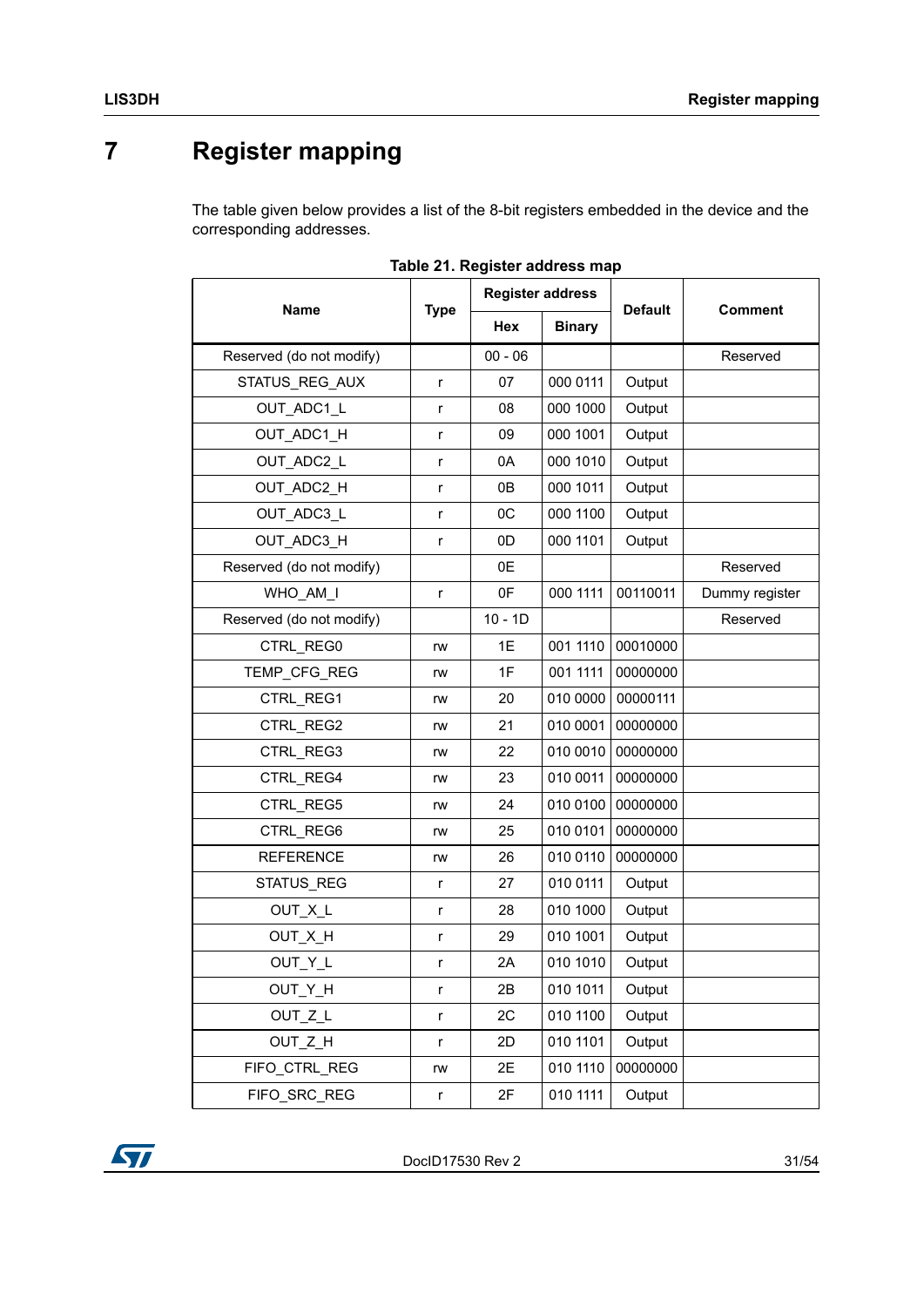| <b>Name</b>    |             | <b>Register address</b> |               | <b>Default</b> | <b>Comment</b> |  |  |  |  |
|----------------|-------------|-------------------------|---------------|----------------|----------------|--|--|--|--|
|                | <b>Type</b> | <b>Hex</b>              | <b>Binary</b> |                |                |  |  |  |  |
| INT1_CFG       | rw          | 30                      | 011 0000      | 00000000       |                |  |  |  |  |
| INT1_SRC       | r           | 31                      | 011 0001      | Output         |                |  |  |  |  |
| INT1 THS       | rw          | 32                      | 011 0010      | 00000000       |                |  |  |  |  |
| INT1_DURATION  | rw          | 33                      | 011 0011      | 00000000       |                |  |  |  |  |
| INT2_CFG       | rw          | 34                      | 011 0100      | 00000000       |                |  |  |  |  |
| INT2 SRC       | r           | 35                      | 011 0101      | Output         |                |  |  |  |  |
| INT2_THS       | rw          | 36                      | 011 0110      | 00000000       |                |  |  |  |  |
| INT2 DURATION  | rw          | 37                      | 011 0111      | 00000000       |                |  |  |  |  |
| CLICK_CFG      | rw          | 38                      | 011 1000      | 00000000       |                |  |  |  |  |
| CLICK_SRC      | r           | 39                      | 011 1001      | Output         |                |  |  |  |  |
| CLICK_THS      | rw          | 3A                      | 011 1010      | 00000000       |                |  |  |  |  |
| TIME_LIMIT     | rw          | 3B                      | 011 1011      | 00000000       |                |  |  |  |  |
| TIME LATENCY   | rw          | 3C                      | 011 1100      | 00000000       |                |  |  |  |  |
| TIME_WINDOW    | rw          | 3D                      | 011 1101      | 00000000       |                |  |  |  |  |
| ACT_THS        | rw          | 3E                      | 011 1110      | 00000000       |                |  |  |  |  |
| <b>ACT DUR</b> | rw          | 3F                      | 011 1111      | 00000000       |                |  |  |  |  |

**Table 21. Register address map**

Registers marked as *Reserved* or not listed in the table above must not be changed. Writing to those registers may cause permanent damage to the device.

The content of the registers that are loaded at boot should not be changed. They contain the factory calibration values. Their content is automatically restored when the device is powered up.

The boot procedure is complete about 5 milliseconds after device power-up.

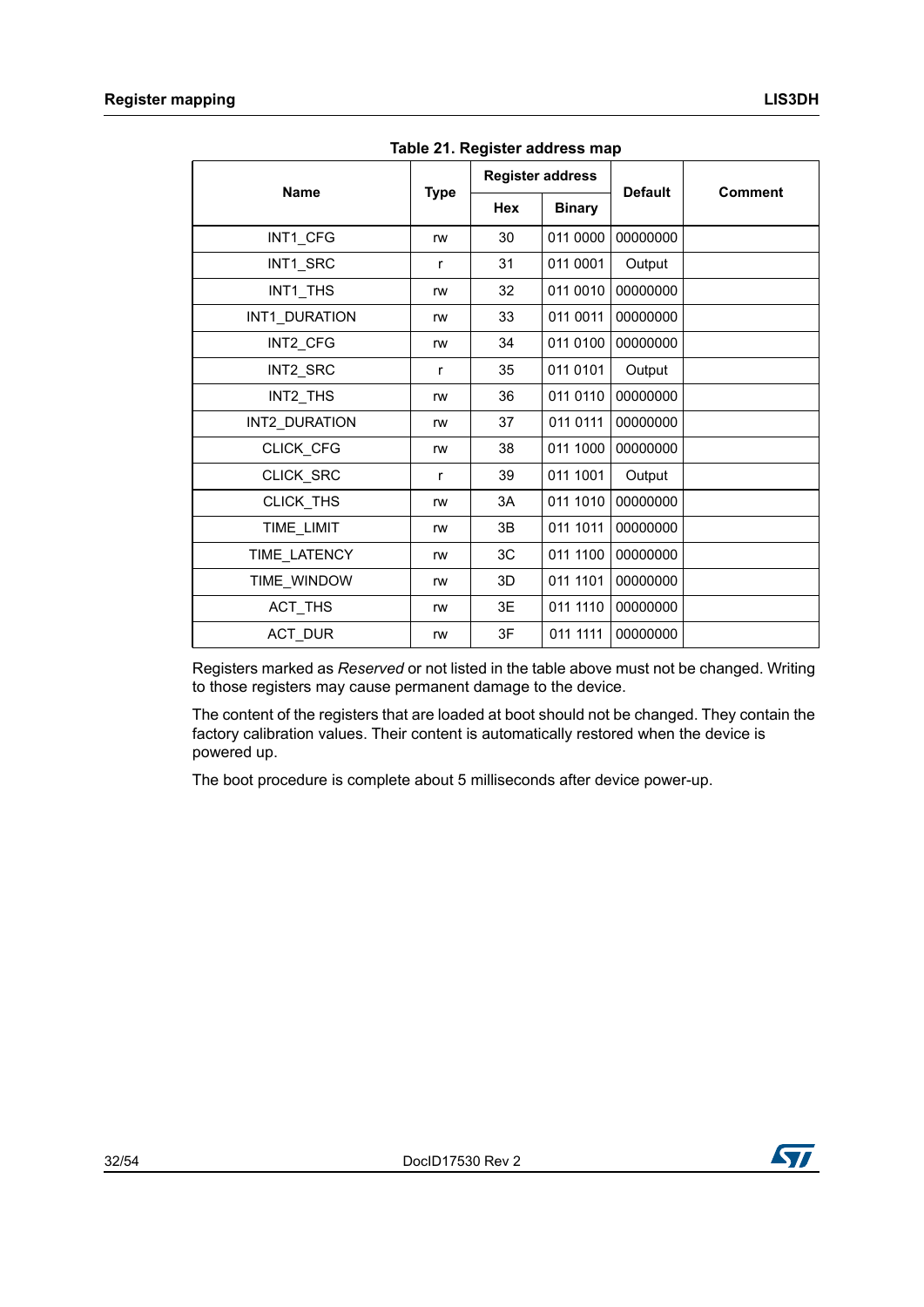# <span id="page-32-0"></span>**8 Registers description**

### <span id="page-32-1"></span>**8.1 STATUS\_REG\_AUX (07h)**

<span id="page-32-5"></span>

| Table 22. STATUS REG AUX register               |      |     |     |        |       |     |     |  |
|-------------------------------------------------|------|-----|-----|--------|-------|-----|-----|--|
| 321OR                                           | 13OR | 2OR | 1OR | '321DA | ' 3DA | 2DA | 1DA |  |
| $\overline{r}$ ii aa atatua bea aiiv i $\cdots$ |      |     |     |        |       |     |     |  |

<span id="page-32-6"></span>

| Table 23. STATUS_REG_AUX description |                                                                                                                                              |  |  |  |  |  |  |
|--------------------------------------|----------------------------------------------------------------------------------------------------------------------------------------------|--|--|--|--|--|--|
| 321OR                                | 1, 2 and 3-axis data overrun. Default value: 0<br>(0: no overrun has occurred; 1: a new set of data has overwritten the previous set)        |  |  |  |  |  |  |
| 3OR                                  | 3-axis data overrun. Default value: 0<br>(0: no overrun has occurred;<br>1: new data for the 3-axis has overwritten the previous data)       |  |  |  |  |  |  |
| 2OR                                  | 2-axis data overrun. Default value: 0<br>(0: no overrun has occurred;<br>1: new data for the 2-axis has overwritten the previous data)       |  |  |  |  |  |  |
| 1OR                                  | 1-axis data overrun. Default value: 0<br>(0: no overrun has occurred;<br>1: new data for the 1-axis has overwritten the previous data)       |  |  |  |  |  |  |
| 321DA                                | 1, 2 and 3-axis new data available. Default value: 0<br>(0: a new set of data is not yet available; 1: a new set of data is available)       |  |  |  |  |  |  |
| 3DA                                  | 3-axis new data available. Default value: 0<br>(0: new data for the 3-axis is not yet available;<br>1: new data for the 3-axis is available) |  |  |  |  |  |  |
| 2DA                                  | 2-axis new data available. Default value: 0<br>(0: new data for the 2-axis is not yet available;<br>1: new data for the 2-axis is available) |  |  |  |  |  |  |
| 1DA                                  | 1-axis new data available. Default value: 0<br>(0: new data for the 1-axis is not yet available;<br>1: new data for the 1-axis is available) |  |  |  |  |  |  |

## <span id="page-32-2"></span>**8.2 OUT\_ADC1\_L (08h), OUT\_ADC1\_H (09h)**

Auxiliary 10-bit ADC channel 1 conversion. For auxiliary ADC setting refer to *[Section 3.7:](#page-18-2)  [Auxiliary ADC and temperature sensor](#page-18-2)*.

### <span id="page-32-3"></span>**8.3 OUT\_ADC2\_L (0Ah), OUT\_ADC2\_H (0Bh)**

Auxiliary 10-bit ADC channel 2 conversion. For auxiliary ADC setting refer to *[Section 3.7:](#page-18-2)  [Auxiliary ADC and temperature sensor](#page-18-2)*.

## <span id="page-32-4"></span>**8.4 OUT\_ADC3\_L (0Ch), OUT\_ADC3\_H (0Dh)**

Auxiliary 10-bit ADC channel 3 conversion or temperature sensor data output. Refer to *[Section 3.7: Auxiliary ADC and temperature sensor](#page-18-2)*.



DocID17530 Rev 2 33/54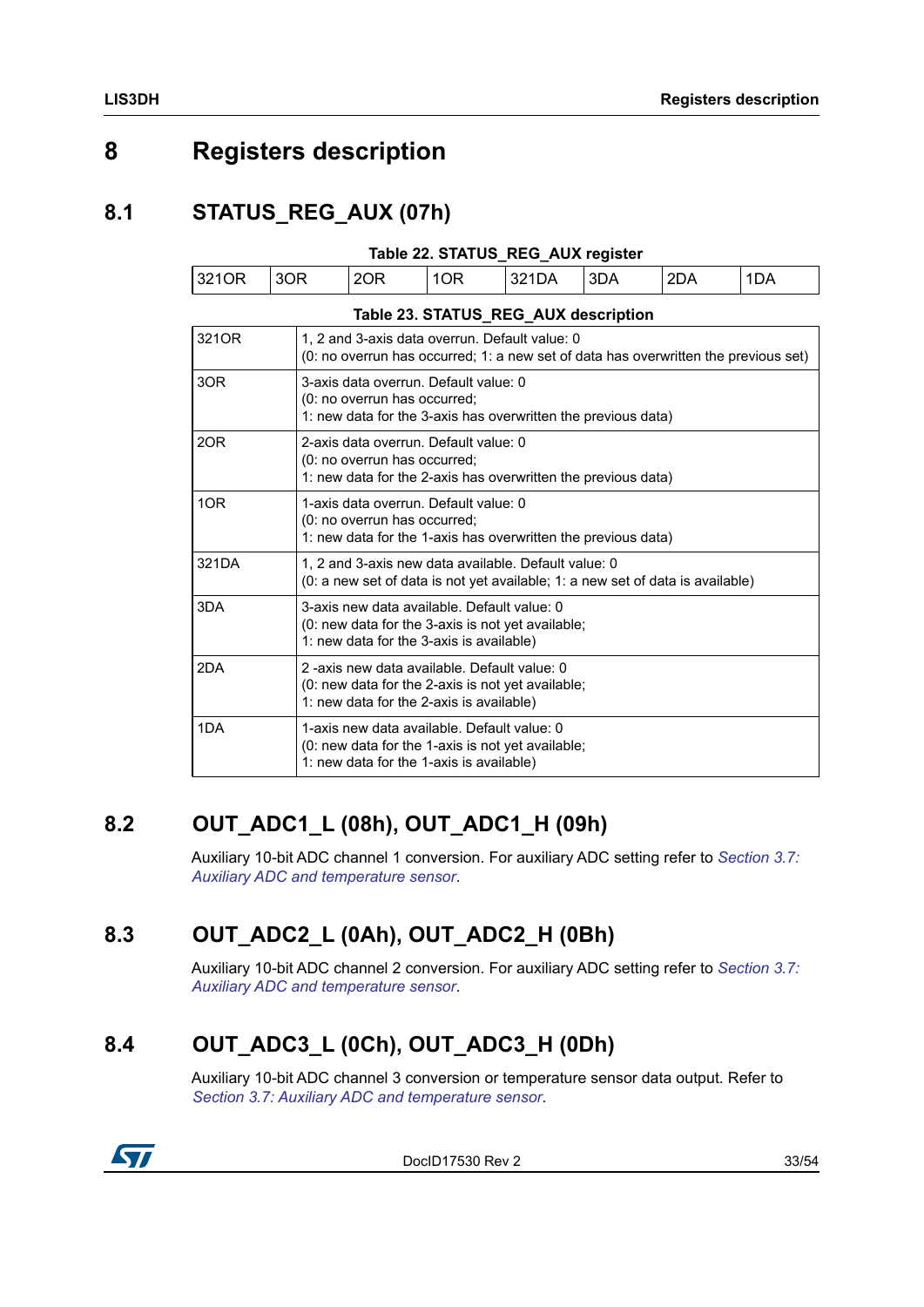### <span id="page-33-0"></span>**8.5 WHO\_AM\_I (0Fh)**

<span id="page-33-3"></span>

| Table 24. WHO_AM_I register |  |  |  |  |  |  |  |  |  |
|-----------------------------|--|--|--|--|--|--|--|--|--|
|                             |  |  |  |  |  |  |  |  |  |

Device identification register.

## <span id="page-33-1"></span>**8.6 CTRL\_REG0 (1Eh)**

#### **Table 25. CTRL\_REG0 register**

<span id="page-33-4"></span>

| .SDC<br>צור<br>וט | װ |  |  | ור |
|-------------------|---|--|--|----|
|                   |   |  |  |    |

1. This bit must be set to 0 for correct operation of the device.

2. This bit must be set to 1 for correct operation of the device.

#### **Table 26. CTRL\_REG0 description**

<span id="page-33-5"></span>

|  | Disconnect SDO/SA0 pull-up. Default value: 00010000<br>SDO_PU_DISC   (0: pull-up connected to SDO/SA0 pin;<br>1: pull-up disconnected to SDO/SA0 pin) |
|--|-------------------------------------------------------------------------------------------------------------------------------------------------------|
|--|-------------------------------------------------------------------------------------------------------------------------------------------------------|

*Note: Leave bits 0 through 6 at the default value in order to ensure correct operation of the device.*

### <span id="page-33-2"></span>**8.7 TEMP\_CFG\_REG (1Fh)**

| Table 27. TEMP_CFG_REG register |  |  |  |
|---------------------------------|--|--|--|
|---------------------------------|--|--|--|

<span id="page-33-6"></span>

| $-$ | · IV/I<br>$-$ |  |  |  |
|-----|---------------|--|--|--|
|     |               |  |  |  |

#### **Table 28. TEMP\_CFG\_REG description**

<span id="page-33-7"></span>

| ITEMP EN      | Temperature sensor (T) enable. Default value: 0<br>$(0: T$ disabled; 1: T enabled) |
|---------------|------------------------------------------------------------------------------------|
| <b>ADC EN</b> | ADC enable. Default value: 0<br>(0: ADC disabled; 1: ADC enabled)                  |

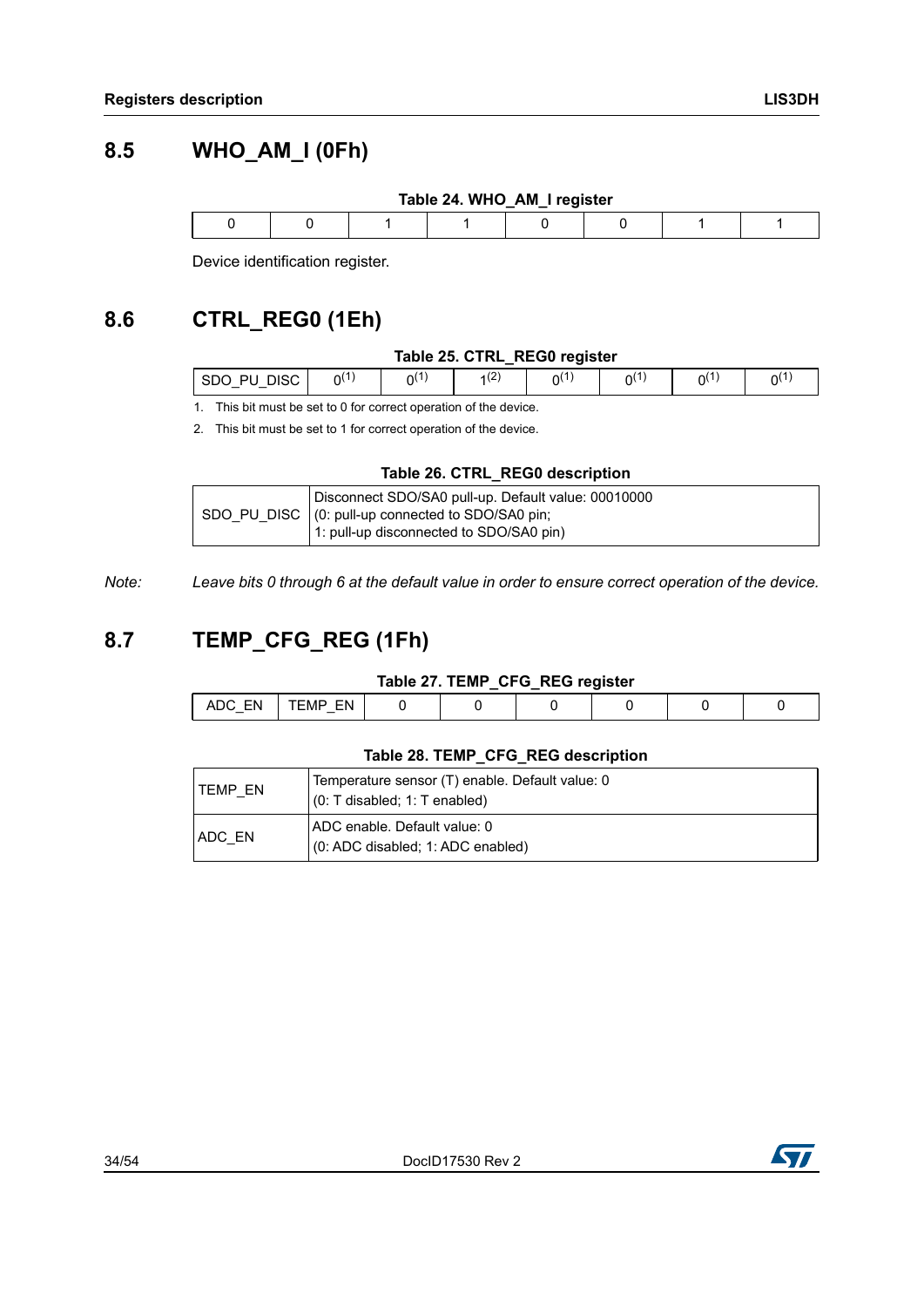### <span id="page-34-0"></span>**8.8 CTRL\_REG1 (20h)**

 $\begin{bmatrix} \phantom{-} \end{bmatrix}$ 

<span id="page-34-1"></span>

| Table 29. CTRL REG1 register |      |      |      |     |     |     |     |  |  |
|------------------------------|------|------|------|-----|-----|-----|-----|--|--|
| ODR3                         | ODR2 | ODR1 | ODR0 | Pen | Zen | Yen | Xen |  |  |

#### **Table 30. CTRL\_REG1 description**

<span id="page-34-2"></span>

| ODR[3:0] | Data rate selection. Default value: 0000<br>(0000: power-down mode; others: Refer to Table 31: Data rate configuration)                                                                 |
|----------|-----------------------------------------------------------------------------------------------------------------------------------------------------------------------------------------|
| I Pen    | Low-power mode enable. Default value: 0<br>(0: high-resolution mode / normal mode, 1: low-power mode)<br>(Refer to section Section 3.2.1: High-resolution, normal mode, low-power mode) |
| Zen      | Z-axis enable. Default value: 1<br>(0: Z-axis disabled: 1: Z-axis enabled)                                                                                                              |
| Yen      | Y-axis enable. Default value: 1<br>(0: Y-axis disabled; 1: Y-axis enabled)                                                                                                              |
| Xen      | X-axis enable. Default value: 1<br>(0: X-axis disabled; 1: X-axis enabled)                                                                                                              |

**ODR[3:0]** is used to set the power mode and ODR selection. The following table indicates the frequency of each combination of ODR[3:0].

<span id="page-34-3"></span>

| ODR <sub>3</sub> | ODR <sub>2</sub> | ODR <sub>1</sub> | ODR <sub>0</sub> | Power mode selection                                              |
|------------------|------------------|------------------|------------------|-------------------------------------------------------------------|
| O                | $\Omega$         | 0                | 0                | Power-down mode                                                   |
|                  | 0                | 0                |                  | HR / Normal / Low-power mode (1 Hz)                               |
| 0                | 0                |                  | 0                | HR / Normal / Low-power mode (10 Hz)                              |
| 0                | $\Omega$         |                  |                  | HR / Normal / Low-power mode (25 Hz)                              |
| 0                |                  | 0                | 0                | HR / Normal / Low-power mode (50 Hz)                              |
| 0                |                  | 0                |                  | HR / Normal / Low-power mode (100 Hz)                             |
| 0                |                  |                  | 0                | HR / Normal / Low-power mode (200 Hz)                             |
| ŋ                |                  |                  | 1                | HR / Normal / Low-power mode (400 Hz)                             |
|                  | $\Omega$         | 0                | 0                | Low power mode (1.60 kHz)                                         |
|                  | 0                | 0                |                  | HR / normal $(1.344 \text{ kHz})$ ;<br>Low-power mode (5.376 kHz) |

**Table 31. Data rate configuration**

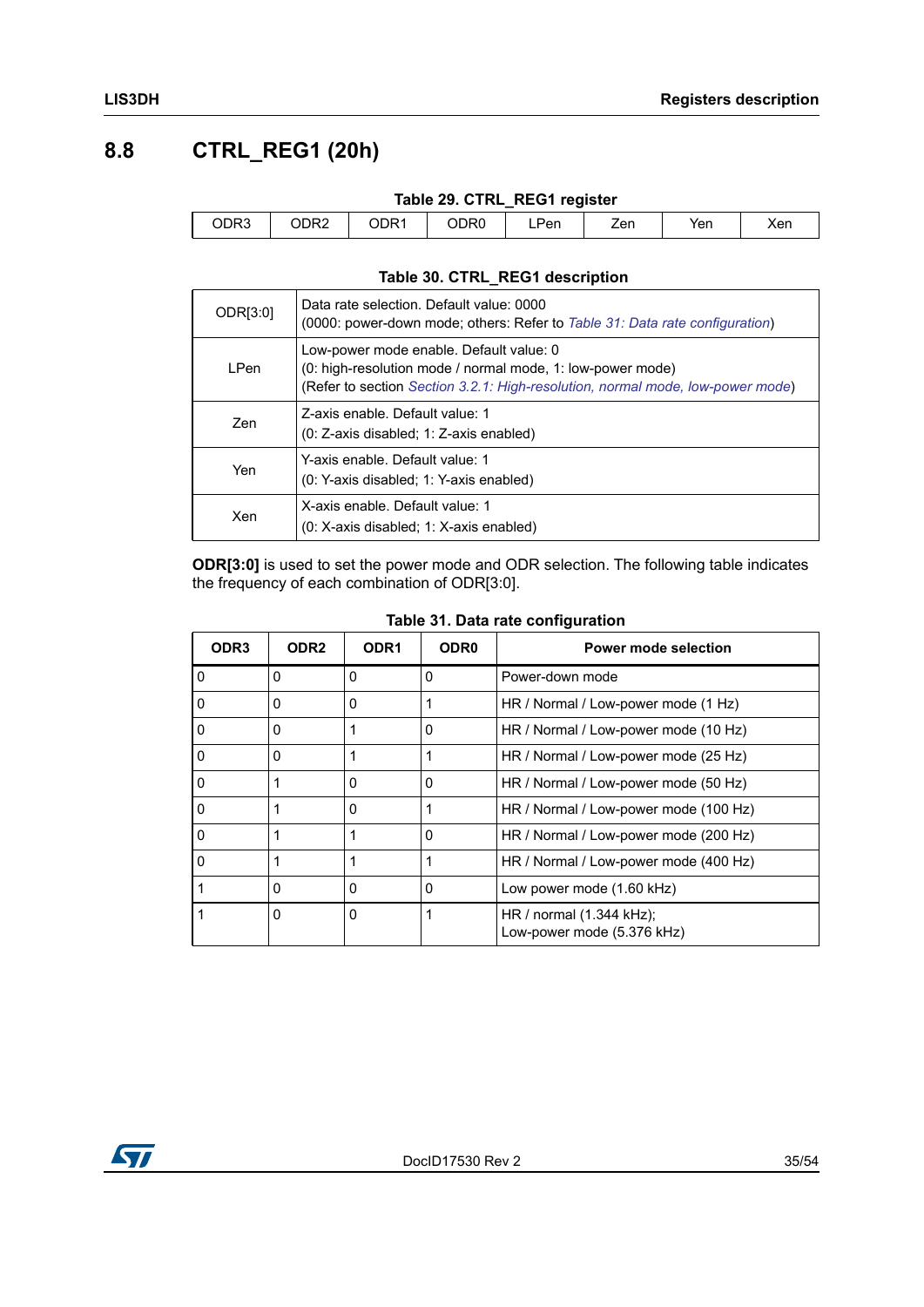### <span id="page-35-0"></span>**8.9 CTRL\_REG2 (21h)**

<span id="page-35-2"></span>

| Table 32. CTRL REG2 register    |                  |       |       |            |         |        |        |  |  |
|---------------------------------|------------------|-------|-------|------------|---------|--------|--------|--|--|
| HPM1                            | HPM <sub>0</sub> | HPCF2 | HPCF1 | <b>FDS</b> | HPCLICK | HP IA2 | HP IA1 |  |  |
| Table 33. CTRL_REG2 description |                  |       |       |            |         |        |        |  |  |

<span id="page-35-3"></span>

| HPM[1:0]       | High-pass filter mode selection. Default value: 00                                                                                           |
|----------------|----------------------------------------------------------------------------------------------------------------------------------------------|
|                | Refer to Table 34: High-pass filter mode configuration                                                                                       |
| HPCF[2:1]      | High-pass filter cutoff frequency selection                                                                                                  |
| <b>FDS</b>     | Filtered data selection. Default value: 0<br>(0: internal filter bypassed;<br>1: data from internal filter sent to output register and FIFO) |
| <b>HPCLICK</b> | High-pass filter enabled for CLICK function.<br>(0: filter bypassed; 1: filter enabled)                                                      |
| HP IA2         | High-pass filter enabled for AOI function on interrupt 2,<br>(0: filter bypassed; 1: filter enabled)                                         |
| HP IA1         | High-pass filter enabled for AOI function on interrupt 1,<br>(0: filter bypassed; 1: filter enabled)                                         |

#### **Table 34. High-pass filter mode configuration**

<span id="page-35-4"></span>

| HPM <sub>1</sub> | <b>HPM0</b> | High-pass filter mode                          |
|------------------|-------------|------------------------------------------------|
|                  | O           | Normal mode (reset by reading REFERENCE (26h)) |
|                  |             | Reference signal for filtering                 |
|                  | O           | Normal mode                                    |
|                  |             | Autoreset on interrupt event                   |

### <span id="page-35-1"></span>**8.10 CTRL\_REG3 (22h)**

#### **Table 35. CTRL\_REG3 register**

<span id="page-35-5"></span>

| 11 CLICK I | $\overline{11}$ $\overline{1}$ $\overline{1}$ | 11 IA2<br>$-$ |  |  |  | 11 ZYXDA   11 321DA   11 WTM   11 OVERRUN | -- |
|------------|-----------------------------------------------|---------------|--|--|--|-------------------------------------------|----|
|------------|-----------------------------------------------|---------------|--|--|--|-------------------------------------------|----|

#### **Table 36. CTRL\_REG3 description**

<span id="page-35-6"></span>

| <b>11 CLICK</b>   | Click interrupt on INT1. Default value: 0<br>$(0:$ disable; 1: enable)            |
|-------------------|-----------------------------------------------------------------------------------|
| $11$ $IA1$        | IA1 interrupt on INT1. Default value: 0<br>$(0:$ disable; $1:$ enable)            |
| $11$ IA2          | IA2 interrupt on INT1. Default value: 0<br>$(0:$ disable; $1:$ enable)            |
| <b>I1 ZYXDA</b>   | ZYXDA interrupt on INT1. Default value: 0<br>$(0:$ disable; $1:$ enable)          |
| 11 321DA          | 321DA interrupt on INT1. Default value: 0<br>$(0:$ disable; 1: enable)            |
| <b>I1 WTM</b>     | FIFO watermark interrupt on INT1. Default value: 0<br>$(0:$ disable; $1:$ enable) |
| <b>11 OVERRUN</b> | FIFO overrun interrupt on INT1. Default value: 0<br>$(0:$ disable; $1:$ enable)   |

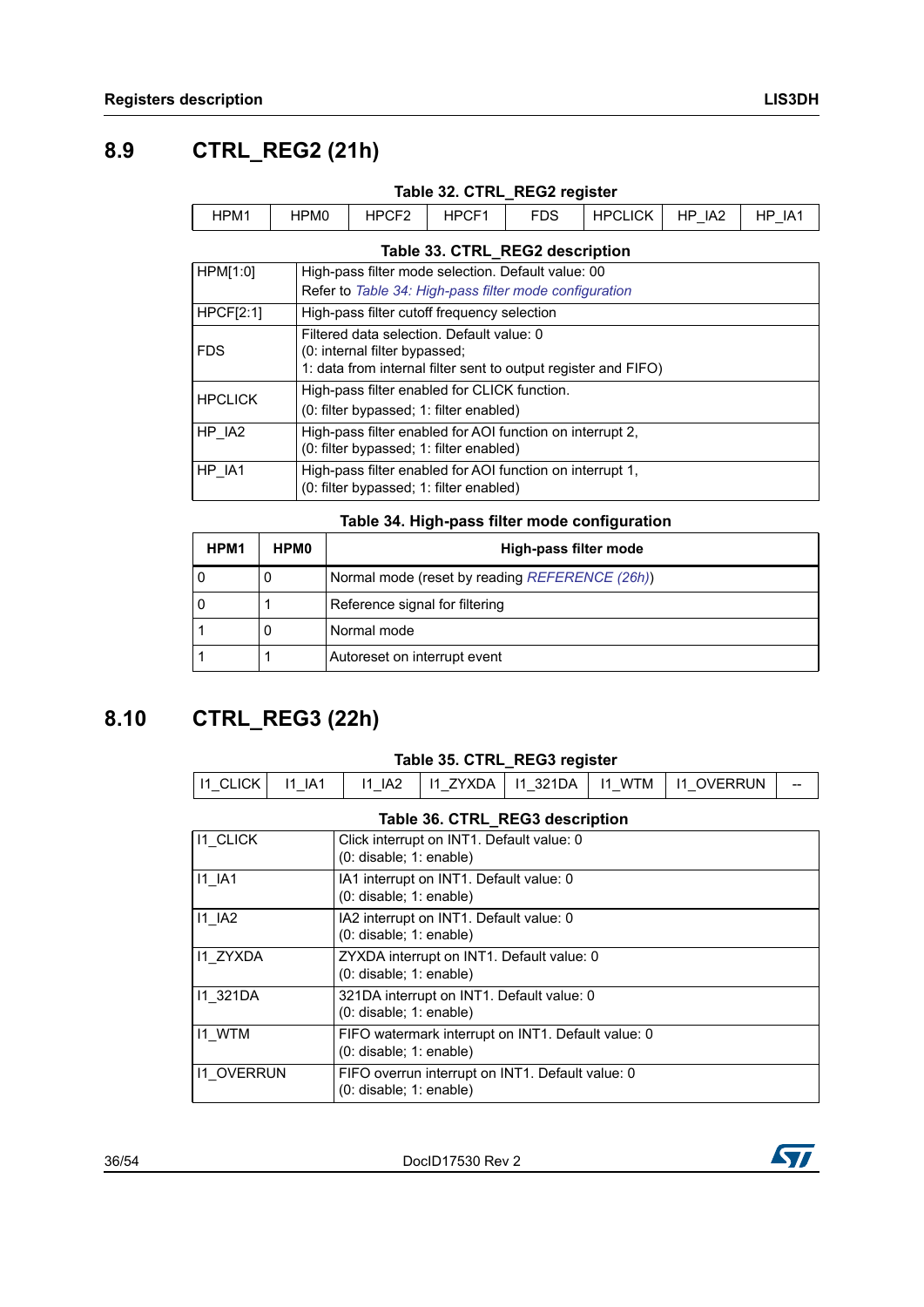## <span id="page-36-0"></span>**8.11 CTRL\_REG4 (23h)**

### **Table 37. CTRL\_REG4 register**

<span id="page-36-1"></span>

|     |                        | _    | __             |               |     |
|-----|------------------------|------|----------------|---------------|-----|
| BD! | $\cdots$<br>- 1<br>BLE | - ວບ | $\overline{ }$ | $\sim$ $\sim$ | SIM |
|     |                        |      |                |               |     |

1. The BLE function can be activated only in high-resolution mode.

#### **Table 38. CTRL\_REG4 description**

<span id="page-36-2"></span>

| <b>BDU</b> | Block data update. Default value: 0<br>(0: continuous update;<br>1: output registers not updated until MSB and LSB reading)        |
|------------|------------------------------------------------------------------------------------------------------------------------------------|
| <b>BLE</b> | Big/little endian data selection. Default value 0.<br>(0: Data LSB @ lower address; 1: Data MSB @ lower address)                   |
| FS[1:0]    | Full-scale selection, default value: 00<br>$(00: \pm 2 \text{ q}; 01: \pm 4 \text{ q}; 10: \pm 8 \text{ q}; 11: \pm 16 \text{ q})$ |
| HR.        | High-resolution output mode: Default value: 0<br>(0: high-resolution disabled; 1: high-resolution enabled)                         |
| ST[1:0]    | Self-test enable. Default value: 00<br>(00: self-test disabled; other: See Table 39)                                               |
| <b>SIM</b> | SPI serial interface mode selection. Default value: 0<br>(0: 4-wire interface; 1: 3-wire interface)                                |

#### **Table 39. Self-test mode configuration**

<span id="page-36-3"></span>

| ST <sub>1</sub> | <b>STO</b> | Self test mode |
|-----------------|------------|----------------|
|                 |            | Normal mode    |
|                 |            | Self-test 0    |
|                 |            | Self-test 1    |
|                 |            | $- -$          |

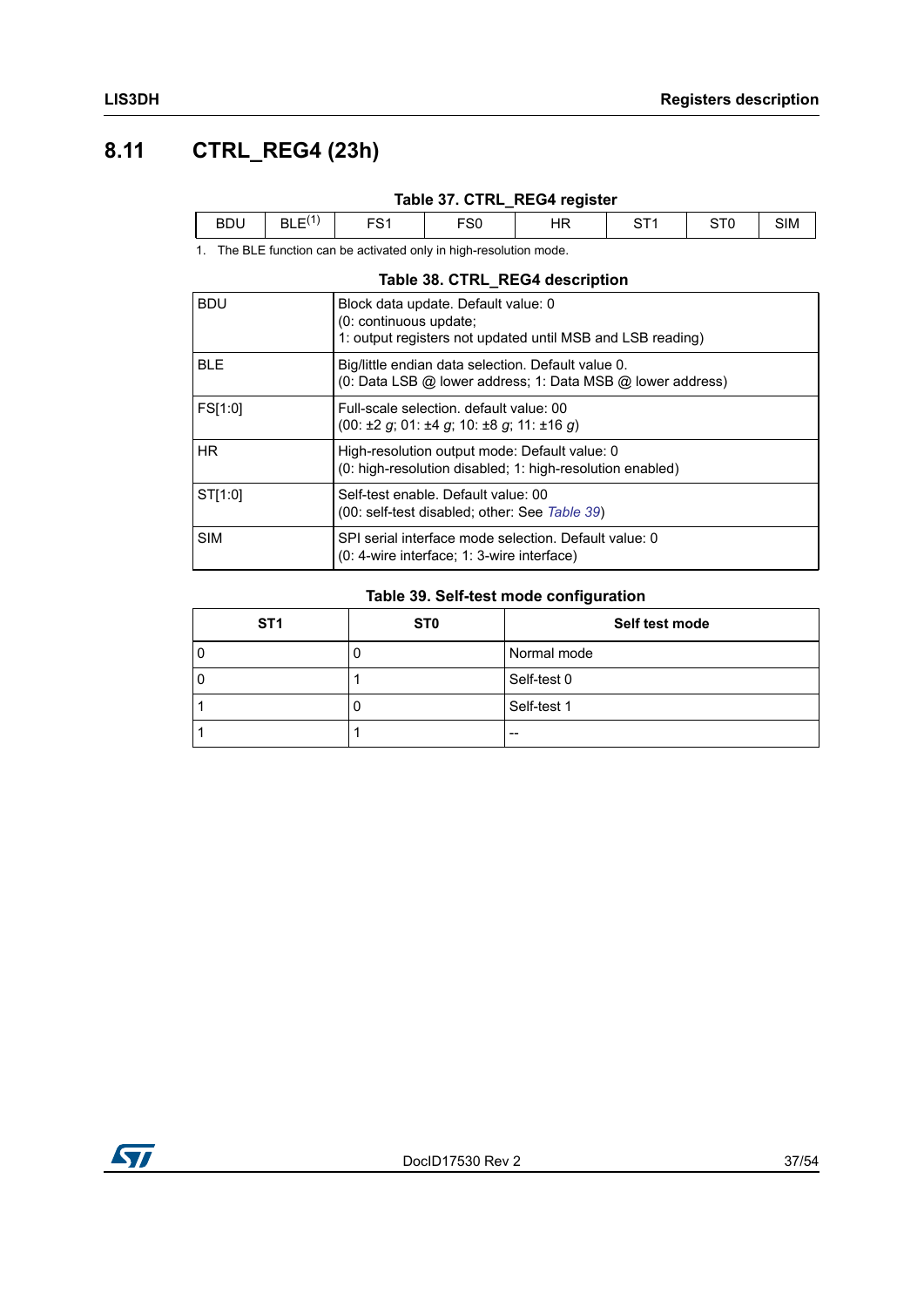## <span id="page-37-0"></span>**8.12 CTRL\_REG5 (24h)**

<span id="page-37-3"></span><span id="page-37-2"></span>

| Table 40. CTRL_REG5 register                                                                                                                                                                                                   |                                                                                                                                                                                                               |                                                                    |  |          |          |          |                                                                        |  |
|--------------------------------------------------------------------------------------------------------------------------------------------------------------------------------------------------------------------------------|---------------------------------------------------------------------------------------------------------------------------------------------------------------------------------------------------------------|--------------------------------------------------------------------|--|----------|----------|----------|------------------------------------------------------------------------|--|
| <b>BOOT</b>                                                                                                                                                                                                                    | FIFO EN                                                                                                                                                                                                       |                                                                    |  | LIR INT1 | D4D INT1 | LIR INT2 | D4D INT2                                                               |  |
| Table 41. CTRL_REG5 description                                                                                                                                                                                                |                                                                                                                                                                                                               |                                                                    |  |          |          |          |                                                                        |  |
| <b>BOOT</b><br>Reboot memory content. Default value: 0<br>(0: normal mode; 1: reboot memory content)                                                                                                                           |                                                                                                                                                                                                               |                                                                    |  |          |          |          |                                                                        |  |
| FIFO EN                                                                                                                                                                                                                        |                                                                                                                                                                                                               | FIFO enable. Default value: 0<br>(0: FIFO disable; 1: FIFO enable) |  |          |          |          |                                                                        |  |
| LIR INT1                                                                                                                                                                                                                       | Latch interrupt request on INT1_SRC register, with INT1_SRC (31h) register<br>cleared by reading INT1_SRC (31h) itself. Default value: 0.<br>(0: interrupt request not latched; 1: interrupt request latched) |                                                                    |  |          |          |          |                                                                        |  |
| D4D INT1                                                                                                                                                                                                                       | 4D enable: 4D detection is enabled on INT1 when 6D bit on INT1 CFG is set<br>to $1$ .                                                                                                                         |                                                                    |  |          |          |          |                                                                        |  |
| LIR INT2<br>Latch interrupt request on INT2 SRC (35h) register, with INT2 SRC (35h)<br>register cleared by reading INT2_SRC (35h) itself. Default value: 0<br>(0: interrupt request not latched; 1: interrupt request latched) |                                                                                                                                                                                                               |                                                                    |  |          |          |          |                                                                        |  |
| D4D INT2                                                                                                                                                                                                                       |                                                                                                                                                                                                               | (34h) is set to 1.                                                 |  |          |          |          | 4D enable: 4D detection is enabled on INT2 pin when 6D bit on INT2 CFG |  |

### <span id="page-37-1"></span>**8.13 CTRL\_REG6 (25h)**

#### **Table 42. CTRL\_REG6 register**

<span id="page-37-4"></span>

|                 |                                 |                        |                                                          | .   |       |                                |  |
|-----------------|---------------------------------|------------------------|----------------------------------------------------------|-----|-------|--------------------------------|--|
| <b>I2 CLICK</b> | 12<br>IA <sup>1</sup><br>$\sim$ | IA <sub>2</sub><br>-12 | ഹπ<br>12<br>RC.<br><u>UV</u><br>$\overline{\phantom{0}}$ | AG. | $- -$ | び<br>IN I<br>ப<br>$\mathbf{H}$ |  |
|                 |                                 |                        |                                                          |     |       |                                |  |

<span id="page-37-5"></span>

|                 | Table 43. CTRL REG6 description                                                                          |
|-----------------|----------------------------------------------------------------------------------------------------------|
| <b>I2 CLICK</b> | Click interrupt on INT2 pin. Default value: 0<br>$(0:$ disabled; $1:$ enabled)                           |
| <b>I2 IA1</b>   | Enable interrupt 1 function on INT2 pin. Default value: 0<br>(0: function disabled; 1: function enabled) |
| <b>12 IA2</b>   | Enable interrupt 2 function on INT2 pin. Default value: 0<br>(0: function disabled; 1: function enabled) |
| <b>I2 BOOT</b>  | Enable boot on INT2 pin. Default value: 0<br>(0: disabled; 1:enabled)                                    |
| I2 ACT          | Enable activity interrupt on INT2 pin. Default value: 0<br>$(0:$ disabled; 1:enabled)                    |
| INT POLARITY    | INT1 and INT2 pin polarity. Default value: 0<br>(0: active-high; 1: active-low)                          |

#### 38/54 DocID17530 Rev 2

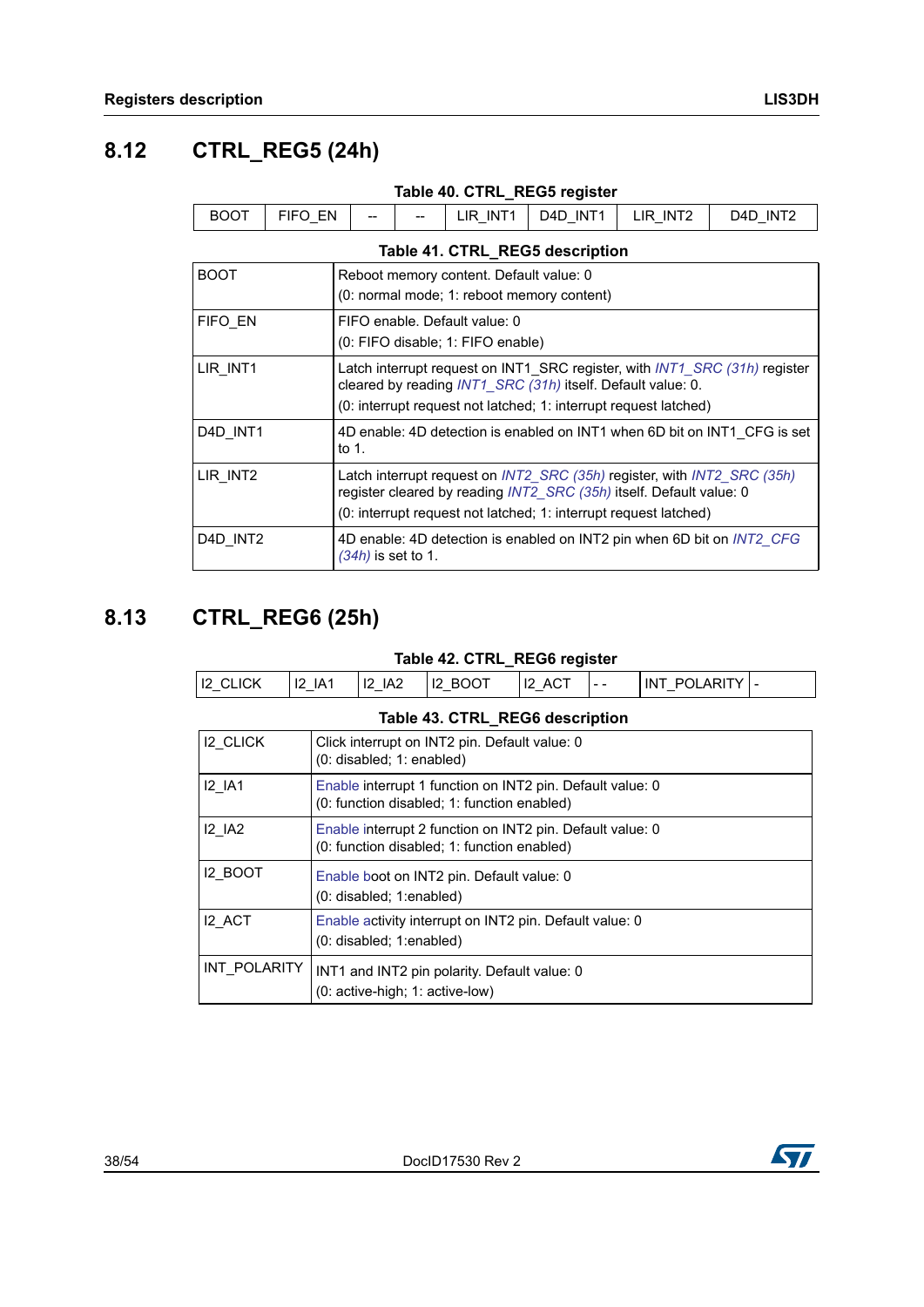### <span id="page-38-0"></span>**8.14 REFERENCE (26h)**

<span id="page-38-3"></span><span id="page-38-2"></span>

| Table 44. REFERENCE register             |                  |                  |      |      |                  |                                                                    |      |
|------------------------------------------|------------------|------------------|------|------|------------------|--------------------------------------------------------------------|------|
| Ref7                                     | Ref <sub>6</sub> | Ref <sub>5</sub> | Ref4 | Ref3 | Ref <sub>2</sub> | Ref1                                                               | Ref0 |
| Table 45. REFERENCE register description |                  |                  |      |      |                  |                                                                    |      |
| Ref[7:0]                                 |                  |                  |      |      |                  | Reference value for Interrupt generation. Default value: 0000 0000 |      |

# <span id="page-38-1"></span>**8.15 STATUS\_REG (27h)**

<span id="page-38-5"></span><span id="page-38-4"></span>

|              |                                                                                                                                          |            |                                                                                                                                                | Table 46. STATUS register                                                           |     |            |            |
|--------------|------------------------------------------------------------------------------------------------------------------------------------------|------------|------------------------------------------------------------------------------------------------------------------------------------------------|-------------------------------------------------------------------------------------|-----|------------|------------|
| <b>ZYXOR</b> | <b>ZOR</b>                                                                                                                               | <b>YOR</b> | <b>XOR</b>                                                                                                                                     | ZYXDA                                                                               | ZDA | <b>YDA</b> | <b>XDA</b> |
|              |                                                                                                                                          |            |                                                                                                                                                | Table 47. STATUS register description                                               |     |            |            |
| <b>ZYXOR</b> |                                                                                                                                          |            | X, Y and Z-axis data overrun. Default value: 0                                                                                                 | (0: no overrun has occurred; 1: a new set of data has overwritten the previous set) |     |            |            |
| ZOR          | Z-axis data overrun. Default value: 0<br>(0: no overrun has occurred;<br>1: a new data for the Z-axis has overwritten the previous data) |            |                                                                                                                                                |                                                                                     |     |            |            |
| <b>YOR</b>   | Y-axis data overrun. Default value: 0<br>(0: no overrun has occurred;<br>1: new data for the Y-axis has overwritten the previous data)   |            |                                                                                                                                                |                                                                                     |     |            |            |
| <b>XOR</b>   | X-axis data overrun. Default value: 0<br>(0: no overrun has occurred;<br>1: new data for the X-axis has overwritten the previous data)   |            |                                                                                                                                                |                                                                                     |     |            |            |
| <b>ZYXDA</b> | X, Y and Z-axis new data available. Default value: 0<br>(0: a new set of data is not yet available; 1: a new set of data is available)   |            |                                                                                                                                                |                                                                                     |     |            |            |
| <b>ZDA</b>   |                                                                                                                                          |            | Z-axis new data available. Default value: 0<br>$(0:$ new data for the Z-axis is not yet available;<br>1: new data for the Z-axis is available) |                                                                                     |     |            |            |
| <b>YDA</b>   |                                                                                                                                          |            | Y-axis new data available. Default value: 0<br>(0: new data for the Y-axis is not yet available;<br>1: new data for the Y-axis is available)   |                                                                                     |     |            |            |

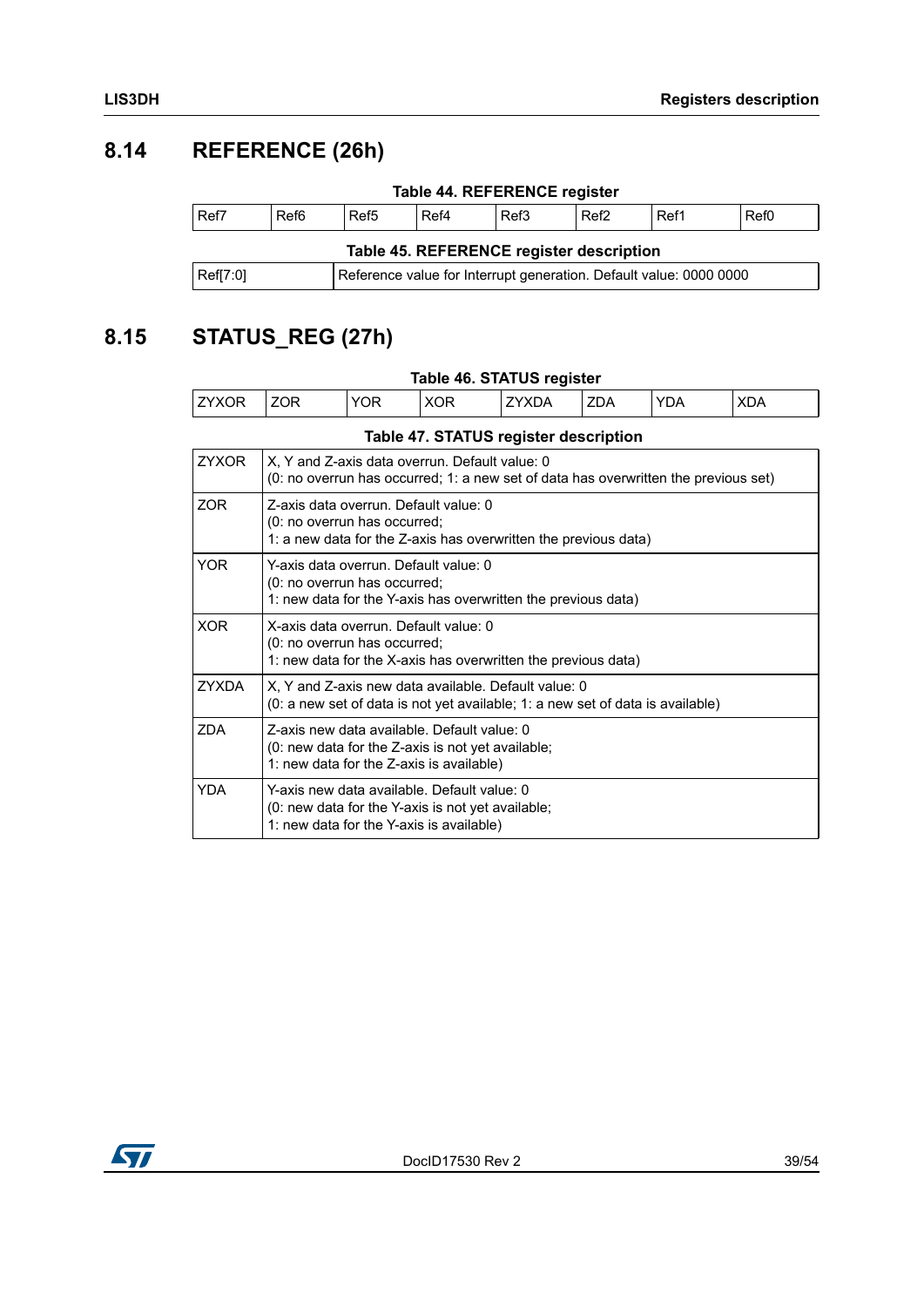### <span id="page-39-0"></span>**8.16 OUT\_X\_L (28h), OUT\_X\_H (29h)**

X-axis acceleration data. The value is expressed as two's complement left-justified. Please refer to *[Section 3.2.1: High-resolution, normal mode, low-power mode](#page-15-5)*.

### <span id="page-39-1"></span>**8.17 OUT\_Y\_L (2Ah), OUT\_Y\_H (2Bh)**

Y-axis acceleration data. The value is expressed as two's complement left-justified. Please refer to *[Section 3.2.1: High-resolution, normal mode, low-power mode](#page-15-5)*.

### <span id="page-39-2"></span>**8.18 OUT\_Z\_L (2Ch), OUT\_Z\_H (2Dh)**

Z-axis acceleration data. The value is expressed as two's complement left-justified. Please refer to *[Section 3.2.1: High-resolution, normal mode, low-power mode](#page-15-5)*.

### <span id="page-39-3"></span>**8.19 FIFO\_CTRL\_REG (2Eh)**

#### **Table 48. REFERENCE register**

<span id="page-39-4"></span>

| FM1 | <b>FMO</b> | -- | H4 | . | 14 | <b>CITY</b><br>-<br>п | T112<br>ΠV |
|-----|------------|----|----|---|----|-----------------------|------------|

#### **Table 49. REFERENCE register description**

<span id="page-39-5"></span>

| <b>FM[1:0]</b> | FIFO mode selection. Default value: 00 (see Table 50)                                                                                           |
|----------------|-------------------------------------------------------------------------------------------------------------------------------------------------|
| TR             | Trigger selection. Default value: 0<br>(0: trigger event allows triggering signal on INT1<br>1: trigger event allows triggering signal on INT2) |
| FTH[4:0]       | Default value: 00000                                                                                                                            |

#### **Table 50. FIFO mode configuration**

<span id="page-39-6"></span>

| FM <sub>1</sub> | FM <sub>0</sub> | Self test mode |
|-----------------|-----------------|----------------|
|                 |                 | Bypass mode    |
|                 |                 | FIFO mode      |
|                 |                 | Stream mode    |
|                 |                 | Stream-to-FIFO |

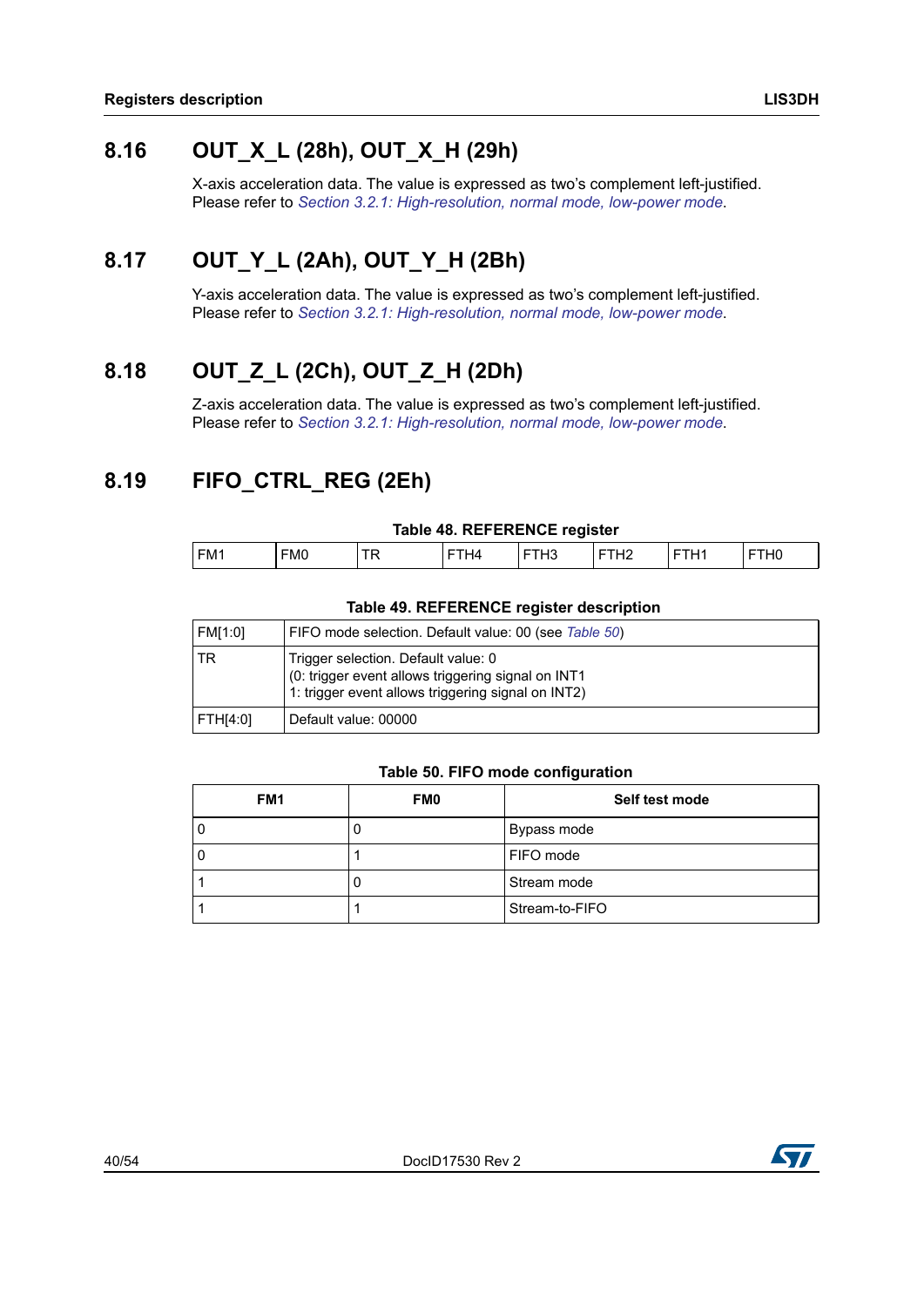### <span id="page-40-0"></span>**8.20 FIFO\_SRC\_REG (2Fh)**

<span id="page-40-2"></span>

|            |            | Table 51. FIFO_SRC_REG register |      |      |      |                  |      |
|------------|------------|---------------------------------|------|------|------|------------------|------|
| <b>WTM</b> | 'OVRN FIFO | <b>EMPTY</b>                    | FSS4 | FSS3 | FSS2 | FSS <sub>1</sub> | FSS0 |

#### **Table 52. FIFO\_SRC\_REG description**

<span id="page-40-3"></span>

| <b>WTM</b>       | WTM bit is set high when FIFO content exceeds watermark level                                                                                                                                                                                                          |
|------------------|------------------------------------------------------------------------------------------------------------------------------------------------------------------------------------------------------------------------------------------------------------------------|
| <b>OVRN FIFO</b> | OVRN bit is set high when FIFO buffer is full; this means that the FIFO buffer<br>contains 32 unread samples. At the following ODR a new sample set replaces the<br>oldest FIFO value. The OVRN bit is set to 0 when the first sample set has been<br>read             |
| <b>EMPTY</b>     | EMPTY flag is set high when all FIFO samples have been read and FIFO is empty                                                                                                                                                                                          |
| FSS [4:0]        | FSS [4:0] field always contains the current number of unread samples stored in the<br>FIFO buffer. When FIFO is enabled, this value increases at ODR frequency until<br>the buffer is full, whereas, it decreases every time one sample set is retrieved from<br>FIFO. |

### <span id="page-40-1"></span>**8.21 INT1\_CFG (30h)**

#### **Table 53. INT1\_CFG register**

<span id="page-40-4"></span>

| . .<br>-                                                                     |          | . .     |
|------------------------------------------------------------------------------|----------|---------|
| .<br>- 1 -<br>᠁<br>.<br>--<br>.<br>$\cdot$ $\cdot$ $\cdot$ $\cdot$<br>$\sim$ | 6D<br>AC | $\cdot$ |

#### **Table 54. INT1\_CFG description**

<span id="page-40-5"></span>

| AOI         | And/Or combination of Interrupt events. Default value: 0 Refer to Table 55: Interrupt mode                                                                |
|-------------|-----------------------------------------------------------------------------------------------------------------------------------------------------------|
| 6D          | 6 direction detection function enabled. Default value: 0Refer to Table 55: Interrupt mode                                                                 |
| <b>ZHIE</b> | Enable interrupt generation on Z high event or on Direction recognition. Default value: 0<br>(0: disable interrupt request; 1: enable interrupt request)  |
| <b>ZLIE</b> | Enable interrupt generation on Z low event or on Direction recognition. Default value: 0 (0:<br>disable interrupt request; 1: enable interrupt request)   |
| <b>YHIE</b> | Enable interrupt generation on Y high event or on Direction recognition. Default value: 0<br>(0: disable interrupt request; 1: enable interrupt request.) |
| <b>YLIE</b> | Enable interrupt generation on Y low event or on Direction recognition. Default value: 0 (0:<br>disable interrupt request; 1: enable interrupt request.)  |
| <b>XHIE</b> | Enable interrupt generation on X high event or on Direction recognition. Default value: 0<br>(0: disable interrupt request; 1: enable interrupt request.) |
| <b>XLIE</b> | Enable interrupt generation on X low event or on Direction recognition. Default value: 0 (0:<br>disable interrupt request; 1: enable interrupt request.)  |

Content of this register is loaded at boot.

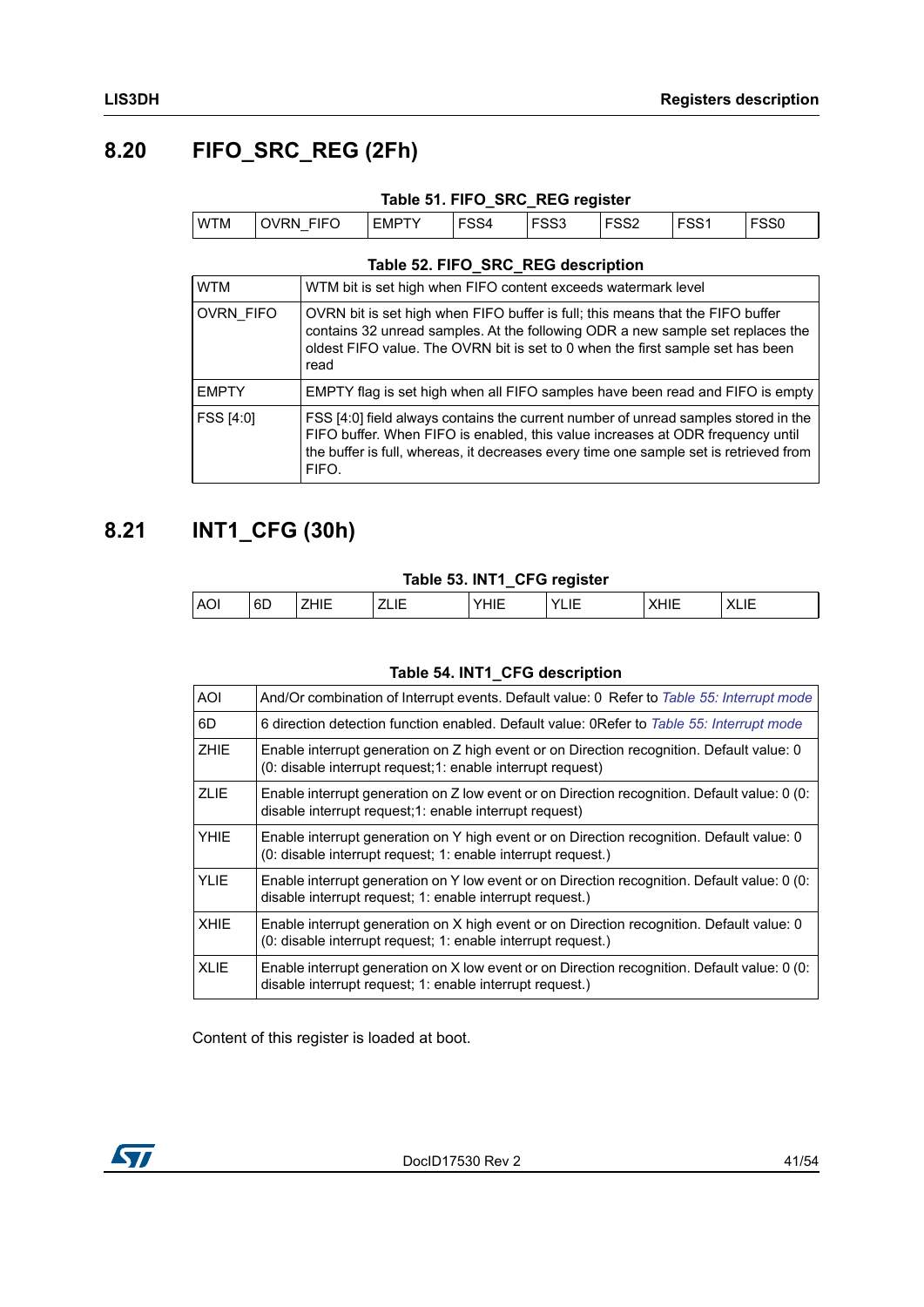Write operation at this address is possible only after system boot.

**Table 55. Interrupt mode**

<span id="page-41-1"></span>

| <b>AOI</b> | 6D | Interrupt mode                      |
|------------|----|-------------------------------------|
| 0          |    | OR combination of interrupt events  |
| 0          |    | 6-direction movement recognition    |
|            |    | AND combination of interrupt events |
|            |    | 6-direction position recognition    |

Difference between AOI-6D = '01' and AOI-6D = '11'.

AOI-6D = '01' is movement recognition. An interrupt is generated when the orientation moves from an unknown zone to known zone. The interrupt signal remains for a duration ODR.

 $AOL-6D = '11'$  is direction recognition. An interrupt is generated when the orientation is inside a known zone. The interrupt signal remains until the orientation is inside the zone.

### <span id="page-41-0"></span>**8.22 INT1\_SRC (31h)**

#### **Table 56. INT1\_SRC register**

<span id="page-41-2"></span>

| Table 57. INT1_SRC description |
|--------------------------------|
|--------------------------------|

<span id="page-41-3"></span>

| IA        | Interrupt active. Default value: 0<br>(0: no interrupt has been generated; 1: one or more interrupts have been generated) |
|-----------|---------------------------------------------------------------------------------------------------------------------------|
| ZH        | Z high. Default value: 0<br>(0: no interrupt, 1: Z high event has occurred)                                               |
| <b>71</b> | Z low. Default value: 0<br>$(0: no$ interrupt: 1: Z low event has occurred)                                               |
| YH.       | Y high. Default value: 0<br>(0: no interrupt, 1: Y high event has occurred)                                               |
| YL        | Y low. Default value: 0<br>(0: no interrupt, 1: Y low event has occurred)                                                 |
| XH.       | X high. Default value: 0<br>$(0: no$ interrupt, 1: X high event has occurred)                                             |
| XL        | X low. Default value: 0<br>(0: no interrupt, 1: X low event has occurred)                                                 |

Interrupt 1 source register. Read-only register.

Reading at this address clears the *[INT1\\_SRC \(31h\)](#page-41-0)* IA bit (and the interrupt signal on the INT 1 pin) and allows the refresh of data in *[INT1\\_SRC \(31h\)](#page-41-0)* if the latched option was chosen.

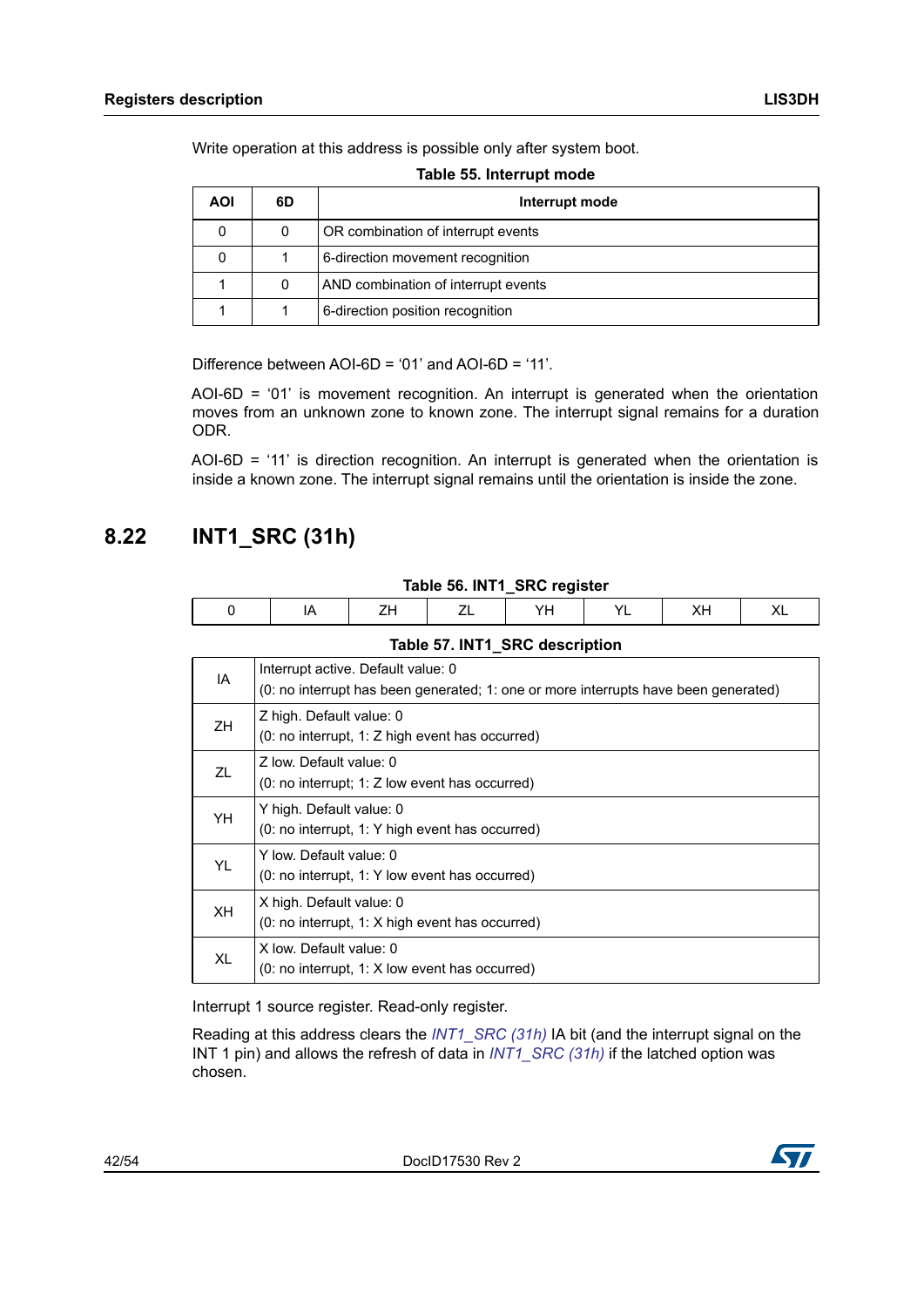### <span id="page-42-0"></span>**8.23 INT1\_THS (32h)**

<span id="page-42-3"></span><span id="page-42-2"></span>

| Table 58. INT1_THS register |  |  |                                                                                                                                        |      |                                                |                  |                  |      |  |
|-----------------------------|--|--|----------------------------------------------------------------------------------------------------------------------------------------|------|------------------------------------------------|------------------|------------------|------|--|
| 0<br>THS6                   |  |  | THS5                                                                                                                                   | THS4 | THS3                                           | THS <sub>2</sub> | THS <sub>1</sub> | THS0 |  |
|                             |  |  |                                                                                                                                        |      | Table 59. INT1 THS description                 |                  |                  |      |  |
| THS[6:0]                    |  |  | 1 LSb = 16 mg @ FS = $\pm 2$ g<br>1 LSb = 32 mg @ FS = $\pm 4$ g<br>1 LSb = 62 mg @ FS = $\pm 8$ g<br>1 LSb = 186 mg @ FS = $\pm$ 16 g |      | Interrupt 1 threshold. Default value: 000 0000 |                  |                  |      |  |

## <span id="page-42-1"></span>**8.24 INT1\_DURATION (33h)**

#### **Table 60. INT1\_DURATION register**

<span id="page-42-4"></span>

#### **Table 61. INT1\_DURATION description**

<span id="page-42-5"></span>

|        | Duration value. Default value: 000 0000 |
|--------|-----------------------------------------|
| D[6:0] | $11$ LSb = 1/ODR                        |

The **D[6:0]** bits set the minimum duration of the Interrupt 2 event to be recognized. Duration steps and maximum values depend on the ODR chosen.

Duration time is measured in N/ODR, where N is the content of the duration register.

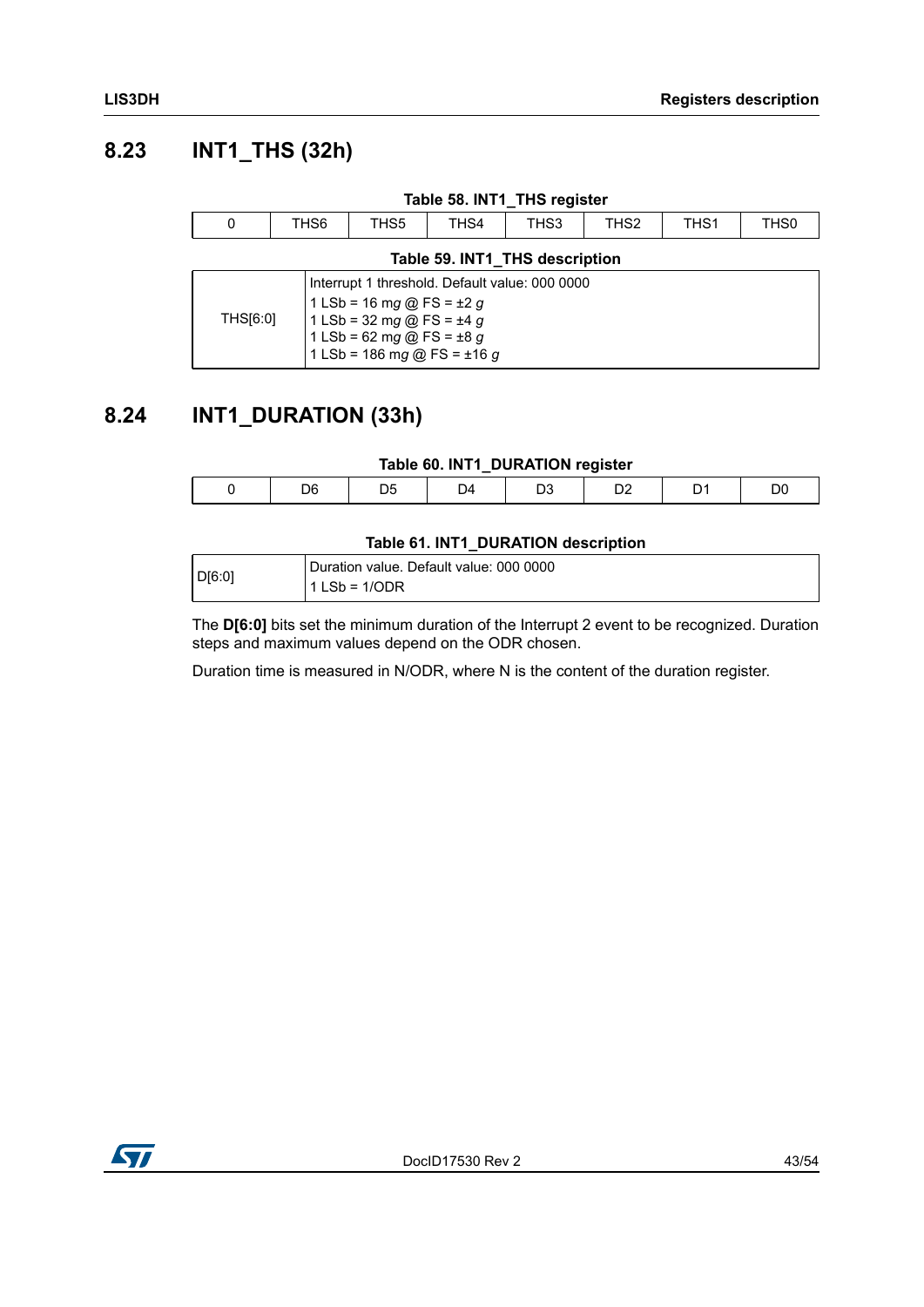### <span id="page-43-0"></span>**8.25 INT2\_CFG (34h)**

<span id="page-43-1"></span>

| Table 62. INT2_CFG register |    |      |      |      |      |      |  |  |  |
|-----------------------------|----|------|------|------|------|------|--|--|--|
| AOI                         | 6D | ZHIE | ZLIE | YHIE | YLIE | XHIE |  |  |  |

#### **Table 63. INT2\_CFG description**

<span id="page-43-2"></span>

| <b>AOI</b>  | AND/OR combination of interrupt events. Default value: 0                           |
|-------------|------------------------------------------------------------------------------------|
|             | (see Table 64)                                                                     |
| 6D          | 6-direction detection function enabled. Default value: 0. Refer to Table 64.       |
|             | Enable interrupt generation on Z high event. Default value: 0                      |
| <b>ZHIE</b> | (0: disable interrupt request;                                                     |
|             | 1: enable interrupt request on measured accel. value higher than preset threshold) |
|             | Enable interrupt generation on Z low event. Default value: 0                       |
| <b>ZLIE</b> | (0: disable interrupt request;                                                     |
|             | 1: enable interrupt request on measured accel. value lower than preset threshold)  |
|             | Enable interrupt generation on Y high event. Default value: 0                      |
| <b>YHIE</b> | (0: disable interrupt request;                                                     |
|             | 1: enable interrupt request on measured accel. value higher than preset threshold) |
|             | Enable interrupt generation on Y low event. Default value: 0                       |
| <b>YLIE</b> | (0: disable interrupt request;                                                     |
|             | 1: enable interrupt request on measured accel. value lower than preset threshold)  |
|             | Enable interrupt generation on X high event. Default value: 0                      |
| <b>XHIE</b> | (0: disable interrupt request;                                                     |
|             | 1: enable interrupt request on measured accel. value higher than preset threshold) |
|             | Enable interrupt generation on X low event. Default value: 0                       |
| <b>XLIE</b> | (0: disable interrupt request;                                                     |
|             | 1: enable interrupt request on measured accel. value lower than preset threshold)  |

The content of this register is loaded at boot.

A write operation to this address is possible only after system boot.

#### **Table 64. Interrupt mode**

<span id="page-43-3"></span>

| AOI | 6D | Interrupt mode                      |
|-----|----|-------------------------------------|
|     |    | OR combination of interrupt events  |
|     |    | 6-direction movement recognition    |
|     |    | AND combination of interrupt events |
|     |    | 6-direction position recognition    |

The difference between AOI-6D = '01' and AOI-6D = '11'.

AOI-6D = '01' is movement recognition. An interrupt is generated when the orientation moves from an unknown zone to a known zone. The interrupt signal remains for a duration ODR.

AOI-6D = '11' is direction recognition. An interrupt is generated when the orientation is inside a known zone. The interrupt signal remains while the orientation is inside the zone.

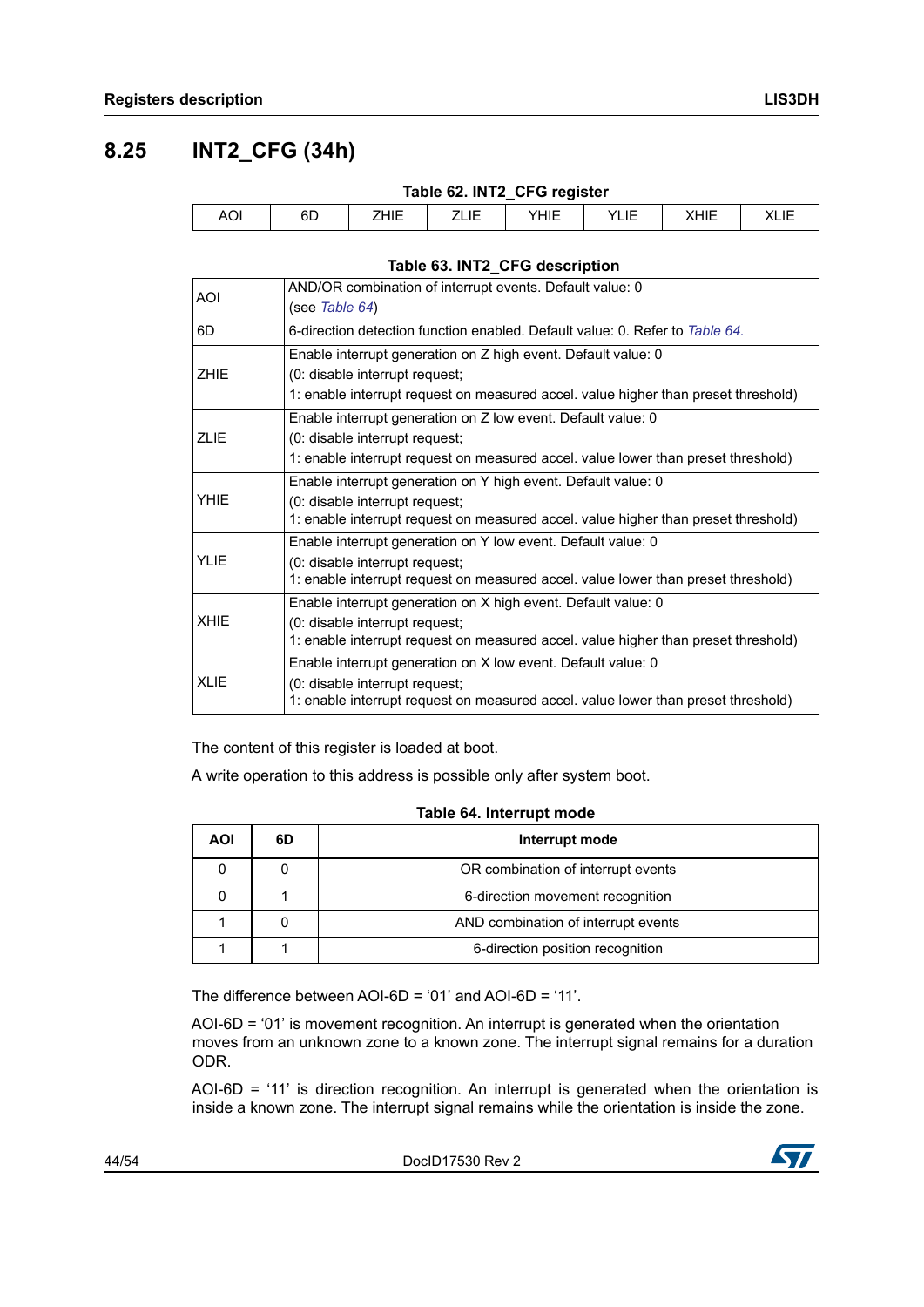### <span id="page-44-0"></span>**8.26 INT2\_SRC (35h)**

<span id="page-44-2"></span>

| Table 65. INT2_SRC register |  |        |    |  |     |   |  |  |
|-----------------------------|--|--------|----|--|-----|---|--|--|
|                             |  | ⇁<br>∸ | VL |  | VL. | ' |  |  |

#### **Table 66. INT2\_SRC description**

<span id="page-44-3"></span>

| IA | Interrupt active. Default value: 0<br>(0: no interrupt has been generated; 1: one or more interrupts have been generated) |
|----|---------------------------------------------------------------------------------------------------------------------------|
| ΖH | Z high. Default value: 0<br>(0: no interrupt, 1: Z high event has occurred)                                               |
| ΖL | 7 low. Default value: 0<br>$(0: no$ interrupt; 1: Z low event has occurred)                                               |
| YH | Y high. Default value: 0<br>(0: no interrupt, 1: Y high event has occurred)                                               |
| YL | Y low. Default value: 0<br>(0: no interrupt, 1: Y low event has occurred)                                                 |
| XН | X high. Default value: 0<br>$(0: no$ interrupt, 1: X high event has occurred)                                             |
| XL | X low. Default value: 0<br>$(0: no$ interrupt, 1: X low event has occurred)                                               |

Interrupt 2 source register. Read-only register.

Reading at this address clears the *[INT2\\_SRC \(35h\)](#page-44-0)* IA bit (and the interrupt signal on the INT2 pin) and allows the refresh of data in the *[INT2\\_SRC \(35h\)](#page-44-0)* register if the latched option was chosen.

### <span id="page-44-1"></span>**8.27 INT2\_THS (36h)**

#### **Table 67. INT2\_THS register**

<span id="page-44-4"></span>

| THS6 | THS5 | THS4 | THS3 | THS2 | THS <sub>1</sub> | TH <sub>S0</sub> |
|------|------|------|------|------|------------------|------------------|

#### **Table 68. INT2\_THS description**

<span id="page-44-5"></span>

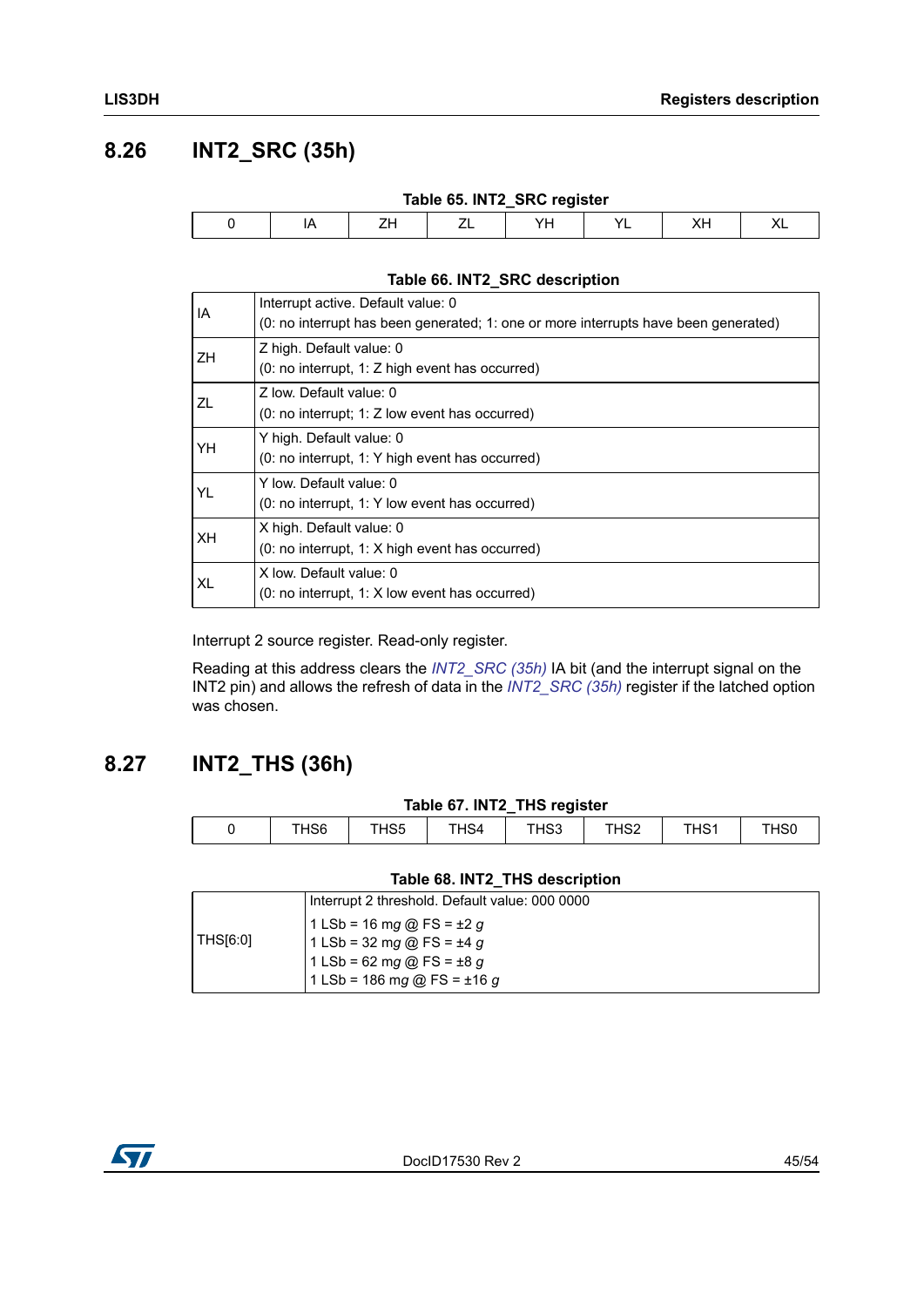<span id="page-45-2"></span><span id="page-45-0"></span>

| Table 69. INT2_DURATION register |    |    |   |  |  |    |  |  |
|----------------------------------|----|----|---|--|--|----|--|--|
| D6                               | D5 | D4 | ט |  |  | DC |  |  |

#### **Table 70. INT2\_DURATION description**

<span id="page-45-3"></span>

| D <sub>16:0</sub> 1 | ' Duration value. Default value: 000 0000 |
|---------------------|-------------------------------------------|
|                     | $1$ LSb = 1/ODR <sup>(1)</sup>            |

1. Duration time is measured in N/ODR, where N is the content of the duration register.

The **D[6:0]** bits set the minimum duration of the Interrupt 2 event to be recognized. Duration time steps and maximum values depend on the ODR chosen.

### <span id="page-45-1"></span>**8.29 CLICK\_CFG (38h)**

<span id="page-45-4"></span>

| zd<br>va<br>xd<br>vs<br>XS<br>zs<br>$- -$<br>$- -$ | Table 71. CLICK_CFG register |  |  |  |  |  |  |  |  |
|----------------------------------------------------|------------------------------|--|--|--|--|--|--|--|--|
|                                                    |                              |  |  |  |  |  |  |  |  |

<span id="page-45-5"></span>

|     | Table 72. CLICK_CFG description                                                                                                                                                   |
|-----|-----------------------------------------------------------------------------------------------------------------------------------------------------------------------------------|
| ZD  | Enable interrupt double click on Z-axis. Default value: 0<br>(0: disable interrupt request;<br>1: enable interrupt request on measured accel. value higher than preset threshold) |
| ZS. | Enable interrupt single click on Z-axis. Default value: 0<br>(0: disable interrupt request; 1: enable interrupt request on measured accel. value<br>higher than preset threshold) |
| YD. | Enable interrupt double click on Y-axis. Default value: 0<br>(0: disable interrupt request;<br>1: enable interrupt request on measured accel. value higher than preset threshold) |
| YS. | Enable interrupt single click on Y-axis. Default value: 0<br>(0: disable interrupt request;<br>1: enable interrupt request on measured accel. value higher than preset threshold) |
| XD. | Enable interrupt double click on X-axis. Default value: 0<br>(0: disable interrupt request;<br>1: enable interrupt request on measured accel. value higher than preset threshold) |
| XS  | Enable interrupt single click on X-axis. Default value: 0<br>(0: disable interrupt request;<br>1: enable interrupt request on measured accel. value higher than preset threshold) |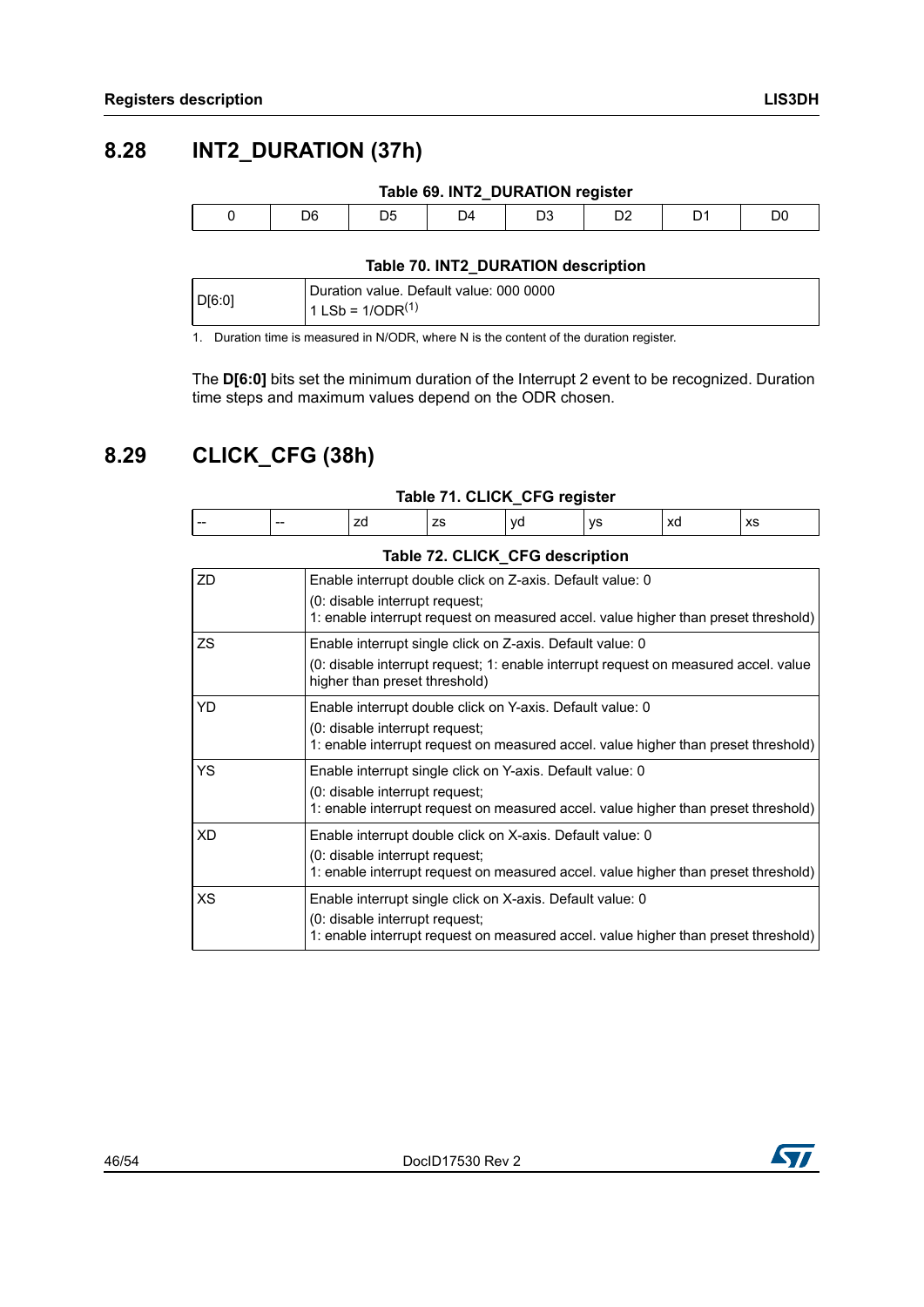### <span id="page-46-0"></span>**8.30 CLICK\_SRC (39h)**

<span id="page-46-3"></span>

| Table 73. CLICK_SRC register |    |               |               |      |  |  |           |
|------------------------------|----|---------------|---------------|------|--|--|-----------|
|                              | רו | <b>DCLICK</b> | <b>SCLICK</b> | Sian |  |  | $\lambda$ |

<span id="page-46-4"></span>

|                | Table 74. CLICK_SRC description                                                                                           |
|----------------|---------------------------------------------------------------------------------------------------------------------------|
| IA             | Interrupt active. Default value: 0<br>(0: no interrupt has been generated; 1: one or more interrupts have been generated) |
| <b>DCLICK</b>  | Double-click enable. Default value: 0<br>(0:double-click detection disabled, 1: double-click detection enabled)           |
| <b>SCLICK</b>  | Single-click enable. Default value: 0<br>(0: Single-click detection disabled, 1: single-click detection enabled)          |
| Sign           | Click sign.<br>(0: positive detection, 1: negative detection)                                                             |
| $\overline{z}$ | Z click detection. Default value: 0<br>(0: no interrupt, 1: Z high event has occurred)                                    |
| Y              | Y click detection. Default value: 0<br>(0: no interrupt, 1: Y high event has occurred)                                    |
| X              | X click detection. Default value: 0<br>$(0: no$ interrupt, 1: X high event has occurred)                                  |

## <span id="page-46-1"></span>**8.31 CLICK\_THS (3Ah)**

#### **Table 75. CLICK\_THS register**

<span id="page-46-6"></span><span id="page-46-5"></span>

| LIR Click                                                                                                                                                                                                                          | Ths6 | Ths5 | Ths4 | Ths3 | Ths2 | Ths1 | Ths0 |
|------------------------------------------------------------------------------------------------------------------------------------------------------------------------------------------------------------------------------------|------|------|------|------|------|------|------|
| Table 76. CLICK SRC description                                                                                                                                                                                                    |      |      |      |      |      |      |      |
| LIR Click $\vert$ If the LIR Click bit is not set, the interrupt is kept high for the duration of the latency<br>window.<br>If the LIR Click bit is set, the interrupt is kept high until the CLICK_SRC (39h) register is<br>read. |      |      |      |      |      |      |      |

## <span id="page-46-2"></span>**8.32 TIME\_LIMIT (3Bh)**

Ths[6:0] Click threshold. Default value: 000 0000

#### **Table 77. TIME\_LIMIT register**

<span id="page-46-8"></span><span id="page-46-7"></span>

|                                                       |                                  | TLI6 | TLI5 | TLI4 | TLI3. | TLI2 | TLI1 | LI0 |
|-------------------------------------------------------|----------------------------------|------|------|------|-------|------|------|-----|
|                                                       | Table 78. TIME LIMIT description |      |      |      |       |      |      |     |
| Click time limit. Default value: 000 0000<br>TLI[6:0] |                                  |      |      |      |       |      |      |     |

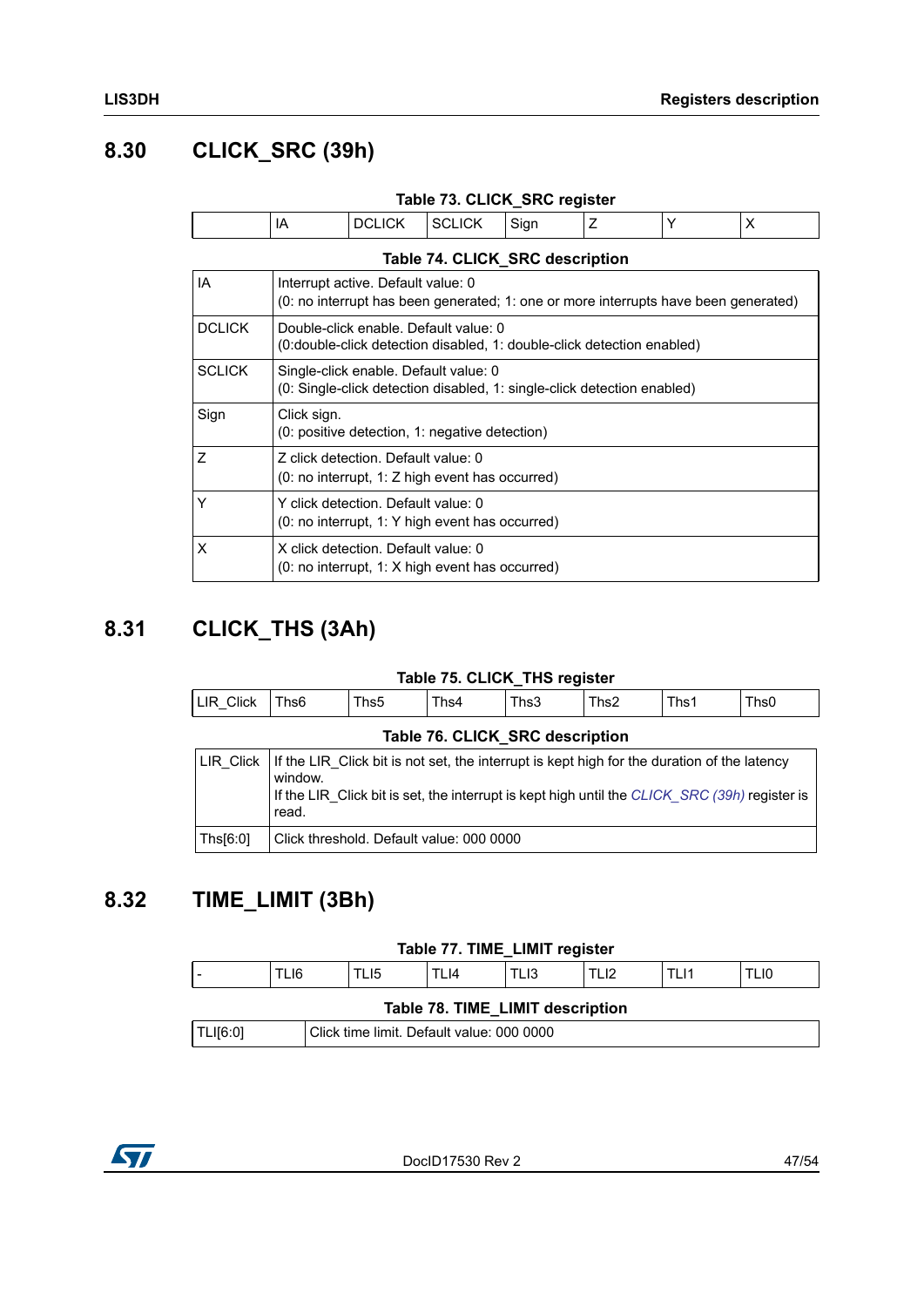### <span id="page-47-0"></span>**8.33 TIME\_LATENCY (3Ch)**

<span id="page-47-5"></span><span id="page-47-4"></span>

| Table 79. TIME_LATENCY register    |       |                                              |       |       |       |       |      |
|------------------------------------|-------|----------------------------------------------|-------|-------|-------|-------|------|
| TLA7                               | TI A6 | TI A5                                        | TI A4 | TI A3 | TI A2 | TI A1 | TLA0 |
| Table 80. TIME_LATENCY description |       |                                              |       |       |       |       |      |
| TLA[7:0]                           |       | Click time latency. Default value: 0000 0000 |       |       |       |       |      |

### <span id="page-47-1"></span>**8.34 TIME WINDOW (3Dh)**

<span id="page-47-7"></span><span id="page-47-6"></span>

### <span id="page-47-2"></span>**8.35 ACT\_THS (3Eh)**

#### **Table 83. ACT\_THS register**

<span id="page-47-8"></span>

| Acth <sub>5</sub><br>Acth <sub>2</sub><br>Acth <sub>0</sub><br>Acth6<br>Acth <sub>3</sub><br>Acth4<br>Acth1 |       |  | __<br>__ |  |  |
|-------------------------------------------------------------------------------------------------------------|-------|--|----------|--|--|
|                                                                                                             | $- -$ |  |          |  |  |

#### **Table 84. ACT\_THS description**

<span id="page-47-9"></span>

| Sleep-to-wake, return-to-sleep activation threshold in low-power mode<br>$1$ LSb = 16 mg @ FS = ±2 g<br>$1$ LSb = 32 mg @ FS = ±4 g |
|-------------------------------------------------------------------------------------------------------------------------------------|
| $1$ LSb = 62 mg @ FS = ±8 g<br>$1$ LSb = 186 mg @ FS = ±16 g                                                                        |
|                                                                                                                                     |

### <span id="page-47-3"></span>**8.36 ACT\_DUR (3Fh)**

### **Table 85. ACT\_DUR register**

<span id="page-47-10"></span>

| ActD<br>Act <sub>D4</sub><br>ActD7<br>ActD <sub>2</sub><br>Act <sub>D0</sub><br>ActD5<br>ActD3<br>$-$<br>ActD6<br>$\Lambda$ otl |  |
|---------------------------------------------------------------------------------------------------------------------------------|--|
|---------------------------------------------------------------------------------------------------------------------------------|--|

#### **Table 86. ACT\_DUR description**

<span id="page-47-11"></span>

| ActD[7:0] | Sleep-to-wake, return-to-sleep duration |
|-----------|-----------------------------------------|
|           | 1 LSb = (8*1[LSb]+1)/ODR                |

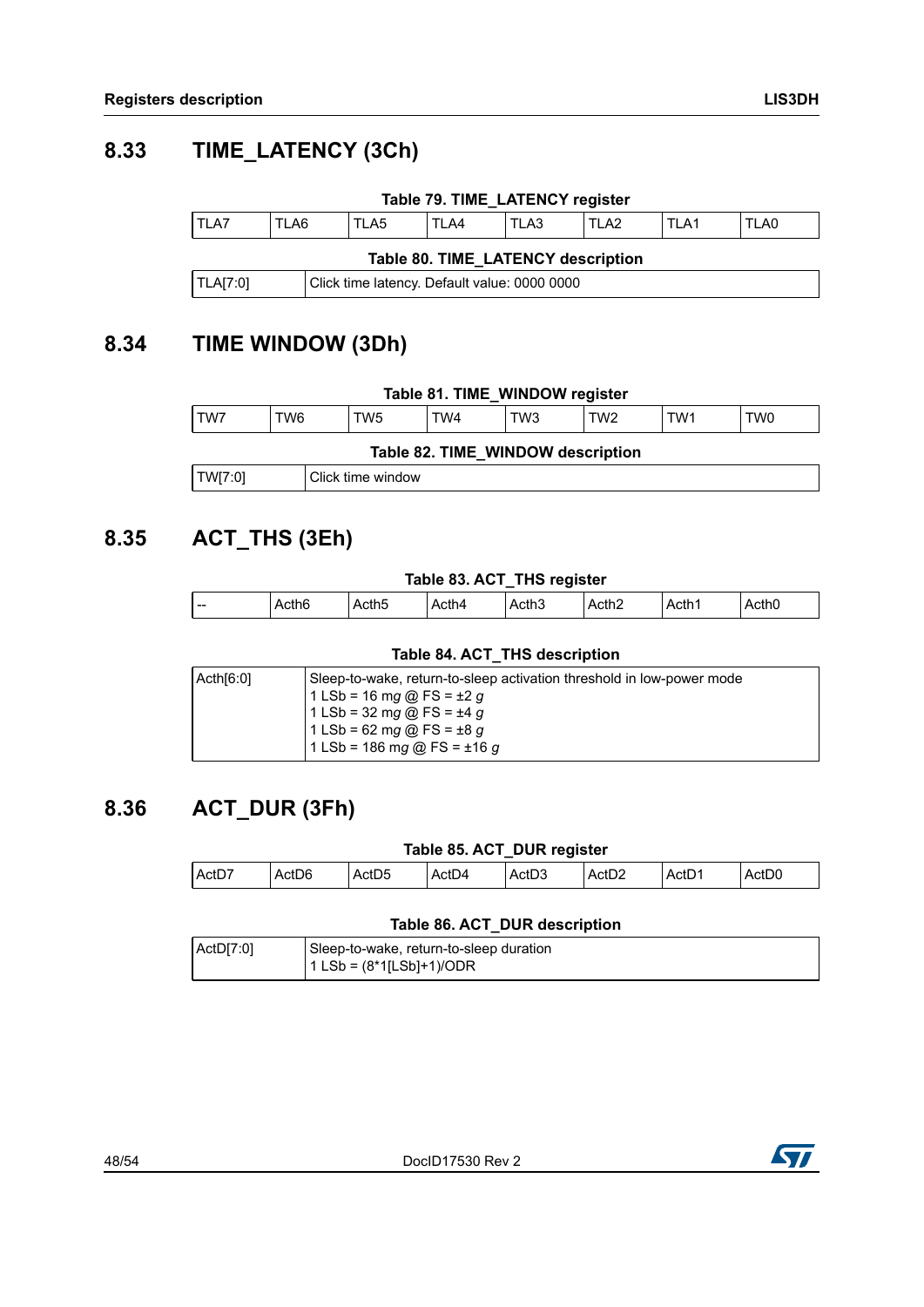# <span id="page-48-0"></span>**9 Package information**

In order to meet environmental requirements, ST offers these devices in different grades of ECOPACK® packages, depending on their level of environmental compliance. ECOPACK® specifications, grade definitions and product status are available at: www.st.com. ECOPACK is an ST trademark.

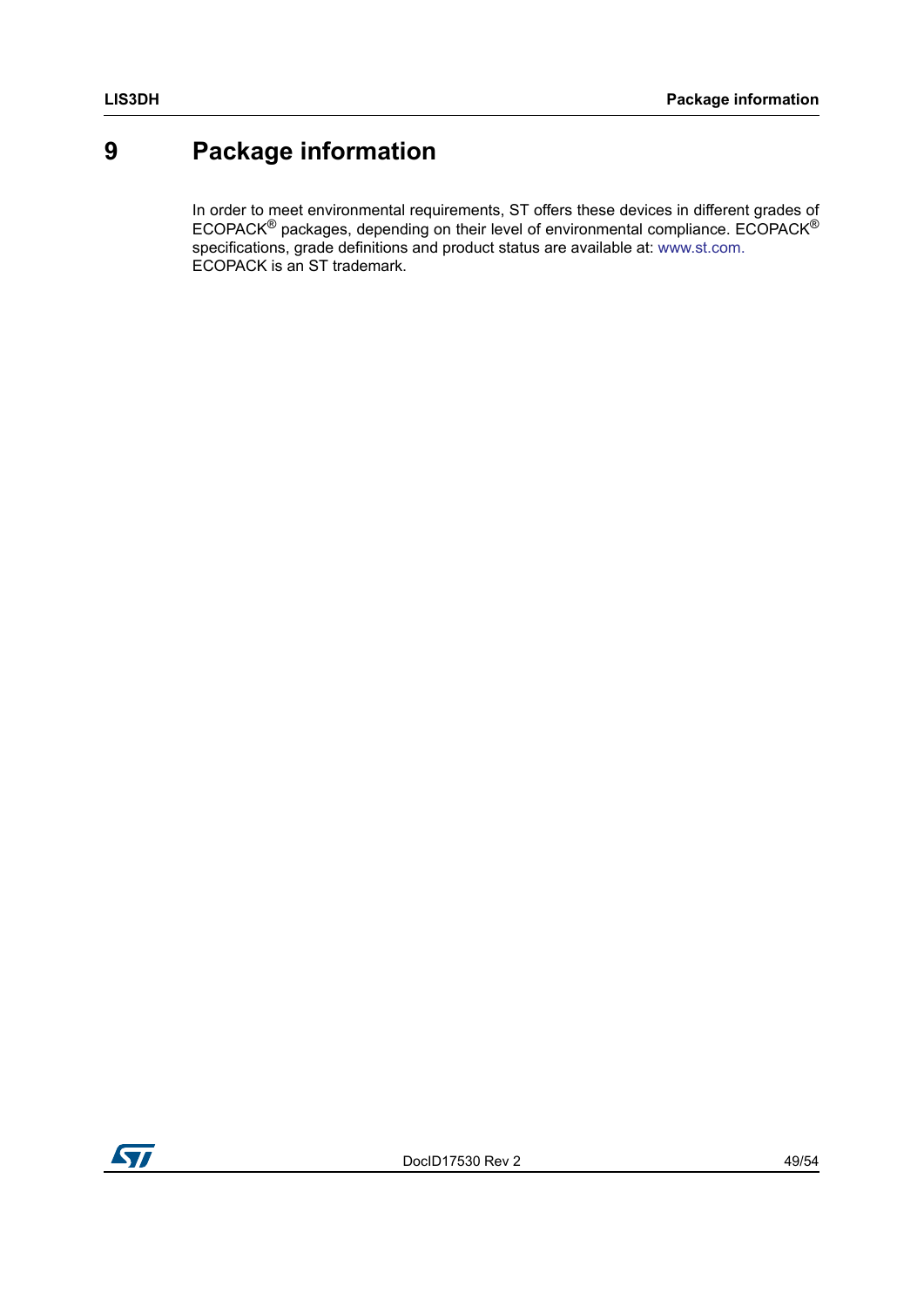### <span id="page-49-0"></span>**9.1 LGA-16 package information**

<span id="page-49-1"></span>

#### **Figure 12. LGA-16 package outline and mechanical dimensions**

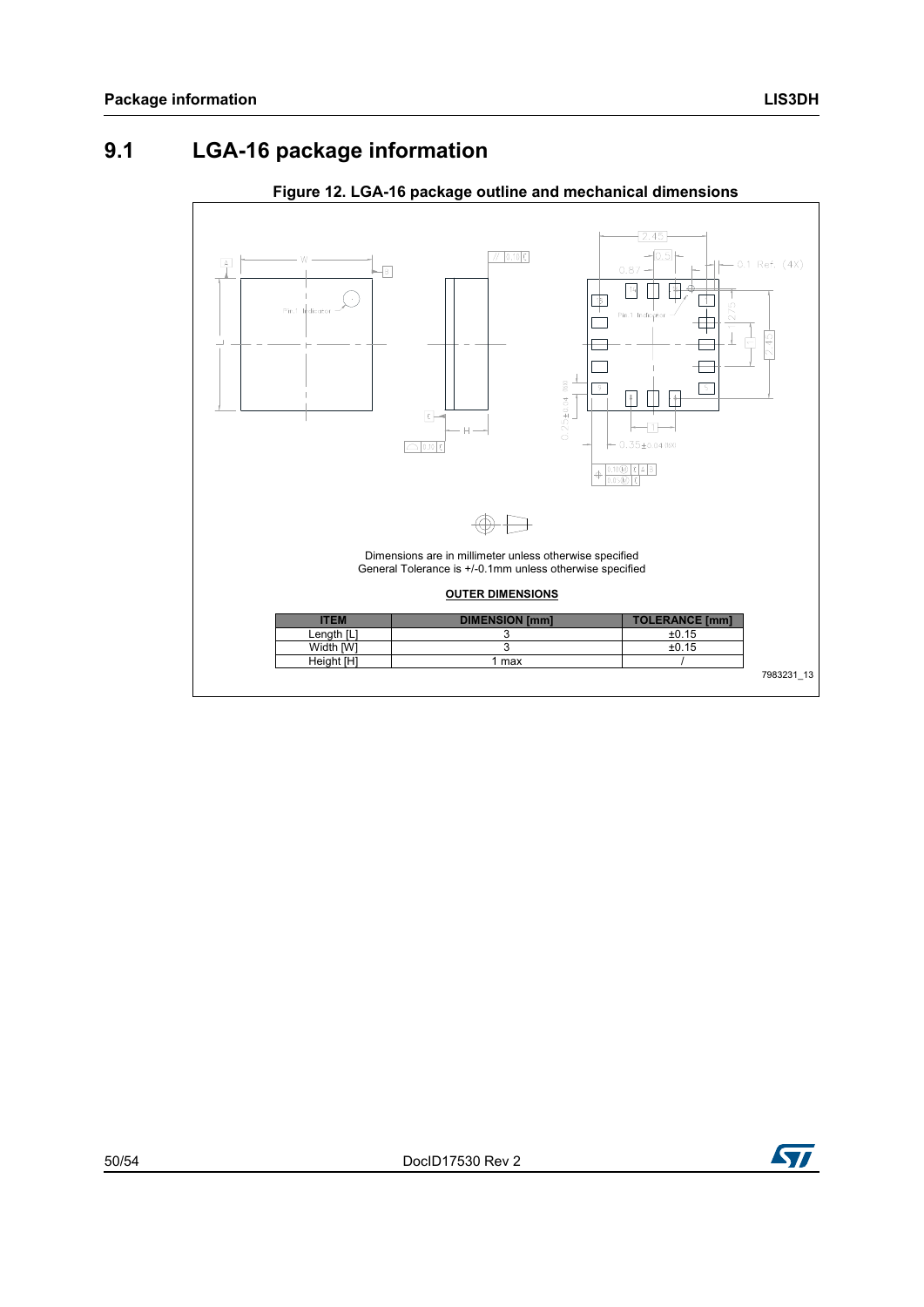### <span id="page-50-0"></span>**9.2 LGA-16 packing information**

<span id="page-50-1"></span>

#### **Figure 13. Carrier tape information for LGA-16 package**

#### **Figure 14. LGA-16 package orientation in carrier tape**

<span id="page-50-2"></span>

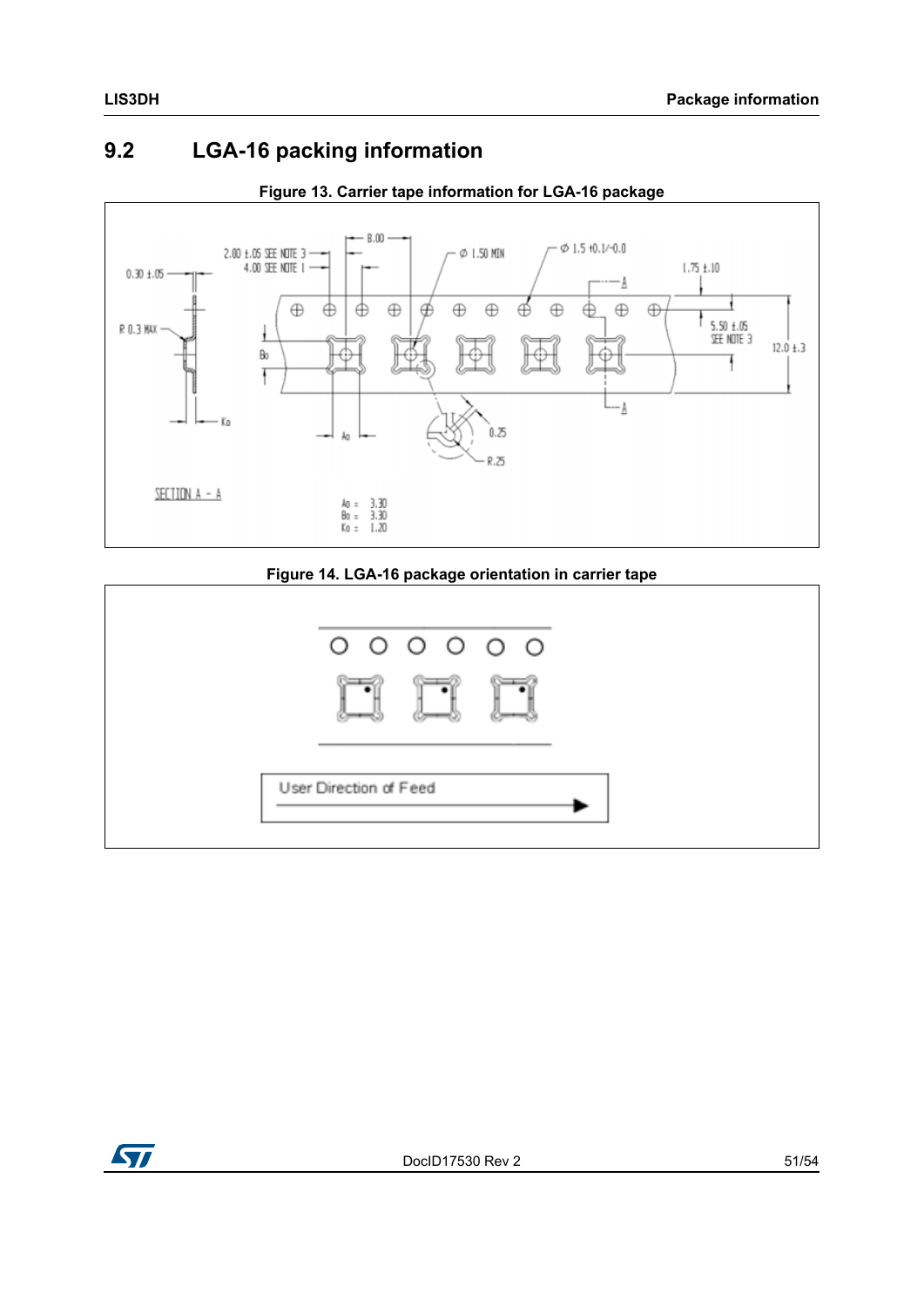<span id="page-51-1"></span>

**Figure 15. Reel information for carrier tape of LGA-16 package** 

|  |  |  | Table 87. Reel dimensions for carrier tape of LGA-16 package |  |
|--|--|--|--------------------------------------------------------------|--|
|--|--|--|--------------------------------------------------------------|--|

<span id="page-51-0"></span>

| <b>Reel dimensions (mm)</b> |              |  |  |
|-----------------------------|--------------|--|--|
| $A$ (max)                   | 330          |  |  |
| $B$ (min)                   | 1.5          |  |  |
| C                           | $13 + 0.25$  |  |  |
| $D$ (min)                   | 20.2         |  |  |
| $N$ (min)                   | 60           |  |  |
| G                           | $12.4 +2/-0$ |  |  |
| $T$ (max)                   | 18.4         |  |  |

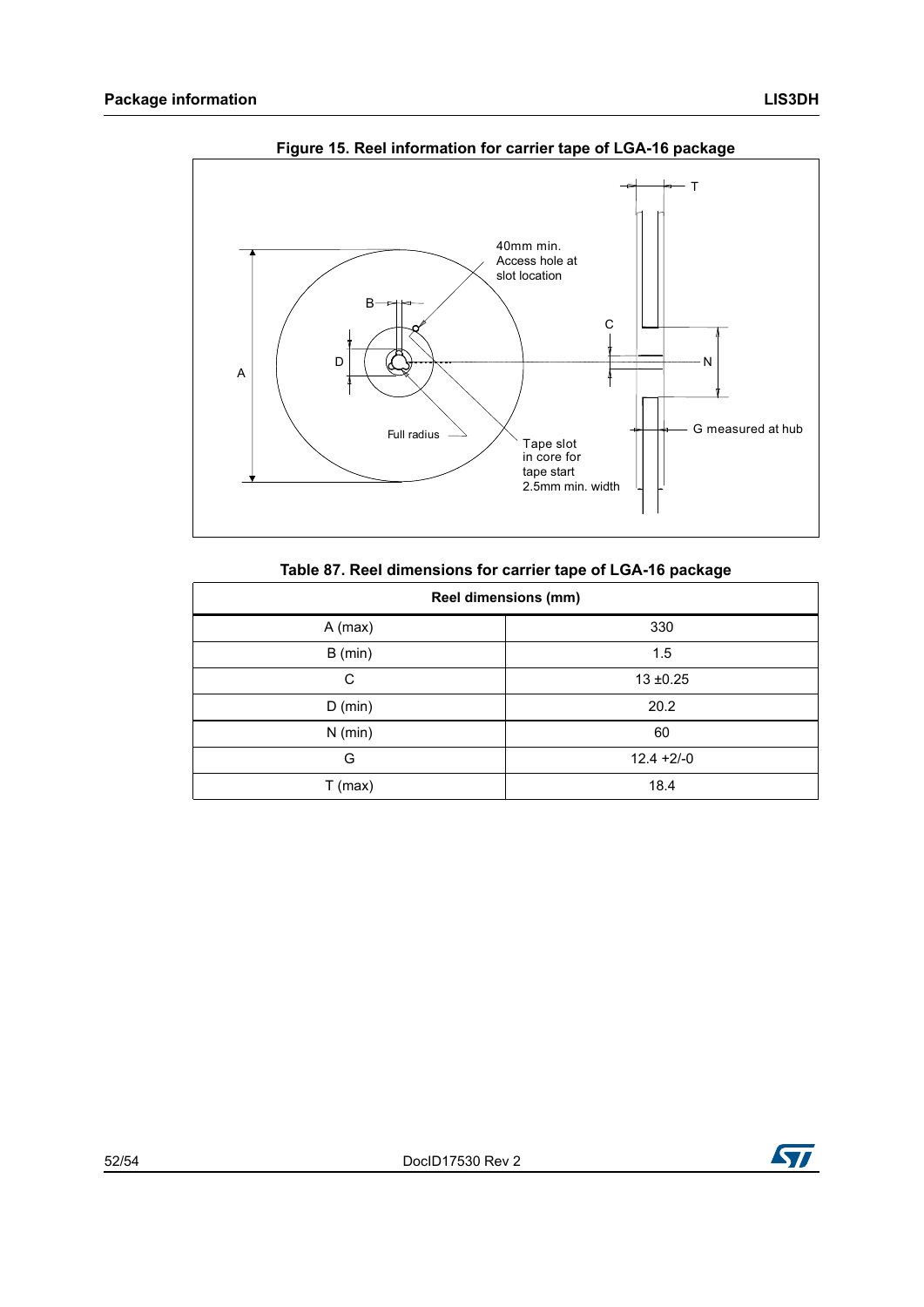# <span id="page-52-0"></span>**10 Revision history**

<span id="page-52-1"></span>

| <b>Date</b> | <b>Revision</b> | <b>Changes</b>                                                                                                                                                                                                                                                                                                                                                                                                                                                                                                                                                                                                                                 |
|-------------|-----------------|------------------------------------------------------------------------------------------------------------------------------------------------------------------------------------------------------------------------------------------------------------------------------------------------------------------------------------------------------------------------------------------------------------------------------------------------------------------------------------------------------------------------------------------------------------------------------------------------------------------------------------------------|
| 21-May-2010 | 1               | Initial release                                                                                                                                                                                                                                                                                                                                                                                                                                                                                                                                                                                                                                |
| 12-Dec-2016 | 2               | Updated Table 1: Device summary<br>Updated Features and Figure 1: Block diagram<br>Updated Table 2: Pin description and Table 14: Serial interface pin<br>description<br>Added Table 3: Internal pull-up values (typ.) for SDO/SA0 pin<br>Updated Table 9: Absolute maximum ratings<br>Updated Section 3.7: Auxiliary ADC and temperature sensor<br>Updated Section 4: Application hints<br>Updated Section 5: Digital main blocks<br>Updated Section 7: Register mapping and Section 8: Registers<br>description<br>Updated Section 9.1: LGA-16 package information<br>Added Section 9.2: LGA-16 packing information<br>Minor textual updates |

#### **Table 88. Document revision history**

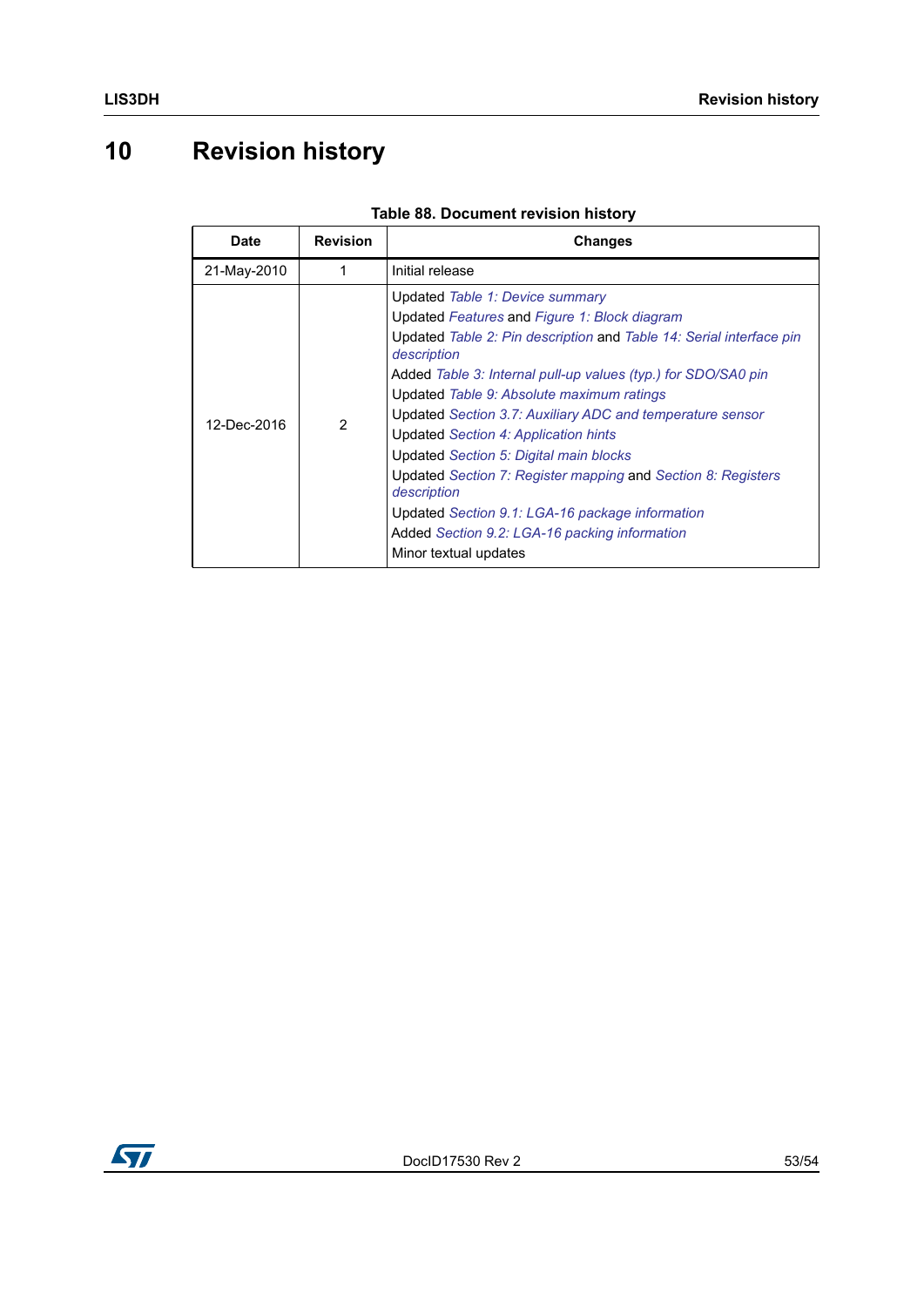#### **IMPORTANT NOTICE – PLEASE READ CAREFULLY**

STMicroelectronics NV and its subsidiaries ("ST") reserve the right to make changes, corrections, enhancements, modifications, and improvements to ST products and/or to this document at any time without notice. Purchasers should obtain the latest relevant information on ST products before placing orders. ST products are sold pursuant to ST's terms and conditions of sale in place at the time of order acknowledgement.

Purchasers are solely responsible for the choice, selection, and use of ST products and ST assumes no liability for application assistance or the design of Purchasers' products.

No license, express or implied, to any intellectual property right is granted by ST herein.

Resale of ST products with provisions different from the information set forth herein shall void any warranty granted by ST for such product.

ST and the ST logo are trademarks of ST. All other product or service names are the property of their respective owners.

Information in this document supersedes and replaces information previously supplied in any prior versions of this document.

© 2016 STMicroelectronics – All rights reserved

54/54 DocID17530 Rev 2